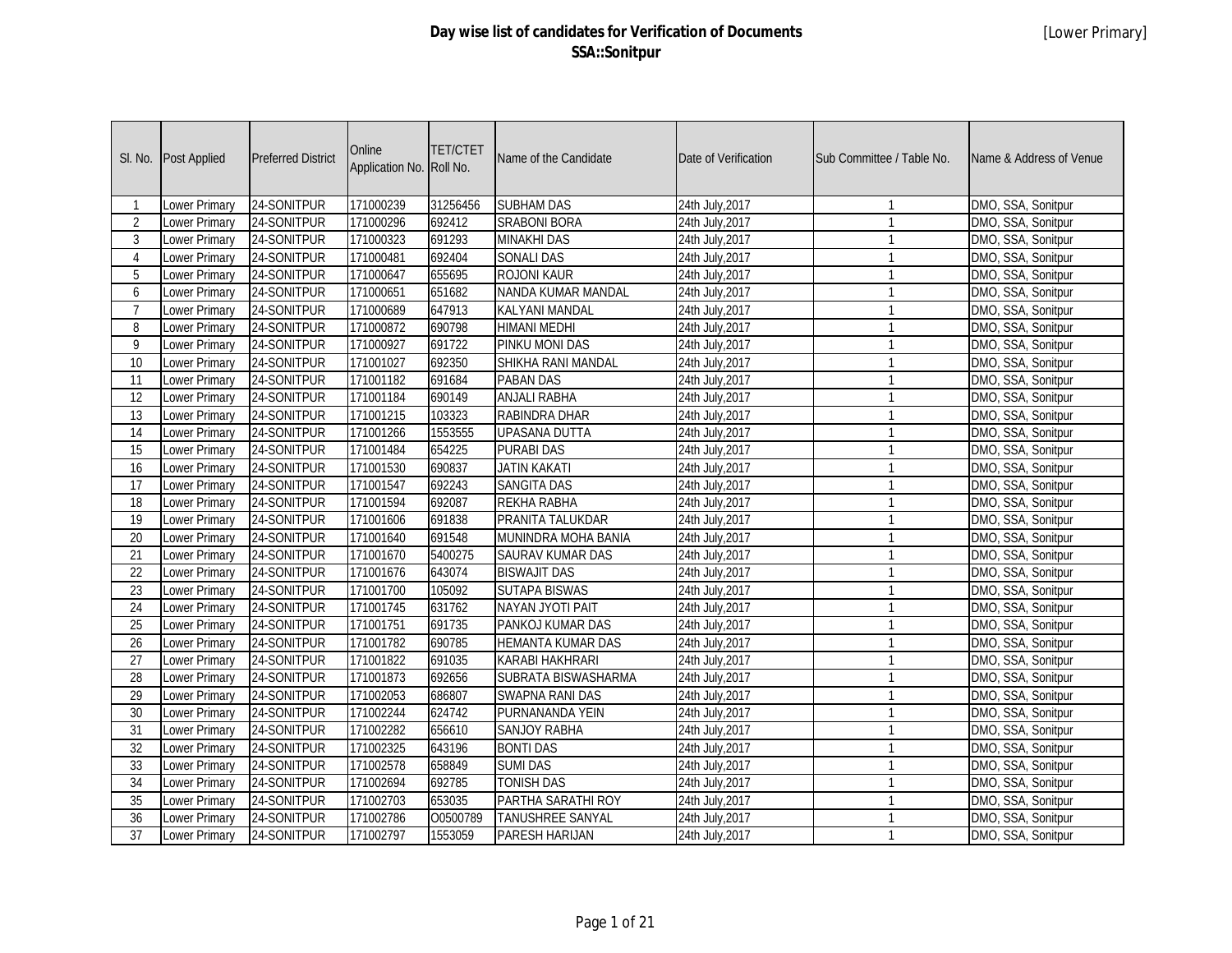| SI. No.         | Post Applied         | <b>Preferred District</b> | Online<br>Application No. | <b>TET/CTET</b><br>Roll No. | Name of the Candidate       | Date of Verification | Sub Committee / Table No. | Name & Address of Venue |
|-----------------|----------------------|---------------------------|---------------------------|-----------------------------|-----------------------------|----------------------|---------------------------|-------------------------|
| 38              | Lower Primary        | 24-SONITPUR               | 171002798                 | 657891                      | <b>HIMADRI DAS</b>          | 24th July, 2017      | $\mathbf{1}$              | DMO, SSA, Sonitpur      |
| 39              | Lower Primary        | 24-SONITPUR               | 171002816                 | 643321                      | <b>CHAMPA DAS</b>           | 24th July, 2017      | $\mathbf{1}$              | DMO, SSA, Sonitpur      |
| 40              | Lower Primary        | 24-SONITPUR               | 171002841                 | 01709848                    | <b>PRINCE</b>               | 24th July, 2017      | $\mathbf{1}$              | DMO, SSA, Sonitpur      |
| 41              | Lower Primary        | 24-SONITPUR               | 171002900                 | 690337                      | <b>BHASKAR JYOTI BODO</b>   | 24th July, 2017      | $\mathbf{1}$              | DMO, SSA, Sonitpur      |
| 42              | <b>Lower Primary</b> | 24-SONITPUR               | 171003036                 | 690711                      | <b>GAURAB MIRDHA</b>        | 24th July, 2017      | $\mathbf{1}$              | DMO, SSA, Sonitpur      |
| 43              | <b>Lower Primary</b> | 24-SONITPUR               | 171003077                 | 104669                      | <b>SUBHENDU BHOWAL</b>      | 24th July, 2017      | $\mathbf{1}$              | DMO, SSA, Sonitpur      |
| 44              | <b>Lower Primary</b> | 24-SONITPUR               | 171003124                 | 4805530                     | PALLABI BHATTACHARYYA       | 24th July, 2017      | $\mathbf{1}$              | DMO, SSA, Sonitpur      |
| 45              | <b>Lower Primary</b> | 24-SONITPUR               | 171003140                 | 1554168                     | <b>ANJALU SONA BORO</b>     | 24th July, 2017      | $\mathbf{1}$              | DMO, SSA, Sonitpur      |
| 46              | Lower Primary        | 24-SONITPUR               | 171003143                 | 104669                      | <b>SUBHENDU BHOWAL</b>      | 24th July, 2017      | $\mathbf{1}$              | DMO, SSA, Sonitpur      |
| 47              | Lower Primary        | 24-SONITPUR               | 171003168                 | 01714125                    | <b>SUMIT</b>                | 24th July, 2017      | $\mathbf{1}$              | DMO, SSA, Sonitpur      |
| 48              | <b>Lower Primary</b> | 24-SONITPUR               | 171000047                 | 659684                      | <b>UDAY BISWASARMA</b>      | 24th July, 2017      | $\mathbf{1}$              | DMO, SSA, Sonitpur      |
| 49              | <b>Lower Primary</b> | 24-SONITPUR               | 171000054                 | 104189                      | <b>SARADA SARKAR</b>        | 24th July, 2017      | $\mathbf{1}$              | DMO, SSA, Sonitpur      |
| 50              | <b>Lower Primary</b> | 24-SONITPUR               | 171000064                 | 690716                      | <b>GAUTAM BANIA</b>         | 24th July, 2017      | $\mathbf{1}$              | DMO, SSA, Sonitpur      |
| $\overline{51}$ | <b>Lower Primary</b> | 24-SONITPUR               | 171000089                 | 658456                      | SRI SANGITA SARKAR          | 24th July, 2017      | $\mathbf{1}$              | DMO, SSA, Sonitpur      |
| 52              | Lower Primary        | 24-SONITPUR               | 171000092                 | 690947                      | JYOTI DEKA SAIKIA           | 24th July, 2017      | $\mathbf{1}$              | DMO, SSA, Sonitpur      |
| 53              | Lower Primary        | 24-SONITPUR               | 171000176                 | 691593                      | NARAYAN CHINTE              | 24th July, 2017      | $\mathbf{1}$              | DMO, SSA, Sonitpur      |
| 54              | <b>Lower Primary</b> | 24-SONITPUR               | 171003233                 | 658212                      | <b>SRI NITUMONI DAS</b>     | 24th July, 2017      | $\mathbf{1}$              | DMO, SSA, Sonitpur      |
| $\overline{55}$ | <b>Lower Primary</b> | 24-SONITPUR               | 171003242                 | 4902945                     | <b>UJWAL JYOTI BORDOLOI</b> | 24th July, 2017      | $\mathbf{1}$              | DMO, SSA, Sonitpur      |
| 56              | Lower Primary        | 24-SONITPUR               | 171003381                 | 690814                      | <b>INDRAJIT BARMAN</b>      | 24th July, 2017      | $\mathbf{1}$              | DMO, SSA, Sonitpur      |
| 57              | Lower Primary        | 24-SONITPUR               | 171003487                 | 104309                      | <b>SHELLY BISWAS</b>        | 24th July, 2017      | $\mathbf{1}$              | DMO, SSA, Sonitpur      |
| 58              | Lower Primary        | 24-SONITPUR               | 171003495                 | 670898                      | <b>BIBEKANANDA REGON</b>    | 24th July, 2017      | $\mathbf{1}$              | DMO, SSA, Sonitpur      |
| $\overline{59}$ | <b>Lower Primary</b> | 24-SONITPUR               | 171003521                 | 691125                      | LAKHYA JYOTI BANIA          | 24th July, 2017      | $\mathbf{1}$              | DMO, SSA, Sonitpur      |
| 60              | Lower Primary        | 24-SONITPUR               | 171003779                 | 659537                      | <b>TRIBENI BARO</b>         | 24th July, 2017      | $\mathbf{1}$              | DMO, SSA, Sonitpur      |
| 61              | Lower Primary        | 24-SONITPUR               | 171003797                 | 1553539                     | TRISHNA MONI BAISHYA        | 24th July, 2017      | $\mathbf{1}$              | DMO, SSA, Sonitpur      |
| 62              | Lower Primary        | 24-SONITPUR               | 171003838                 | 690106                      | <b>ANAMIKA SARKAR</b>       | 24th July, 2017      | $\mathbf{1}$              | DMO, SSA, Sonitpur      |
| 63              | <b>Lower Primary</b> | 24-SONITPUR               | 171003861                 | 691397                      | <b>MITALI DAS</b>           | 24th July, 2017      | $\mathbf{1}$              | DMO, SSA, Sonitpur      |
| 64              | Lower Primary        | 24-SONITPUR               | 171003874                 | 690219                      | ASHISH PRABAL HAZARIKA      | 24th July, 2017      | $\mathbf{1}$              | DMO, SSA, Sonitpur      |
| 65              | Lower Primary        | 24-SONITPUR               | 171003891                 | 692294                      | SANTANU PRATIM DAS          | 24th July, 2017      | $\mathbf{1}$              | DMO, SSA, Sonitpur      |
| 66              | Lower Primary        | 24-SONITPUR               | 171004011                 | 102938                      | PIYALI BHATTACHARJEE        | 24th July, 2017      | $\mathbf{1}$              | DMO, SSA, Sonitpur      |
| 67              | Lower Primary        | 24-SONITPUR               | 171004061                 | 674312                      | <b>MOROMI HAZARIKA</b>      | 24th July, 2017      | $\mathbf{1}$              | DMO, SSA, Sonitpur      |
| 68              | Lower Primary        | 24-SONITPUR               | 171004108                 | 653705                      | <b>PRANJAL DAS</b>          | 24th July, 2017      | $\mathbf{1}$              | DMO, SSA, Sonitpur      |
| 69              | Lower Primary        | 24-SONITPUR               | 171004193                 | 646620                      | <b>JATIN PATHAK</b>         | 24th July, 2017      | $\mathbf{1}$              | DMO, SSA, Sonitpur      |
| 70              | Lower Primary        | 24-SONITPUR               | 171004201                 | 4801452                     | SHAHENSHAH NESSAR           | 24th July, 2017      | $\mathbf{1}$              | DMO, SSA, Sonitpur      |
| 71              | Lower Primary        | 24-SONITPUR               | 171004238                 | 645123                      | <b>DIPU PATHAK</b>          | 24th July, 2017      | $\mathbf{1}$              | DMO, SSA, Sonitpur      |
| 72              | Lower Primary        | 24-SONITPUR               | 171004281                 | 648566                      | <b>KRISHNA MANI DAS</b>     | 24th July, 2017      | $\mathbf{1}$              | DMO, SSA, Sonitpur      |
| 73              | Lower Primary        | 24-SONITPUR               | 171004494                 | 5400109                     | <b>LATA DEVI</b>            | 24th July, 2017      | $\mathbf{1}$              | DMO, SSA, Sonitpur      |
| $\overline{74}$ | <b>Lower Primary</b> | 24-SONITPUR               | 171004506                 | 691256                      | <b>MANUJ DAS</b>            | 24th July, 2017      | $\mathbf{1}$              | DMO, SSA, Sonitpur      |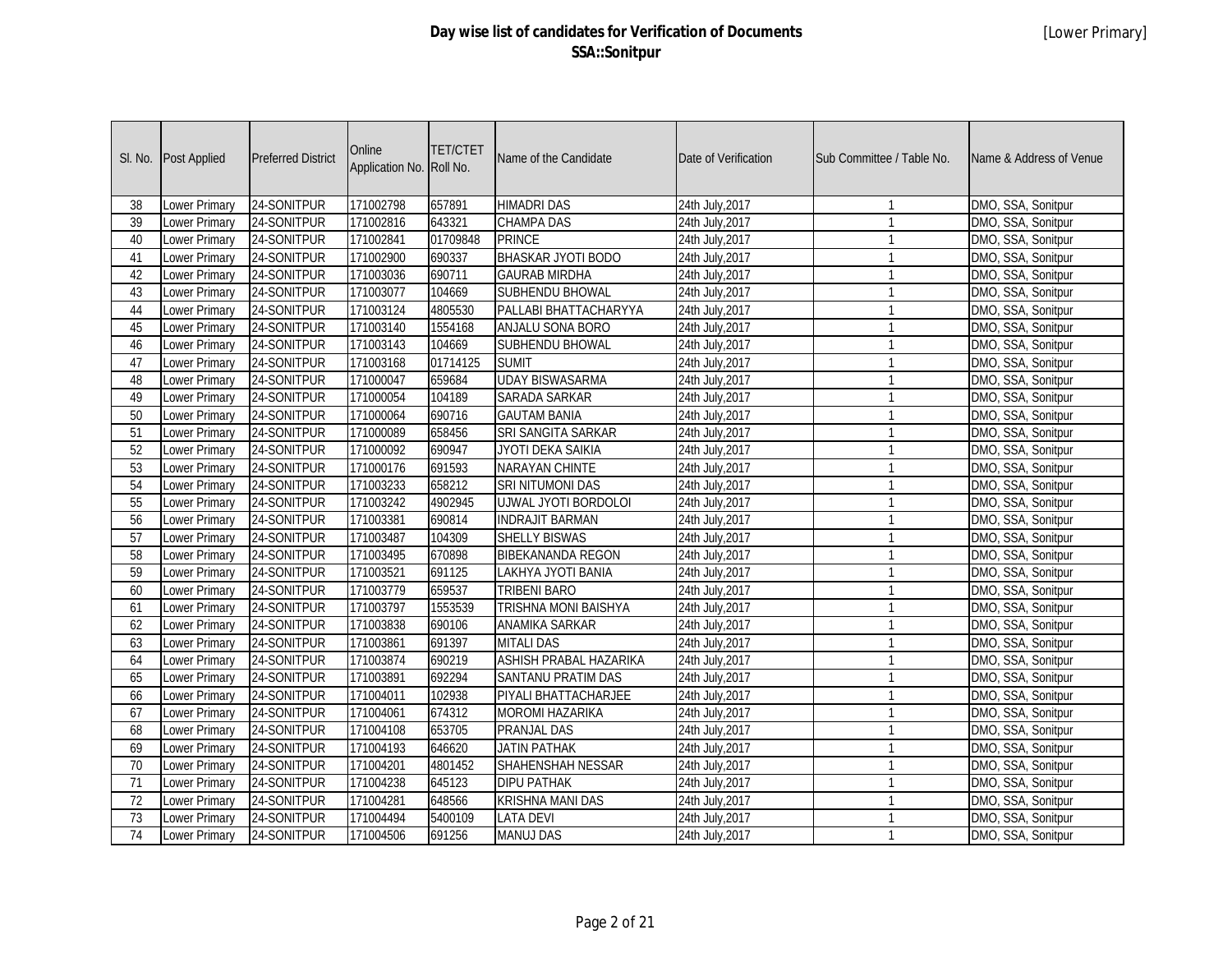| SI. No.         | Post Applied         | <b>Preferred District</b> | Online<br>Application No. | <b>TET/CTET</b><br>Roll No. | Name of the Candidate    | Date of Verification | Sub Committee / Table No. | Name & Address of Venue |
|-----------------|----------------------|---------------------------|---------------------------|-----------------------------|--------------------------|----------------------|---------------------------|-------------------------|
| 75              | Lower Primary        | 24-SONITPUR               | 171004550                 | 690071                      | ALPANA PATOR CHAMUAH     | 24th July, 2017      | $\mathbf{1}$              | DMO, SSA, Sonitpur      |
| 76              | Lower Primary        | 24-SONITPUR               | 171004618                 | 103323                      | RABINDRA DHAR            | 24th July, 2017      | $\mathbf{1}$              | DMO, SSA, Sonitpur      |
| 77              | Lower Primary        | 24-SONITPUR               | 171004698                 | 691976                      | RAJANI KANTA DAS         | 24th July, 2017      | $\mathbf{1}$              | DMO, SSA, Sonitpur      |
| $\overline{78}$ | Lower Primary        | 24-SONITPUR               | 171004930                 | 57008174                    | <b>MOHSIN HUSSAIN</b>    | 24th July, 2017      | $\mathbf{1}$              | DMO, SSA, Sonitpur      |
| 79              | Lower Primary        | 24-SONITPUR               | 171004945                 | 680431                      | <b>BASANTA KUTUM</b>     | 24th July, 2017      | $\mathbf{1}$              | DMO, SSA, Sonitpur      |
| 80              | <b>Lower Primary</b> | 24-SONITPUR               | 171004958                 | 105090                      | <b>SUSMITA SARKAR</b>    | 24th July, 2017      | $\mathbf{1}$              | DMO, SSA, Sonitpur      |
| 81              | <b>Lower Primary</b> | 24-SONITPUR               | 171005013                 | 102374                      | <b>MOUMITA SARKAR</b>    | 24th July, 2017      | $\mathbf{1}$              | DMO, SSA, Sonitpur      |
| $\overline{82}$ | <b>Lower Primary</b> | 24-SONITPUR               | 171005128                 | 691072                      | <b>KRISHNA DAS</b>       | 24th July, 2017      | $\mathbf{1}$              | DMO, SSA, Sonitpur      |
| 83              | Lower Primary        | 24-SONITPUR               | 171005148                 | 691951                      | PUSHPA HAZARIKA          | 24th July, 2017      | $\mathbf{1}$              | DMO, SSA, Sonitpur      |
| 84              | Lower Primary        | 24-SONITPUR               | 171005199                 | 690504                      | <b>CHINMOYEE DAS</b>     | 24th July, 2017      | $\mathbf{1}$              | DMO, SSA, Sonitpur      |
| 85              | <b>Lower Primary</b> | 24-SONITPUR               | 171005332                 | 686848                      | <b>TARA DEVI</b>         | 24th July, 2017      | $\mathbf{1}$              | DMO, SSA, Sonitpur      |
| 86              | <b>Lower Primary</b> | 24-SONITPUR               | 171005443                 | 690754                      | <b>GOPAL DAS</b>         | 24th July, 2017      | $\mathbf{1}$              | DMO, SSA, Sonitpur      |
| $\overline{87}$ | <b>Lower Primary</b> | 24-SONITPUR               | 171005541                 | 9133786                     | <b>AKANSHA CHOUDHARY</b> | 24th July, 2017      | $\mathbf{1}$              | DMO, SSA, Sonitpur      |
| $\overline{88}$ | <b>Lower Primary</b> | 24-SONITPUR               | 171005547                 | 691031                      | <b>KARABI BANIA</b>      | 24th July, 2017      | $\mathbf{1}$              | DMO, SSA, Sonitpur      |
| 89              | Lower Primary        | 24-SONITPUR               | 171005580                 | 103152                      | PRIYA ROY                | 24th July, 2017      | $\mathbf{1}$              | DMO, SSA, Sonitpur      |
| 90              | Lower Primary        | 24-SONITPUR               | 171005745                 | 691841                      | <b>PRANJAL DAS</b>       | 24th July, 2017      | $\mathbf{1}$              | DMO, SSA, Sonitpur      |
| 91              | <b>Lower Primary</b> | 24-SONITPUR               | 171005886                 | 4300178                     | <b>LATA MONI KONWAR</b>  | 24th July, 2017      | $\mathbf{1}$              | DMO, SSA, Sonitpur      |
| $\overline{92}$ | <b>Lower Primary</b> | 24-SONITPUR               | 171006006                 | 691843                      | <b>PRANJAL DAS</b>       | 24th July, 2017      | $\mathbf{1}$              | DMO, SSA, Sonitpur      |
| 93              | Lower Primary        | 24-SONITPUR               | 171006032                 | 691158                      | <b>LUKESH RAJAK</b>      | 24th July, 2017      | $\mathbf{1}$              | DMO, SSA, Sonitpur      |
| 94              | Lower Primary        | 24-SONITPUR               | 171006068                 | 101287                      | <b>DIPTI SARKAR</b>      | 24th July, 2017      | $\mathbf{1}$              | DMO, SSA, Sonitpur      |
| 95              | Lower Primary        | 24-SONITPUR               | 171006141                 | 656329                      | SANGHAMITRA SARKAR       | 24th July, 2017      | $\mathbf{1}$              | DMO, SSA, Sonitpur      |
| 96              | <b>Lower Primary</b> | 24-SONITPUR               | 171006170                 | 691158                      | <b>LUKESH RAJAK</b>      | 24th July, 2017      | $\mathbf{1}$              | DMO, SSA, Sonitpur      |
| $\overline{97}$ | Lower Primary        | 24-SONITPUR               | 171006332                 | 103727                      | <b>ROHAN DHAR</b>        | 24th July, 2017      | $\mathbf{1}$              | DMO, SSA, Sonitpur      |
| 98              | Lower Primary        | 24-SONITPUR               | 171006356                 | 644260                      | DHARMENDRA TALUKDAR      | 24th July, 2017      | $\mathbf{1}$              | DMO, SSA, Sonitpur      |
| 99              | Lower Primary        | 24-SONITPUR               | 171006378                 | 102312                      | MONIKA SUTRADHAR         | 24th July, 2017      | $\mathbf{1}$              | DMO, SSA, Sonitpur      |
| 100             | <b>Lower Primary</b> | 24-SONITPUR               | 171006489                 | 102315                      | <b>MONISHA DEV</b>       | 24th July, 2017      | $\mathbf{1}$              | DMO, SSA, Sonitpur      |
| 101             | Lower Primary        | 24-SONITPUR               | 171006558                 | 100245                      | <b>ANJAN NAG</b>         | 25th July, 2017      | $\mathbf{1}$              | DMO, SSA, Sonitpur      |
| 102             | Lower Primary        | 24-SONITPUR               | 171006609                 | 676016                      | PORI BORAH               | 25th July, 2017      | $\mathbf{1}$              | DMO, SSA, Sonitpur      |
| 103             | Lower Primary        | 24-SONITPUR               | 171006656                 | 691270                      | <b>MARAMI DAS</b>        | 25th July, 2017      | $\mathbf{1}$              | DMO, SSA, Sonitpur      |
| 104             | Lower Primary        | 24-SONITPUR               | 171006677                 | 685650                      | RITA BISHWASARMA         | 25th July, 2017      | $\mathbf{1}$              | DMO, SSA, Sonitpur      |
| 105             | Lower Primary        | 24-SONITPUR               | 171006679                 | 652486                      | <b>NONDITA MONDAL</b>    | 25th July, 2017      | $\mathbf{1}$              | DMO, SSA, Sonitpur      |
| 106             | Lower Primary        | 24-SONITPUR               | 171006738                 | 674011                      | <b>MAYURI SAIKIA</b>     | 25th July, 2017      | $\mathbf{1}$              | DMO, SSA, Sonitpur      |
| 107             | Lower Primary        | 24-SONITPUR               | 171006760                 | 651016                      | <b>MRIDUL DAS</b>        | 25th July, 2017      | $\mathbf{1}$              | DMO, SSA, Sonitpur      |
| 108             | Lower Primary        | 24-SONITPUR               | 171006809                 | 3541314                     | PROMISSORY DAIMARI       | 25th July, 2017      | $\mathbf{1}$              | DMO, SSA, Sonitpur      |
| 109             | Lower Primary        | 24-SONITPUR               | 171006980                 | 623668                      | <b>MONI DOLEY</b>        | 25th July, 2017      | $\mathbf{1}$              | DMO, SSA, Sonitpur      |
| 110             | Lower Primary        | 24-SONITPUR               | 171007054                 | 623508                      | RASHMI REKHA MANIKIAL    | 25th July, 2017      | $\mathbf{1}$              | DMO, SSA, Sonitpur      |
| 111             | <b>Lower Primary</b> | 24-SONITPUR               | 171007090                 | 641758                      | <b>BARNALI DAS</b>       | 25th July, 2017      | $\mathbf{1}$              | DMO, SSA, Sonitpur      |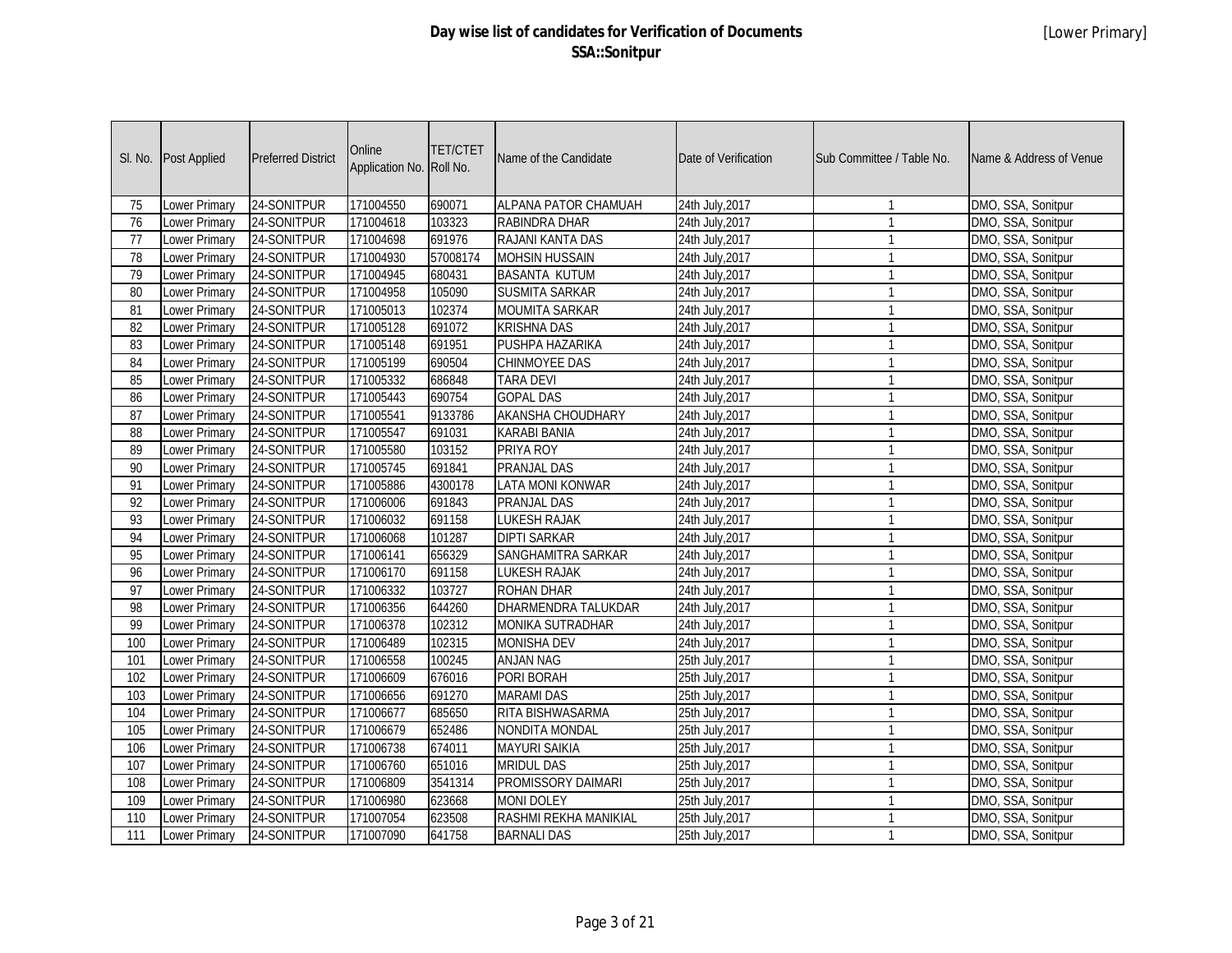| SI. No.          | Post Applied         | <b>Preferred District</b> | Online<br>Application No. | <b>TET/CTET</b><br>Roll No. | Name of the Candidate      | Date of Verification | Sub Committee / Table No. | Name & Address of Venue |
|------------------|----------------------|---------------------------|---------------------------|-----------------------------|----------------------------|----------------------|---------------------------|-------------------------|
| 112              | <b>Lower Primary</b> | 24-SONITPUR               | 171007227                 | 645713                      | <b>GOLOK DAS</b>           | 25th July, 2017      | $\mathbf{1}$              | DMO, SSA, Sonitpur      |
| 113              | Lower Primary        | 24-SONITPUR               | 171007234                 | 678153                      | DAMBORU SONOWAL            | 25th July, 2017      | $\mathbf{1}$              | DMO, SSA, Sonitpur      |
| 114              | Lower Primary        | 24-SONITPUR               | 171007483                 | 690038                      | <b>AJEN BISWAS</b>         | 25th July, 2017      | $\mathbf{1}$              | DMO, SSA, Sonitpur      |
| 115              | Lower Primary        | 24-SONITPUR               | 171007511                 | 671629                      | <b>DEBA PRATIM DAS</b>     | 25th July, 2017      | $\mathbf{1}$              | DMO, SSA, Sonitpur      |
| 116              | <b>Lower Primary</b> | 24-SONITPUR               | 171007582                 | 690194                      | <b>ARCHANA DEVI</b>        | 25th July, 2017      | $\mathbf{1}$              | DMO, SSA, Sonitpur      |
| 117              | <b>Lower Primary</b> | 24-SONITPUR               | 171007590                 | 690122                      | <b>ANIL DAS</b>            | 25th July, 2017      | $\mathbf{1}$              | DMO, SSA, Sonitpur      |
| $\overline{118}$ | <b>Lower Primary</b> | 24-SONITPUR               | 171007773                 | 681413                      | <b>DIGANTA PATGIRI</b>     | 25th July, 2017      | $\mathbf{1}$              | DMO, SSA, Sonitpur      |
| 119              | <b>Lower Primary</b> | 24-SONITPUR               | 171007808                 | 672070                      | <b>DIPANKAR DAS</b>        | 25th July, 2017      | $\mathbf{1}$              | DMO, SSA, Sonitpur      |
| 120              | <b>Lower Primary</b> | 24-SONITPUR               | 171007902                 | 658769                      | SUKANTA MAZUMDAR           | 25th July, 2017      | $\mathbf{1}$              | DMO, SSA, Sonitpur      |
| 121              | Lower Primary        | 24-SONITPUR               | 171007998                 | 675816                      | PARTHA PRATIM DAS          | 25th July, 2017      | $\mathbf{1}$              | DMO, SSA, Sonitpur      |
| 122              | <b>Lower Primary</b> | 24-SONITPUR               | 171008061                 | 105185                      | <b>TANUSHREE GHOSH</b>     | 25th July, 2017      | $\mathbf{1}$              | DMO, SSA, Sonitpur      |
| $\overline{123}$ | <b>Lower Primary</b> | 24-SONITPUR               | 171008084                 | 101440                      | <b>HARE KRISHNA MANDAL</b> | 25th July, 2017      | $\mathbf{1}$              | DMO, SSA, Sonitpur      |
| 124              | <b>Lower Primary</b> | 24-SONITPUR               | 171008103                 | 692238                      | <b>SANGITA BORAH</b>       | 25th July, 2017      | $\mathbf{1}$              | DMO, SSA, Sonitpur      |
| 125              | <b>Lower Primary</b> | 24-SONITPUR               | 171008134                 | 640362                      | <b>AMAL BISWAS</b>         | 25th July, 2017      | $\mathbf{1}$              | DMO, SSA, Sonitpur      |
| 126              | Lower Primary        | 24-SONITPUR               | 171008161                 | 00603553                    | ARPANA BHUYAN              | 25th July, 2017      | $\mathbf{1}$              | DMO, SSA, Sonitpur      |
| 127              | Lower Primary        | 24-SONITPUR               | 171008193                 | 102175                      | <b>MILI DATTA</b>          | 25th July, 2017      | $\mathbf{1}$              | DMO, SSA, Sonitpur      |
| 128              | <b>Lower Primary</b> | 24-SONITPUR               | 171008284                 | 691077                      | KRISHNA JYOTI HAZARIKA     | 25th July, 2017      | $\mathbf{1}$              | DMO, SSA, Sonitpur      |
| $\overline{129}$ | <b>Lower Primary</b> | 24-SONITPUR               | 171008386                 | 4800524                     | MD. AMINUL HOQUE           | 25th July, 2017      | $\mathbf{1}$              | DMO, SSA, Sonitpur      |
| 130              | Lower Primary        | 24-SONITPUR               | 171008416                 | 103592                      | <b>RESHMA SARKAR</b>       | 25th July, 2017      | $\mathbf{1}$              | DMO, SSA, Sonitpur      |
| 131              | Lower Primary        | 24-SONITPUR               | 171008451                 | 4805386                     | <b>ATONU BOSE</b>          | 25th July, 2017      | $\mathbf{1}$              | DMO, SSA, Sonitpur      |
| 132              | Lower Primary        | 24-SONITPUR               | 171008502                 | 692258                      | SANJAY SUTRADHAR           | 25th July, 2017      | $\mathbf{1}$              | DMO, SSA, Sonitpur      |
| 133              | <b>Lower Primary</b> | 24-SONITPUR               | 171008674                 | 103539                      | <b>RANJITA DEB</b>         | 25th July, 2017      | $\mathbf{1}$              | DMO, SSA, Sonitpur      |
| 134              | Lower Primary        | 24-SONITPUR               | 171008926                 | 691928                      | <b>PURABI DAS</b>          | 25th July, 2017      | $\mathbf{1}$              | DMO, SSA, Sonitpur      |
| 135              | Lower Primary        | 24-SONITPUR               | 171008931                 | 690045                      | <b>AJIT MILI</b>           | 25th July, 2017      | $\mathbf{1}$              | DMO, SSA, Sonitpur      |
| 136              | Lower Primary        | 24-SONITPUR               | 171008935                 | 691559                      | <b>MUNNI MANDAL</b>        | 25th July, 2017      | $\mathbf{1}$              | DMO, SSA, Sonitpur      |
| 137              | <b>Lower Primary</b> | 24-SONITPUR               | 171008969                 | 690899                      | <b>JONAMONI DAS</b>        | 25th July, 2017      | $\mathbf{1}$              | DMO, SSA, Sonitpur      |
| 138              | Lower Primary        | 24-SONITPUR               | 171009001                 | 3541246                     | <b>BIJOY KARMAKAR</b>      | 25th July, 2017      | $\mathbf{1}$              | DMO, SSA, Sonitpur      |
| 139              | Lower Primary        | 24-SONITPUR               | 171009023                 | 690790                      | <b>HIMA GAYARI</b>         | 25th July, 2017      | $\mathbf{1}$              | DMO, SSA, Sonitpur      |
| 140              | Lower Primary        | 24-SONITPUR               | 171009047                 | 691943                      | PURNIMA BORO               | 25th July, 2017      | $\mathbf{1}$              | DMO, SSA, Sonitpur      |
| 141              | Lower Primary        | 24-SONITPUR               | 171009100                 | 652164                      | NIPAM THAKURIYA            | 25th July, 2017      | $\mathbf{1}$              | DMO, SSA, Sonitpur      |
| 142              | Lower Primary        | 24-SONITPUR               | 171009128                 | 648910                      | <b>LEELA TALUKDAR</b>      | 25th July, 2017      | $\mathbf{1}$              | DMO, SSA, Sonitpur      |
| 143              | Lower Primary        | 24-SONITPUR               | 171009171                 | 650730                      | <b>MOMI BHARALI</b>        | 25th July, 2017      | $\mathbf{1}$              | DMO, SSA, Sonitpur      |
| 144              | Lower Primary        | 24-SONITPUR               | 171009205                 | 107069                      | <b>PINKI DAS</b>           | 25th July, 2017      | $\mathbf{1}$              | DMO, SSA, Sonitpur      |
| 145              | Lower Primary        | 24-SONITPUR               | 171009218                 | 691624                      | <b>NIKUNJA ROY</b>         | 25th July, 2017      | $\mathbf{1}$              | DMO, SSA, Sonitpur      |
| 146              | Lower Primary        | 24-SONITPUR               | 171009236                 | 652021                      | <b>NIKHIL ROY</b>          | 25th July, 2017      | $\mathbf{1}$              | DMO, SSA, Sonitpur      |
| 147              | Lower Primary        | 24-SONITPUR               | 171009293                 | 640626                      | <b>ANEE DAS</b>            | 25th July, 2017      | $\mathbf{1}$              | DMO, SSA, Sonitpur      |
| 148              | <b>Lower Primary</b> | 24-SONITPUR               | 171009360                 | 685650                      | RITA BISHWASARMA           | 25th July, 2017      | $\mathbf{1}$              | DMO, SSA, Sonitpur      |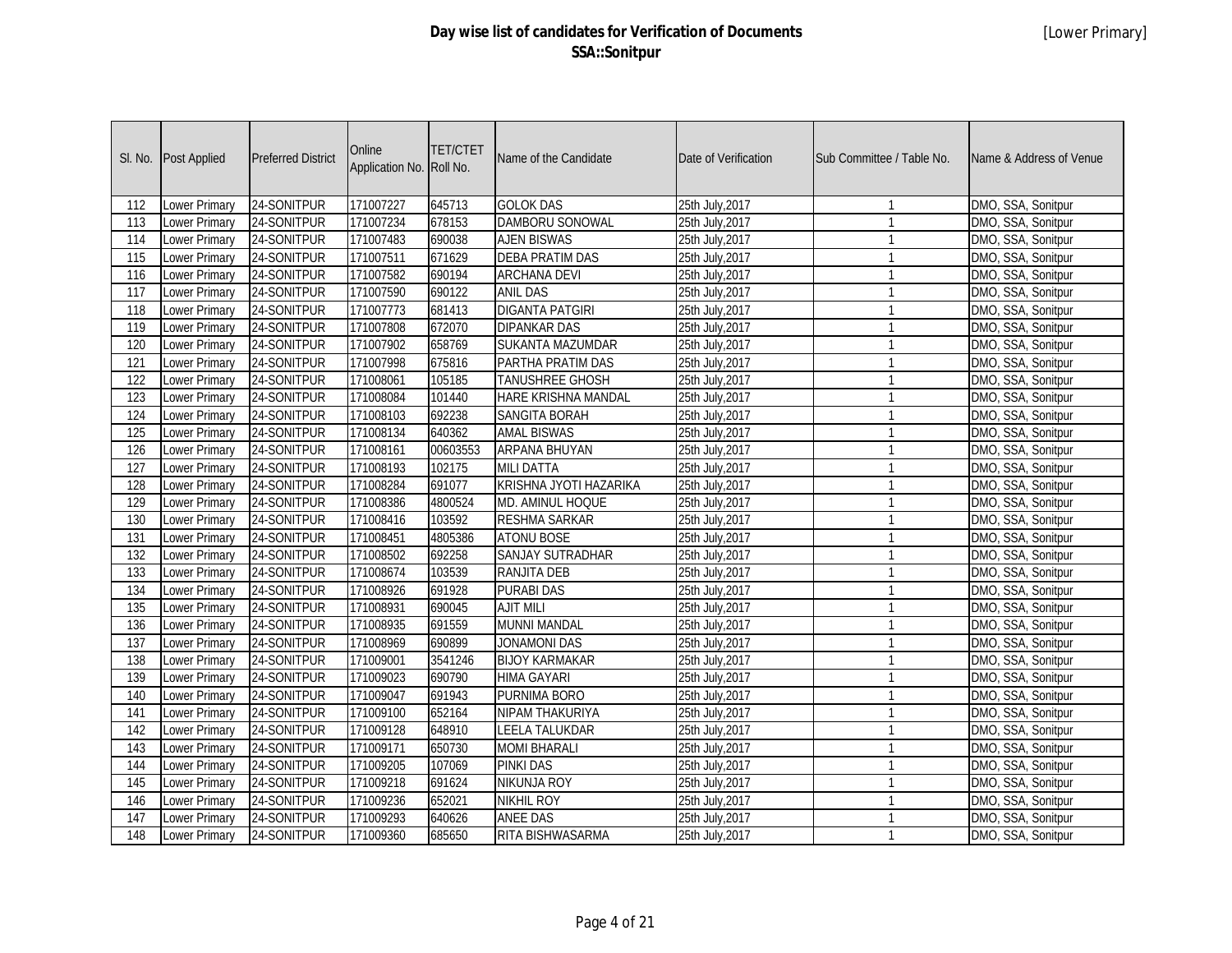| SI. No.          | <b>Post Applied</b>  | <b>Preferred District</b> | Online<br>Application No. Roll No. | <b>TET/CTET</b> | Name of the Candidate                      | Date of Verification | Sub Committee / Table No. | Name & Address of Venue |
|------------------|----------------------|---------------------------|------------------------------------|-----------------|--------------------------------------------|----------------------|---------------------------|-------------------------|
| 149              | Lower Primary        | 24-SONITPUR               | 171009385                          | 690614          | <b>DIP MONI DAS</b>                        | 25th July, 2017      | $\mathbf{1}$              | DMO, SSA, Sonitpur      |
| 150              | Lower Primary        | 24-SONITPUR               | 171009422                          | 692481          | <b>DILIP MANDAL</b>                        | 25th July, 2017      | $\mathbf{1}$              | DMO, SSA, Sonitpur      |
| 151              | Lower Primary        | 24-SONITPUR               | 171009507                          | 690631          | <b>DIPAK SARKAR</b>                        | 25th July, 2017      | $\mathbf{1}$              | DMO, SSA, Sonitpur      |
| 152              | Lower Primary        | 24-SONITPUR               | 171009510                          | 677472          | <b>RUPAMON DAS</b>                         | 25th July, 2017      | $\mathbf{1}$              | DMO, SSA, Sonitpur      |
| 153              | <b>Lower Primary</b> | 24-SONITPUR               | 171009599                          | 632714          | <b>TANUSHYAM MILI</b>                      | 25th July, 2017      | $\mathbf{1}$              | DMO, SSA, Sonitpur      |
| 154              | <b>Lower Primary</b> | 24-SONITPUR               | 171009630                          | 690998          | <b>KALYANI SARKAR</b>                      | 25th July, 2017      | $\mathbf{1}$              | DMO, SSA, Sonitpur      |
| 155              | <b>Lower Primary</b> | 24-SONITPUR               | 171009705                          | 691445          | <b>MONJU BISWAS</b>                        | 25th July, 2017      | $\mathbf{1}$              | DMO, SSA, Sonitpur      |
| 156              | <b>Lower Primary</b> | 24-SONITPUR               | 171009772                          | 687048          | <b>UTPAL BORAH</b>                         | 25th July, 2017      | $\mathbf{1}$              | DMO, SSA, Sonitpur      |
| 157              | <b>Lower Primary</b> | 24-SONITPUR               | 171009815                          | 676646          | <b>RAHUL KAMAN</b>                         | 25th July, 2017      | $\mathbf{1}$              | DMO, SSA, Sonitpur      |
| 158              | <b>Lower Primary</b> | 24-SONITPUR               | 171009868                          | 641311          | <b>ASHIM KUMAR DAS</b>                     | 25th July, 2017      | $\mathbf{1}$              | DMO, SSA, Sonitpur      |
| 159              | <b>Lower Primary</b> | 24-SONITPUR               | 171009877                          | 691350          | <b>MADHURUPA DAS</b>                       | 25th July, 2017      | $\overline{1}$            | DMO, SSA, Sonitpur      |
| 160              | <b>Lower Primary</b> | 24-SONITPUR               | 171009879                          | 686380          | <b>KRISHNA DAS</b>                         | 25th July, 2017      | $\mathbf{1}$              | DMO, SSA, Sonitpur      |
| 161              | <b>Lower Primary</b> | 24-SONITPUR               | 171009943                          | 659143          | <b>SUSHMITA DAS</b>                        | 25th July, 2017      | $\mathbf{1}$              | DMO, SSA, Sonitpur      |
| 162              | Lower Primary        | 24-SONITPUR               | 171009953                          | 651946          | <b>NIBEDITA HALOI</b>                      | 25th July, 2017      | $\mathbf{1}$              | DMO, SSA, Sonitpur      |
| 163              | Lower Primary        | 24-SONITPUR               | 171009963                          | 691776          | PINKY BARMAN                               | 25th July, 2017      | $\mathbf{1}$              | DMO, SSA, Sonitpur      |
| 164              | <b>Lower Primary</b> | 24-SONITPUR               | 171010038                          | 691837          | PRANITA DAS                                | 25th July, 2017      | $\mathbf{1}$              | DMO, SSA, Sonitpur      |
| 165              | Lower Primary        | 24-SONITPUR               | 171010114                          | 692241          | <b>SANGITA DAS</b>                         | 25th July, 2017      | $\mathbf{1}$              | DMO, SSA, Sonitpur      |
| 166              | Lower Primary        | 24-SONITPUR               | 171010195                          | 692851          | <b>UZZALA BHARALI</b>                      | 25th July, 2017      | $\mathbf{1}$              | DMO, SSA, Sonitpur      |
| 167              | <b>Lower Primary</b> | 24-SONITPUR               | 171010221                          | 691139          | <b>LEENA DAS</b>                           | 25th July, 2017      | $\mathbf{1}$              | DMO, SSA, Sonitpur      |
| 168              | Lower Primary        | 24-SONITPUR               | 171010304                          | 673891          | <b>MANABI PAW</b>                          | 25th July, 2017      | $\mathbf{1}$              | DMO, SSA, Sonitpur      |
| 169              | Lower Primary        | 24-SONITPUR               | 171010368                          | 632050          | PRATHONA MAKRARI                           | 25th July, 2017      | $\mathbf{1}$              | DMO, SSA, Sonitpur      |
| 170              | <b>Lower Primary</b> | 24-SONITPUR               | 171010400                          | 690512          | <b>CHURAMONI DAS</b>                       | 25th July, 2017      | $\mathbf{1}$              | DMO, SSA, Sonitpur      |
| 171              | Lower Primary        | 24-SONITPUR               | 171010405                          | 00603653        | <b>KAVITA GOSWAMI</b>                      | 25th July, 2017      | $\mathbf{1}$              | DMO, SSA, Sonitpur      |
| 172              | Lower Primary        | 24-SONITPUR               | 171010522                          | 643642          | CHITRA LEKHA DAS                           | 25th July, 2017      | $\mathbf{1}$              | DMO, SSA, Sonitpur      |
| 173              | Lower Primary        | 24-SONITPUR               | 171010545                          | 640605          | <b>ANANTA BISWAS</b>                       | 25th July, 2017      | $\mathbf{1}$              | DMO, SSA, Sonitpur      |
| 174              | Lower Primary        | 24-SONITPUR               | 171010610                          | 690781          | <b>HEMA RABHA</b>                          | 25th July, 2017      | $\mathbf{1}$              | DMO, SSA, Sonitpur      |
| 175              | Lower Primary        | 24-SONITPUR               | 171010632                          | 670755          | <b>BHABEN PATHORI</b>                      | 25th July, 2017      | $\mathbf{1}$              | DMO, SSA, Sonitpur      |
| 176              | Lower Primary        | 24-SONITPUR               | 171010641                          | 00507580        | MDHIFJURRAHMAN                             | 25th July, 2017      | $\mathbf{1}$              | DMO, SSA, Sonitpur      |
| $\overline{177}$ | Lower Primary        | 24-SONITPUR               | 171010646                          | 692702          | <b>SUMITRA DAS</b>                         | 25th July, 2017      | $\mathbf{1}$              | DMO, SSA, Sonitpur      |
| 178              | Lower Primary        | 24-SONITPUR               | 171010654                          | 57005316        | <b>JEBA ALAM</b>                           | 25th July, 2017      | $\mathbf{1}$              | DMO, SSA, Sonitpur      |
| 179              | <b>Lower Primary</b> | 24-SONITPUR               | 171010658                          | 3541112         | SIMANGSA NARZARY                           | 25th July, 2017      | $\mathbf{1}$              | DMO, SSA, Sonitpur      |
| 180              | Lower Primary        | 24-SONITPUR               | 171010696                          | 1543663         | <b>PINKI DEVI</b>                          | 25th July, 2017      | $\overline{1}$            | DMO, SSA, Sonitpur      |
| 181              | Lower Primary        | 24-SONITPUR               | 171010768                          | 682686          | <b>KESHAB CHANDRA</b><br><b>BASUMATARY</b> | 25th July, 2017      | $\mathbf{1}$              | DMO, SSA, Sonitpur      |
| 182              | Lower Primary        | 24-SONITPUR               | 171010788                          | 692170          | <b>RUMI DAS</b>                            | 25th July, 2017      | $\mathbf{1}$              | DMO, SSA, Sonitpur      |
| 183              | <b>Lower Primary</b> | 24-SONITPUR               | 171010799                          | 690583          | DIBYA JYOTI BASUMATARY                     | 25th July, 2017      | $\mathbf{1}$              | DMO, SSA, Sonitpur      |
| 184              | Lower Primary        | 24-SONITPUR               | 171010808                          | 691160          | <b>MADESWAR PATGIRI</b>                    | 25th July, 2017      | $\mathbf{1}$              | DMO, SSA, Sonitpur      |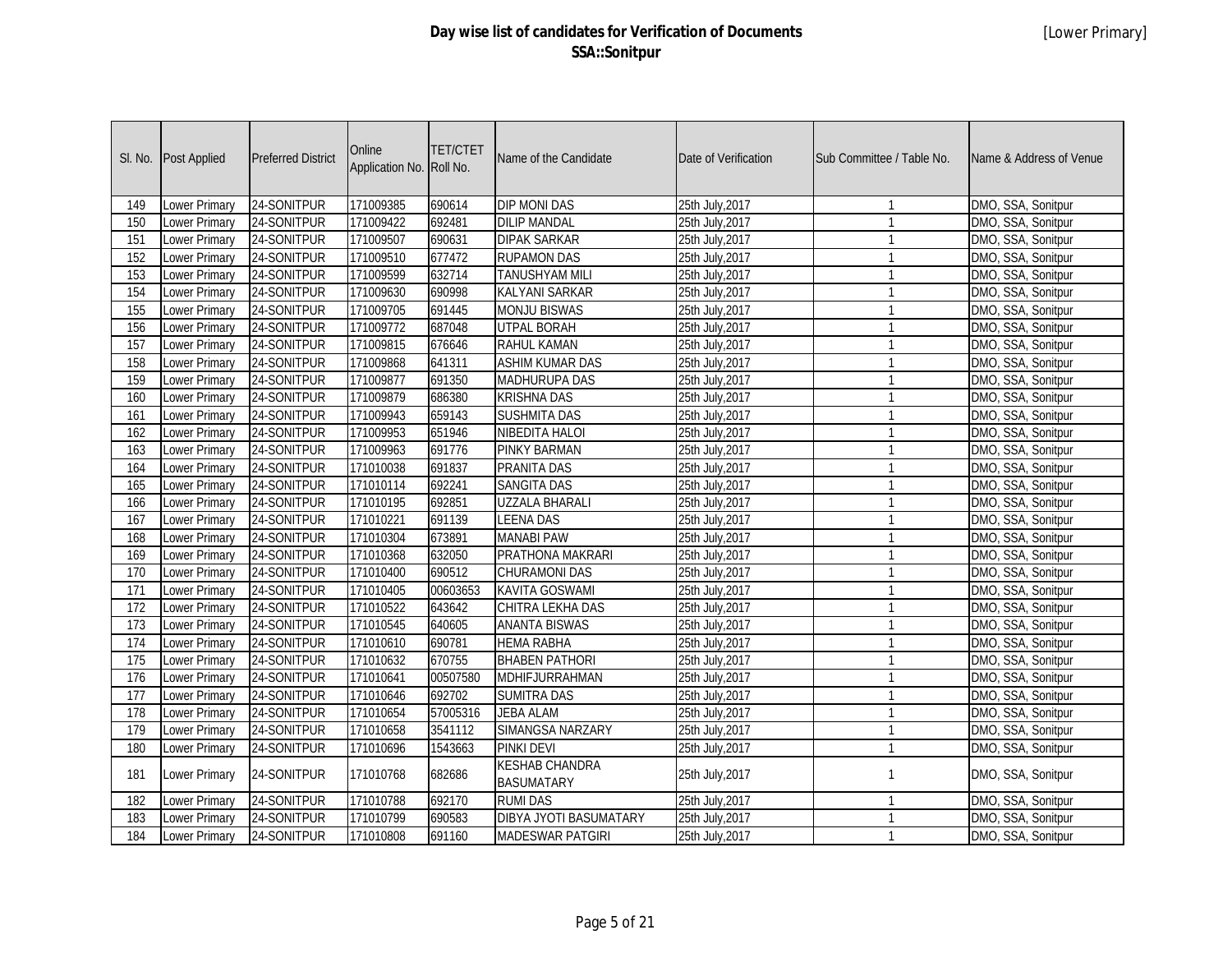| SI. No. | Post Applied         | <b>Preferred District</b> | Online<br>Application No. | <b>TET/CTET</b><br>Roll No. | Name of the Candidate     | Date of Verification | Sub Committee / Table No. | Name & Address of Venue |
|---------|----------------------|---------------------------|---------------------------|-----------------------------|---------------------------|----------------------|---------------------------|-------------------------|
| 185     | Lower Primary        | 24-SONITPUR               | 171010934                 | 680911                      | <b>BISMONATH PEGU</b>     | 25th July, 2017      | $\mathbf{1}$              | DMO, SSA, Sonitpur      |
| 186     | Lower Primary        | 24-SONITPUR               | 171010971                 | 671575                      | CHITRALEKHA SONOWAL       | 25th July, 2017      | $\overline{1}$            | DMO, SSA, Sonitpur      |
| 187     | Lower Primary        | 24-SONITPUR               | 171011041                 | 690991                      | KALPA JYOTI DAS           | 25th July, 2017      | $\mathbf{1}$              | DMO, SSA, Sonitpur      |
| 188     | Lower Primary        | 24-SONITPUR               | 171011051                 | 677340                      | <b>RONTU DAS</b>          | 25th July, 2017      | $\mathbf{1}$              | DMO, SSA, Sonitpur      |
| 189     | Lower Primary        | 24-SONITPUR               | 171011112                 | 1543141                     | PRAKASH SARMA             | 25th July, 2017      | $\mathbf{1}$              | DMO, SSA, Sonitpur      |
| 190     | <b>Lower Primary</b> | 24-SONITPUR               | 171011317                 | 1012390                     | <b>JURI DAS</b>           | 25th July, 2017      | $\mathbf{1}$              | DMO, SSA, Sonitpur      |
| 191     | <b>Lower Primary</b> | 24-SONITPUR               | 171011349                 | 692809                      | <b>UDAY BARMAN</b>        | 25th July, 2017      | $\mathbf{1}$              | DMO, SSA, Sonitpur      |
| 192     | <b>Lower Primary</b> | 24-SONITPUR               | 171011356                 | 2600325                     | CHANDRALEKHA NEOG         | 25th July, 2017      | $\mathbf{1}$              | DMO, SSA, Sonitpur      |
| 193     | <b>Lower Primary</b> | 24-SONITPUR               | 171011357                 | 690686                      | <b>DULAL BORAH</b>        | 25th July, 2017      | $\mathbf{1}$              | DMO, SSA, Sonitpur      |
| 194     | Lower Primary        | 24-SONITPUR               | 171011422                 | 690605                      | <b>SRI DIMPI DAS</b>      | 25th July, 2017      | $\mathbf{1}$              | DMO, SSA, Sonitpur      |
| 195     | <b>Lower Primary</b> | 24-SONITPUR               | 171011456                 | 100363                      | <b>ARCHANA GHOSH</b>      | 25th July, 2017      | $\overline{1}$            | DMO, SSA, Sonitpur      |
| 196     | <b>Lower Primary</b> | 24-SONITPUR               | 171011478                 | 691757                      | PARTHA PRATIM DAS         | 25th July, 2017      | $\mathbf{1}$              | DMO, SSA, Sonitpur      |
| 197     | Lower Primary        | 24-SONITPUR               | 171011536                 | 1543821                     | <b>BIRJU DAIMARY</b>      | 25th July, 2017      | $\mathbf{1}$              | DMO, SSA, Sonitpur      |
| 198     | Lower Primary        | 24-SONITPUR               | 171011589                 | 691159                      | <b>MADAN DAS</b>          | 25th July, 2017      | $\mathbf{1}$              | DMO, SSA, Sonitpur      |
| 199     | Lower Primary        | 24-SONITPUR               | 171011602                 | 682721                      | <b>KHIRESWAR DAS</b>      | 25th July, 2017      | $\mathbf{1}$              | DMO, SSA, Sonitpur      |
| 200     | <b>Lower Primary</b> | 24-SONITPUR               | 171011819                 | 3550694                     | PEKHAN JYOTI SARMAH       | 25th July, 2017      | $\mathbf{1}$              | DMO, SSA, Sonitpur      |
| 201     | Lower Primary        | 24-SONITPUR               | 171011856                 | 501805                      | SNIGDHA SAIKIA            | 26th July, 2017      | $\mathbf{1}$              | DMO, SSA, Sonitpur      |
| 202     | Lower Primary        | 24-SONITPUR               | 171011890                 | 659390                      | TARALI KACHARI            | 26th July, 2017      | $\mathbf{1}$              | DMO, SSA, Sonitpur      |
| 203     | Lower Primary        | 24-SONITPUR               | 171011941                 | 643252                      | <b>BRANCHAN DAS</b>       | 26th July, 2017      | $\mathbf{1}$              | DMO, SSA, Sonitpur      |
| 204     | Lower Primary        | 24-SONITPUR               | 171011943                 | 659390                      | <b>TARALI KACHARI</b>     | 26th July, 2017      | $\mathbf{1}$              | DMO, SSA, Sonitpur      |
| 205     | Lower Primary        | 24-SONITPUR               | 171012037                 | 652988                      | PARIMITA BORDOLOI         | 26th July, 2017      | $\overline{1}$            | DMO, SSA, Sonitpur      |
| 206     | <b>Lower Primary</b> | 24-SONITPUR               | 171012091                 | 691590                      | <b>NAPOLION DAS</b>       | 26th July, 2017      | $\mathbf{1}$              | DMO, SSA, Sonitpur      |
| 207     | Lower Primary        | 24-SONITPUR               | 171012122                 | 200601                      | <b>SANGITA CHOWDHURY</b>  | 26th July, 2017      | $\mathbf{1}$              | DMO, SSA, Sonitpur      |
| 208     | <b>Lower Primary</b> | 24-SONITPUR               | 171012151                 | 632535                      | SRI ASHIM DHADUMIA        | 26th July, 2017      | $\mathbf{1}$              | DMO, SSA, Sonitpur      |
| 209     | Lower Primary        | 24-SONITPUR               | 171012196                 | 631229                      | <b>MADHURJYA PEGU</b>     | 26th July, 2017      | $\mathbf{1}$              | DMO, SSA, Sonitpur      |
| 210     | Lower Primary        | 24-SONITPUR               | 171012224                 | 690412                      | <b>BINOY BHUSHAN DHAR</b> | 26th July, 2017      | $\mathbf{1}$              | DMO, SSA, Sonitpur      |
| 211     | <b>Lower Primary</b> | 24-SONITPUR               | 171012248                 | 685250                      | RAJSHEKHAR HAZARIKA       | 26th July, 2017      | $\mathbf{1}$              | DMO, SSA, Sonitpur      |
| 212     | Lower Primary        | 24-SONITPUR               | 171012306                 | 673255                      | <b>KABYASHREE DAS</b>     | 26th July, 2017      | $\mathbf{1}$              | DMO, SSA, Sonitpur      |
| 213     | <b>Lower Primary</b> | 24-SONITPUR               | 171012322                 | 632203                      | RANJIT BORAH              | 26th July, 2017      | $\mathbf{1}$              | DMO, SSA, Sonitpur      |
| 214     | Lower Primary        | 24-SONITPUR               | 171012347                 | 690057                      | AJOY LAKSHMI DAS          | 26th July, 2017      | $\mathbf{1}$              | DMO, SSA, Sonitpur      |
| 215     | Lower Primary        | 24-SONITPUR               | 171012353                 | 4804152                     | SNIGDHA DEVI              | 26th July, 2017      | $\mathbf{1}$              | DMO, SSA, Sonitpur      |
| 216     | <b>Lower Primary</b> | 24-SONITPUR               | 171012370                 | 632438                      | <b>SARUJ DHADUMIA</b>     | 26th July, 2017      | $\mathbf{1}$              | DMO, SSA, Sonitpur      |
| 217     | Lower Primary        | 24-SONITPUR               | 171012410                 | 632118                      | PUNAM BORAH               | 26th July, 2017      | $\mathbf{1}$              | DMO, SSA, Sonitpur      |
| 218     | <b>Lower Primary</b> | 24-SONITPUR               | 171012417                 | 1542293                     | <b>BOBITA SARMAH</b>      | 26th July, 2017      | $\mathbf{1}$              | DMO, SSA, Sonitpur      |
| 219     | Lower Primary        | 24-SONITPUR               | 171012532                 | 692148                      | <b>ROBITA DAS</b>         | 26th July, 2017      | $\mathbf{1}$              | DMO, SSA, Sonitpur      |
| 220     | Lower Primary        | 24-SONITPUR               | 171012545                 | 652967                      | PARI KAKATI               | 26th July, 2017      | $\mathbf{1}$              | DMO, SSA, Sonitpur      |
| 221     | Lower Primary        | 24-SONITPUR               | 171012556                 | 644339                      | DHRUBA JYOTI BORDOLOI     | 26th July, 2017      | $\mathbf{1}$              | DMO, SSA, Sonitpur      |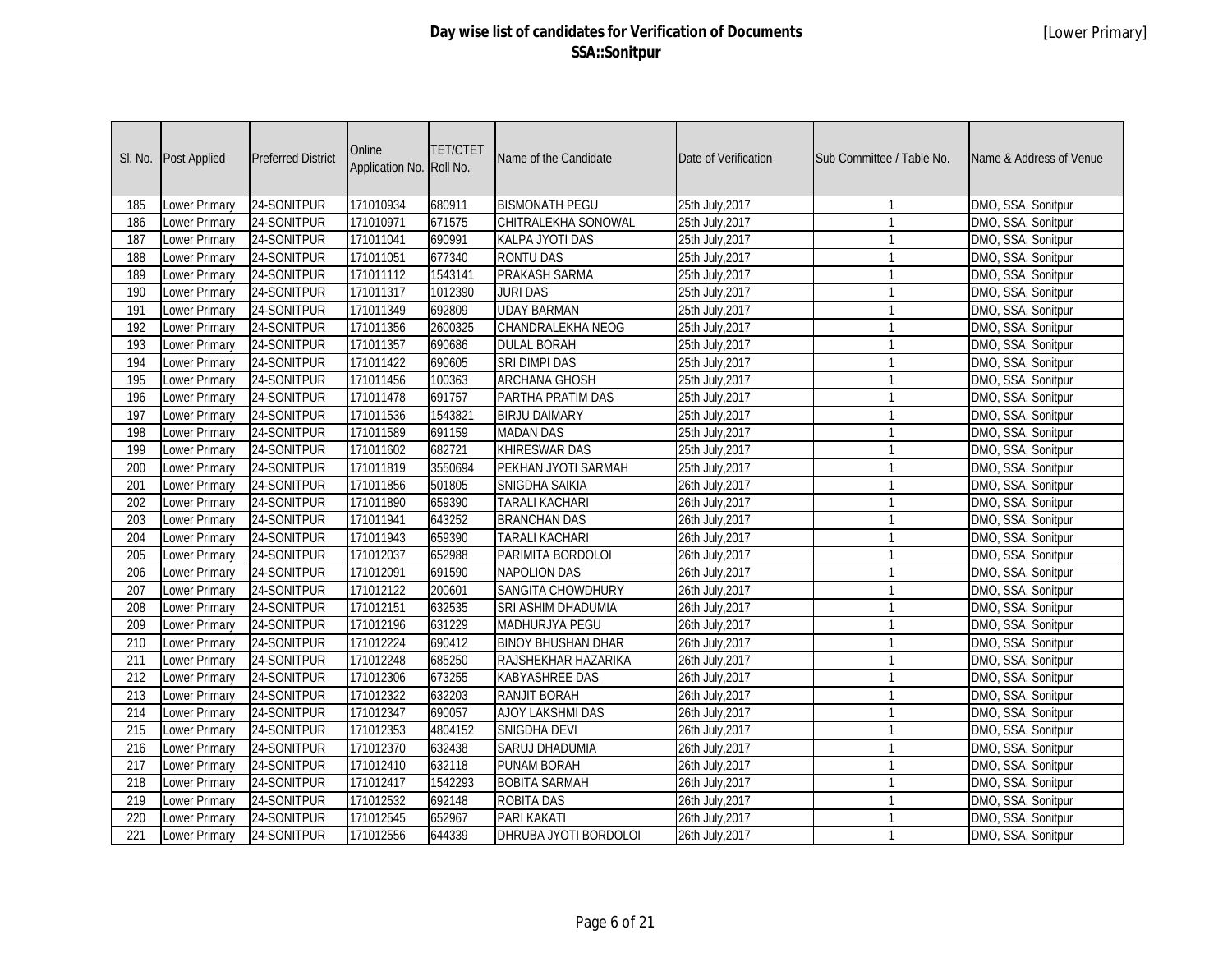| SI. No.          | Post Applied         | <b>Preferred District</b> | Online<br>Application No. | <b>TET/CTET</b><br>Roll No. | Name of the Candidate     | Date of Verification | Sub Committee / Table No. | Name & Address of Venue |
|------------------|----------------------|---------------------------|---------------------------|-----------------------------|---------------------------|----------------------|---------------------------|-------------------------|
| 222              | <b>Lower Primary</b> | 24-SONITPUR               | 171012593                 | 100877                      | <b>BISWARUP PAUL</b>      | 26th July, 2017      | $\mathbf{1}$              | DMO, SSA, Sonitpur      |
| 223              | Lower Primary        | 24-SONITPUR               | 171012666                 | 3540264                     | <b>HITESH DEKA</b>        | 26th July, 2017      | $\mathbf{1}$              | DMO, SSA, Sonitpur      |
| 224              | Lower Primary        | 24-SONITPUR               | 171012678                 | 686074                      | <b>SHRAVAN KR. MORANG</b> | 26th July, 2017      | $\mathbf{1}$              | DMO, SSA, Sonitpur      |
| 225              | Lower Primary        | 24-SONITPUR               | 171012788                 | 00502407                    | PROFULLY BASUMATARI       | 26th July, 2017      | $\mathbf{1}$              | DMO, SSA, Sonitpur      |
| 226              | <b>Lower Primary</b> | 24-SONITPUR               | 171012794                 | 676007                      | POPY KACHARI              | 26th July, 2017      | $\mathbf{1}$              | DMO, SSA, Sonitpur      |
| 227              | <b>Lower Primary</b> | 24-SONITPUR               | 171012805                 | 00504020                    | <b>MONOWARA BEGUM</b>     | 26th July, 2017      | $\mathbf{1}$              | DMO, SSA, Sonitpur      |
| 228              | <b>Lower Primary</b> | 24-SONITPUR               | 171012806                 | 2202822                     | <b>MISS BABLI PANIKA</b>  | 26th July, 2017      | $\mathbf{1}$              | DMO, SSA, Sonitpur      |
| $\overline{229}$ | <b>Lower Primary</b> | 24-SONITPUR               | 171012825                 | 677252                      | RITU MONI HAZARIKA        | 26th July, 2017      | $\mathbf{1}$              | DMO, SSA, Sonitpur      |
| 230              | <b>Lower Primary</b> | 24-SONITPUR               | 171012836                 | 690144                      | <b>ANITA RANI BISWAS</b>  | 26th July, 2017      | $\mathbf{1}$              | DMO, SSA, Sonitpur      |
| 231              | <b>Lower Primary</b> | 24-SONITPUR               | 171012846                 | 690390                      | <b>BIMAL BASUMATARI</b>   | 26th July, 2017      | $\mathbf{1}$              | DMO, SSA, Sonitpur      |
| 232              | <b>Lower Primary</b> | 24-SONITPUR               | 171012869                 | 691866                      | <b>PRASENJIT DAS</b>      | 26th July, 2017      | $\mathbf{1}$              | DMO, SSA, Sonitpur      |
| 233              | <b>Lower Primary</b> | 24-SONITPUR               | 171012891                 | 692613                      | <b>SIBANI BHUYAN</b>      | 26th July, 2017      | $\mathbf{1}$              | DMO, SSA, Sonitpur      |
| 234              | Lower Primary        | 24-SONITPUR               | 171012893                 | 658020                      | <b>KARUNA PERMEY</b>      | 26th July, 2017      | $\mathbf{1}$              | DMO, SSA, Sonitpur      |
| 235              | <b>Lower Primary</b> | 24-SONITPUR               | 171012977                 | 200462                      | <b>PREM DAS</b>           | 26th July, 2017      | $\mathbf{1}$              | DMO, SSA, Sonitpur      |
| 236              | Lower Primary        | 24-SONITPUR               | 171012978                 | 692675                      | <b>SUJOY CH MONDAL</b>    | 26th July, 2017      | $\mathbf{1}$              | DMO, SSA, Sonitpur      |
| 237              | Lower Primary        | 24-SONITPUR               | 171012995                 | 630031                      | AKANKHYA SAIKIA           | 26th July, 2017      | $\mathbf{1}$              | DMO, SSA, Sonitpur      |
| 238              | <b>Lower Primary</b> | 24-SONITPUR               | 171013036                 | 690861                      | JHARNA HAZARIKA           | 26th July, 2017      | $\mathbf{1}$              | DMO, SSA, Sonitpur      |
| 239              | <b>Lower Primary</b> | 24-SONITPUR               | 171013050                 | 692613                      | <b>SIBANI BHUYAN</b>      | 26th July, 2017      | $\mathbf{1}$              | DMO, SSA, Sonitpur      |
| 240              | Lower Primary        | 24-SONITPUR               | 171013131                 | 3541349                     | UTPAL DAIMARI             | 26th July, 2017      | $\mathbf{1}$              | DMO, SSA, Sonitpur      |
| 241              | Lower Primary        | 24-SONITPUR               | 171013245                 | 625408                      | <b>RUPALI DAS</b>         | 26th July, 2017      | $\mathbf{1}$              | DMO, SSA, Sonitpur      |
| 242              | Lower Primary        | 24-SONITPUR               | 171013281                 | 691780                      | POLI SAIKIA               | 26th July, 2017      | $\mathbf{1}$              | DMO, SSA, Sonitpur      |
| 243              | <b>Lower Primary</b> | 24-SONITPUR               | 171013375                 | 632144                      | PUSHPANJALI SONOWAL       | 26th July, 2017      | $\mathbf{1}$              | DMO, SSA, Sonitpur      |
| 244              | Lower Primary        | 24-SONITPUR               | 171013438                 | 654683                      | <b>RAJU BISWAS</b>        | 26th July, 2017      | $\mathbf{1}$              | DMO, SSA, Sonitpur      |
| 245              | Lower Primary        | 24-SONITPUR               | 171013461                 | 646935                      | <b>JINAMONI PERMEY</b>    | 26th July, 2017      | $\mathbf{1}$              | DMO, SSA, Sonitpur      |
| 246              | Lower Primary        | 24-SONITPUR               | 171013490                 | 3540346                     | KAPIL DEV UPADHYAYA       | 26th July, 2017      | $\mathbf{1}$              | DMO, SSA, Sonitpur      |
| 247              | <b>Lower Primary</b> | 24-SONITPUR               | 171013509                 | 644182                      | <b>DHARITRI BHARALI</b>   | 26th July, 2017      | $\mathbf{1}$              | DMO, SSA, Sonitpur      |
| 248              | Lower Primary        | 24-SONITPUR               | 171013523                 | 658196                      | <b>NIRANJAN BISWAS</b>    | 26th July, 2017      | $\mathbf{1}$              | DMO, SSA, Sonitpur      |
| 249              | Lower Primary        | 24-SONITPUR               | 171013539                 | 681710                      | <b>GAUTAM PATGIRI</b>     | 26th July, 2017      | $\mathbf{1}$              | DMO, SSA, Sonitpur      |
| 250              | Lower Primary        | 24-SONITPUR               | 171013625                 | 690401                      | <b>BINA RANI SARKAR</b>   | 26th July, 2017      | $\mathbf{1}$              | DMO, SSA, Sonitpur      |
| 251              | Lower Primary        | 24-SONITPUR               | 171013766                 | 691665                      | <b>NIRUPAM DAS</b>        | 26th July, 2017      | $\mathbf{1}$              | DMO, SSA, Sonitpur      |
| 252              | Lower Primary        | 24-SONITPUR               | 171013830                 | 690997                      | KALYAN KUMAR BISWAS       | 26th July, 2017      | $\mathbf{1}$              | DMO, SSA, Sonitpur      |
| 253              | Lower Primary        | 24-SONITPUR               | 171013852                 | 00500608                    | PRITI RANA                | 26th July, 2017      | $\mathbf{1}$              | DMO, SSA, Sonitpur      |
| 254              | Lower Primary        | 24-SONITPUR               | 171013951                 | 0500608                     | PRITI RANA                | 26th July, 2017      | $\mathbf{1}$              | DMO, SSA, Sonitpur      |
| 255              | Lower Primary        | 24-SONITPUR               | 171013963                 | 57008743                    | MUZZAMMIL HOQUE           | 26th July, 2017      | $\mathbf{1}$              | DMO, SSA, Sonitpur      |
| 256              | Lower Primary        | 24-SONITPUR               | 171013970                 | 3540585                     | <b>PINKY SEN</b>          | 26th July, 2017      | $\mathbf{1}$              | DMO, SSA, Sonitpur      |
| 257              | Lower Primary        | 24-SONITPUR               | 171013980                 | 652011                      | <b>NIKAN MANI DAS</b>     | 26th July, 2017      | $\mathbf{1}$              | DMO, SSA, Sonitpur      |
| 258              | <b>Lower Primary</b> | 24-SONITPUR               | 171013993                 | 100558                      | <b>BAPANI DAS</b>         | 26th July, 2017      | $\mathbf{1}$              | DMO, SSA, Sonitpur      |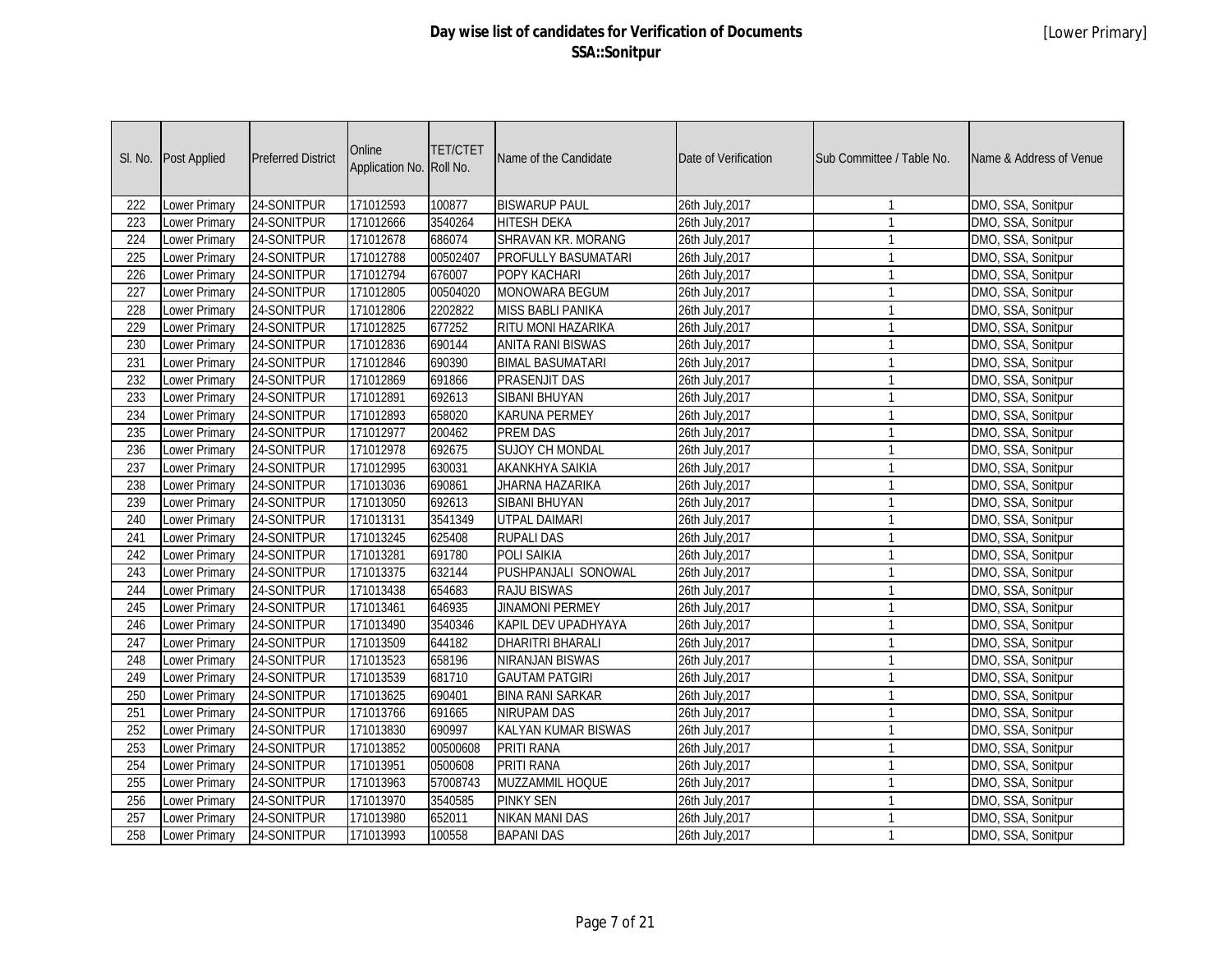|                  | SI. No. Post Applied | <b>Preferred District</b> | Online<br>Application No. Roll No. | <b>TET/CTET</b> | Name of the Candidate   | Date of Verification | Sub Committee / Table No. | Name & Address of Venue |
|------------------|----------------------|---------------------------|------------------------------------|-----------------|-------------------------|----------------------|---------------------------|-------------------------|
| 259              | Lower Primary        | 24-SONITPUR               | 171014070                          | 1543869         | DIGAMBAR BASUMATARY     | 26th July, 2017      | $\mathbf{1}$              | DMO, SSA, Sonitpur      |
| 260              | Lower Primary        | 24-SONITPUR               | 171014258                          | 677687          | <b>SANJIB PEGU</b>      | 26th July, 2017      | $\overline{1}$            | DMO, SSA, Sonitpur      |
| 261              | Lower Primary        | 24-SONITPUR               | 171014420                          | 00501798        | PRIYAM SHARMA           | 26th July, 2017      | $\overline{1}$            | DMO, SSA, Sonitpur      |
| 262              | Lower Primary        | 24-SONITPUR               | 171014742                          | 656424          | SANJAY ADHIKARY         | 26th July, 2017      | $\overline{1}$            | DMO, SSA, Sonitpur      |
| $\overline{263}$ | Lower Primary        | 24-SONITPUR               | 171014790                          | 691588          | NANDITA PATHAK LAHKAR   | 26th July, 2017      | $\overline{1}$            | DMO, SSA, Sonitpur      |
| 264              | <b>Lower Primary</b> | 24-SONITPUR               | 171014878                          | 00504447        | <b>SANGAPRIYA BORAH</b> | 26th July, 2017      | $\overline{1}$            | DMO, SSA, Sonitpur      |
| 265              | <b>Lower Primary</b> | 24-SONITPUR               | 171014933                          | 1544637         | <b>KANKAN DAS</b>       | 26th July, 2017      | $\overline{1}$            | DMO, SSA, Sonitpur      |
| 266              | <b>Lower Primary</b> | 24-SONITPUR               | 171015017                          | 691750          | MRS PARINITA DAS        | 26th July, 2017      | $\overline{1}$            | DMO, SSA, Sonitpur      |
| $\overline{267}$ | <b>Lower Primary</b> | 24-SONITPUR               | 171015111                          | 684665          | PITAR HAZUARY           | 26th July, 2017      | $\overline{1}$            | DMO, SSA, Sonitpur      |
| 268              | Lower Primary        | 24-SONITPUR               | 171015231                          | 00503997        | <b>RIMPA DAS</b>        | 26th July, 2017      | $\overline{1}$            | DMO, SSA, Sonitpur      |
| 269              | <b>Lower Primary</b> | 24-SONITPUR               | 171015339                          | 674983          | <b>NIBEDITA DAS</b>     | 26th July, 2017      | $\overline{1}$            | DMO, SSA, Sonitpur      |
| 270              | <b>Lower Primary</b> | 24-SONITPUR               | 171015430                          | 672792          | <b>JIBAKANTA DAS</b>    | 26th July, 2017      | $\overline{1}$            | DMO, SSA, Sonitpur      |
| 271              | Lower Primary        | 24-SONITPUR               | 171015574                          | 657242          | SIMANTA BAISHYA         | 26th July, 2017      | $\overline{1}$            | DMO, SSA, Sonitpur      |
| 272              | Lower Primary        | 24-SONITPUR               | 171015589                          | 647019          | <b>JITU BAISHYA</b>     | 26th July, 2017      | $\overline{1}$            | DMO, SSA, Sonitpur      |
| 273              | Lower Primary        | 24-SONITPUR               | 171015618                          | 686708          | <b>SUNIA PEGU</b>       | 26th July, 2017      | $\overline{1}$            | DMO, SSA, Sonitpur      |
| 274              | <b>Lower Primary</b> | 24-SONITPUR               | 171015732                          | 690066          | <b>ALOK DAS</b>         | 26th July, 2017      | $\overline{1}$            | DMO, SSA, Sonitpur      |
| 275              | Lower Primary        | 24-SONITPUR               | 171015739                          | 103941          | SAMARENDRA SARKAR       | 26th July, 2017      | $\overline{1}$            | DMO, SSA, Sonitpur      |
| 276              | Lower Primary        | 24-SONITPUR               | 171015806                          | 1542294         | <b>BONTI DAS BARMAN</b> | 26th July, 2017      | $\overline{1}$            | DMO, SSA, Sonitpur      |
| 277              | Lower Primary        | 24-SONITPUR               | 171015874                          | 686446          | SRI MOUCHUM DAS         | 26th July, 2017      | $\overline{1}$            | DMO, SSA, Sonitpur      |
| 278              | Lower Primary        | 24-SONITPUR               | 171015887                          | 1554126         | <b>MITALI MANDAL</b>    | 26th July, 2017      | $\overline{1}$            | DMO, SSA, Sonitpur      |
| 279              | Lower Primary        | 24-SONITPUR               | 171015982                          | 690368          | <b>BIJIT SWARGIARY</b>  | 26th July, 2017      | $\overline{1}$            | DMO, SSA, Sonitpur      |
| 280              | Lower Primary        | 24-SONITPUR               | 171016010                          | 100166          | <b>ANAL SENGUPTA</b>    | 26th July, 2017      | $\overline{1}$            | DMO, SSA, Sonitpur      |
| 281              | Lower Primary        | 24-SONITPUR               | 171016066                          | 690779          | <b>HEM JYOTI SAIKIA</b> | 26th July, 2017      | $\overline{1}$            | DMO, SSA, Sonitpur      |
| 282              | <b>Lower Primary</b> | 24-SONITPUR               | 171016427                          | 100176          | <b>ANAMIKA DEY</b>      | 26th July, 2017      | $\overline{1}$            | DMO, SSA, Sonitpur      |
| 283              | Lower Primary        | 24-SONITPUR               | 171016537                          | 675098          | <b>MUKUL DOLEY</b>      | 26th July, 2017      | $\overline{1}$            | DMO, SSA, Sonitpur      |
| 284              | Lower Primary        | 24-SONITPUR               | 171016607                          | 692393          | SMRITI REKHA BORO       | 26th July, 2017      | $\overline{1}$            | DMO, SSA, Sonitpur      |
| 285              | Lower Primary        | 24-SONITPUR               | 171016659                          | 691787          | <b>POMPI SWARGIARY</b>  | 26th July, 2017      | $\overline{1}$            | DMO, SSA, Sonitpur      |
| 286              | <b>Lower Primary</b> | 24-SONITPUR               | 171016743                          | 644949          | <b>DIPEN DAS</b>        | 26th July, 2017      | $\overline{1}$            | DMO, SSA, Sonitpur      |
| 287              | <b>Lower Primary</b> | 24-SONITPUR               | 171016760                          | 105954          | <b>DEEPMONI SAIKIA</b>  | 26th July, 2017      | $\overline{1}$            | DMO, SSA, Sonitpur      |
| 288              | Lower Primary        | 24-SONITPUR               | 171016781                          | 102024          | <b>MAMPI CHOUDHURY</b>  | 26th July, 2017      | $\mathbf{1}$              | DMO, SSA, Sonitpur      |
| 289              | Lower Primary        | 24-SONITPUR               | 171016837                          | 692716          | SUPRIYA SARKAR          | 26th July, 2017      | $\overline{1}$            | DMO, SSA, Sonitpur      |
| 290              | Lower Primary        | 24-SONITPUR               | 171016854                          | 676401          | PROFULLA HAZARIKA       | 26th July, 2017      | $\overline{1}$            | DMO, SSA, Sonitpur      |
| 291              | Lower Primary        | 24-SONITPUR               | 171016941                          | 690551          | DHANANJOY DAS           | 26th July, 2017      | $\overline{1}$            | DMO, SSA, Sonitpur      |
| 292              | <b>Lower Primary</b> | 24-SONITPUR               | 171017012                          | 691814          | <b>PRAMILA DAS</b>      | 26th July, 2017      | $\overline{1}$            | DMO, SSA, Sonitpur      |
| 293              | Lower Primary        | 24-SONITPUR               | 171017016                          | 692586          | <b>RAMEN DAS</b>        | 26th July, 2017      | $\overline{1}$            | DMO, SSA, Sonitpur      |
| 294              | Lower Primary        | 24-SONITPUR               | 171017019                          | 677642          | <b>SANGITA DAS</b>      | 26th July, 2017      | $\overline{1}$            | DMO, SSA, Sonitpur      |
| 295              | Lower Primary        | 24-SONITPUR               | 171017034                          | 658689          | <b>SUCHIL BANIA</b>     | 26th July, 2017      | $\overline{1}$            | DMO, SSA, Sonitpur      |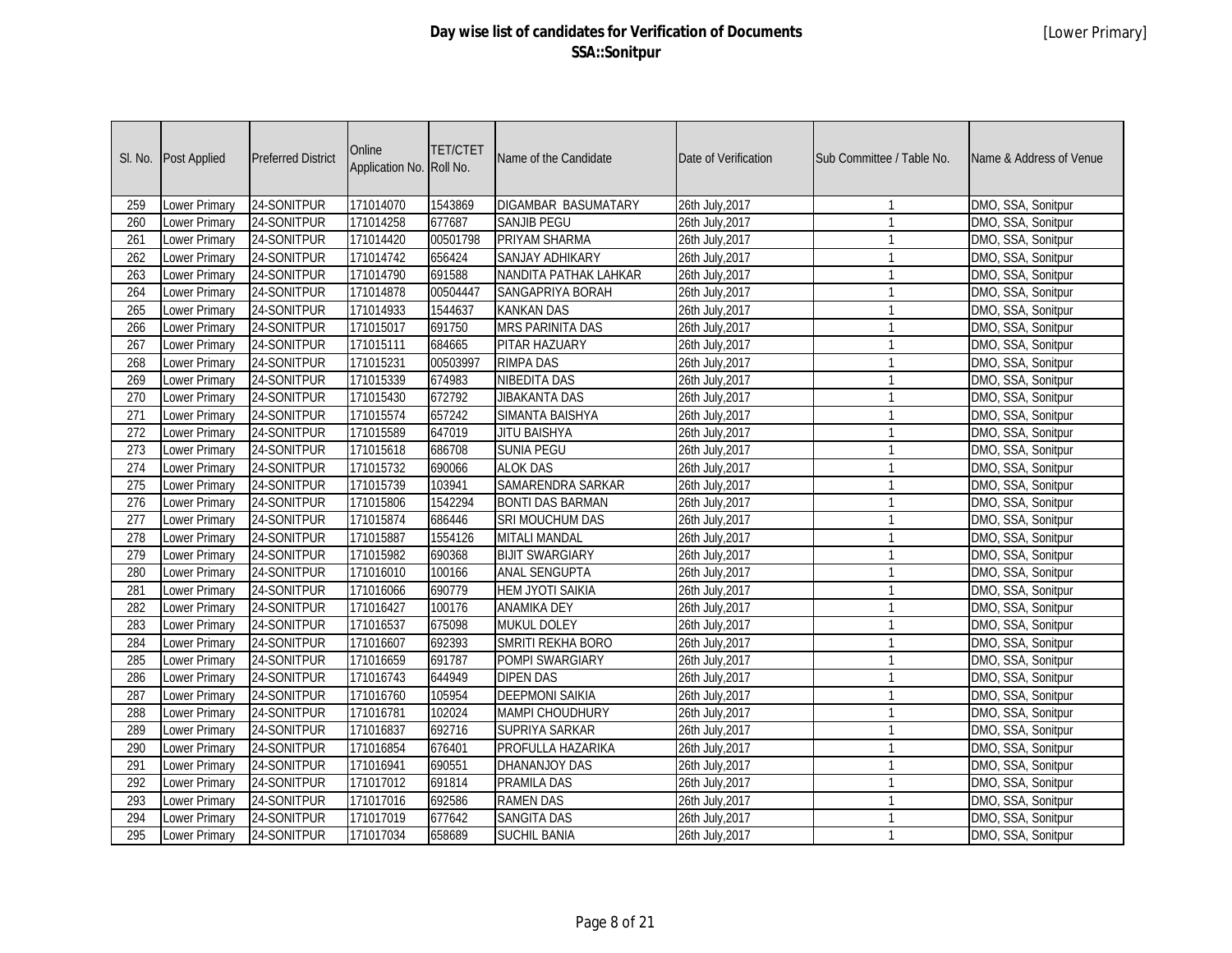| SI. No.          | <b>Post Applied</b>  | <b>Preferred District</b> | Online<br>Application No. Roll No. | <b>TET/CTET</b> | Name of the Candidate          | Date of Verification | Sub Committee / Table No. | Name & Address of Venue |
|------------------|----------------------|---------------------------|------------------------------------|-----------------|--------------------------------|----------------------|---------------------------|-------------------------|
| 296              | <b>Lower Primary</b> | 24-SONITPUR               | 171017112                          | 682992          | <b>LIPIKA DOLEY</b>            | 26th July, 2017      | $\overline{\phantom{a}}$  | DMO, SSA, Sonitpur      |
| 297              | Lower Primary        | 24-SONITPUR               | 171017200                          | 675815          | PARTHA PRATIM DAS              | 26th July, 2017      | $\overline{1}$            | DMO, SSA, Sonitpur      |
| 298              | Lower Primary        | 24-SONITPUR               | 171017214                          | 691242          | <b>MANINDRA SARKAR</b>         | 26th July, 2017      | $\overline{1}$            | DMO, SSA, Sonitpur      |
| 299              | Lower Primary        | 24-SONITPUR               | 171017224                          | 647520          | JYOTI PRABHA BISWAS            | 26th July, 2017      | $\overline{1}$            | DMO, SSA, Sonitpur      |
| 300              | Lower Primary        | 24-SONITPUR               | 171017244                          | 104949          | <b>SUNITA MONDAL</b>           | 26th July, 2017      | $\overline{1}$            | DMO, SSA, Sonitpur      |
| 301              | <b>Lower Primary</b> | 24-SONITPUR               | 171017248                          | 645965          | <b>HEMALATA DAS</b>            | 27th July, 2017      | $\overline{1}$            | DMO, SSA, Sonitpur      |
| 302              | <b>Lower Primary</b> | 24-SONITPUR               | 171017291                          | 690350          | <b>BIBEK DAS</b>               | 27th July, 2017      | $\overline{1}$            | DMO, SSA, Sonitpur      |
| 303              | <b>Lower Primary</b> | 24-SONITPUR               | 171017296                          | 690271          | <b>BAPAN SARKAR</b>            | 27th July, 2017      | $\overline{1}$            | DMO, SSA, Sonitpur      |
| 304              | <b>Lower Primary</b> | 24-SONITPUR               | 171017312                          | 677980          | <b>SOBITA DOLEY</b>            | 27th July, 2017      | $\overline{1}$            | DMO, SSA, Sonitpur      |
| 305              | Lower Primary        | 24-SONITPUR               | 171017328                          | 692681          | <b>SUMA MANDAL</b>             | 27th July, 2017      | $\overline{1}$            | DMO, SSA, Sonitpur      |
| 306              | <b>Lower Primary</b> | 24-SONITPUR               | 171017357                          | 691996          | RAJIB HAZARIKA                 | 27th July, 2017      | $\overline{1}$            | DMO, SSA, Sonitpur      |
| $\overline{307}$ | <b>Lower Primary</b> | 24-SONITPUR               | 171017370                          | 673476          | <b>KRISHNA DAS</b>             | 27th July, 2017      | $\overline{1}$            | DMO, SSA, Sonitpur      |
| 308              | Lower Primary        | 24-SONITPUR               | 171017421                          | 657593          | <b>BANDANA BAISHYA</b>         | 27th July, 2017      | $\overline{1}$            | DMO, SSA, Sonitpur      |
| 309              | Lower Primary        | 24-SONITPUR               | 171017468                          | 658256          | PARESH CHANDRA DAS             | 27th July, 2017      | $\overline{1}$            | DMO, SSA, Sonitpur      |
| 310              | Lower Primary        | 24-SONITPUR               | 171017540                          | 654791          | RAMAL SARKAR                   | 27th July, 2017      | $\overline{1}$            | DMO, SSA, Sonitpur      |
| 311              | Lower Primary        | 24-SONITPUR               | 171017569                          | 644299          | DHIRAMANI MAZUMDAR             | 27th July, 2017      | $\overline{1}$            | DMO, SSA, Sonitpur      |
| 312              | Lower Primary        | 24-SONITPUR               | 171017578                          | 658103          | <b>MILAN CH DAS</b>            | 27th July, 2017      | $\overline{1}$            | DMO, SSA, Sonitpur      |
| $\overline{313}$ | <b>Lower Primary</b> | 24-SONITPUR               | 171017587                          | 692445          | <b>BIDIT KUMAR DAS</b>         | 27th July, 2017      | $\overline{1}$            | DMO, SSA, Sonitpur      |
| 314              | Lower Primary        | 24-SONITPUR               | 171017592                          | 692280          | SANJU DAS ROY                  | 27th July, 2017      | $\overline{1}$            | DMO, SSA, Sonitpur      |
| 315              | Lower Primary        | 24-SONITPUR               | 171017629                          | 101707          | <b>KAKALI DUTTA</b>            | 27th July, 2017      | $\overline{1}$            | DMO, SSA, Sonitpur      |
| 316              | Lower Primary        | 24-SONITPUR               | 171017702                          | 676531          | <b>PURABI DAS</b>              | 27th July, 2017      | $\overline{1}$            | DMO, SSA, Sonitpur      |
| 317              | Lower Primary        | 24-SONITPUR               | 171017714                          | 691443          | <b>MONJIT DAS</b>              | 27th July, 2017      | $\overline{1}$            | DMO, SSA, Sonitpur      |
| 318              | Lower Primary        | 24-SONITPUR               | 171017716                          | 652413          | NITUL NARZARI                  | 27th July, 2017      | $\mathbf{1}$              | DMO, SSA, Sonitpur      |
| $\overline{319}$ | Lower Primary        | 24-SONITPUR               | 171017773                          | 682572          | KAILASH SONOWAL                | 27th July, 2017      | $\overline{1}$            | DMO, SSA, Sonitpur      |
| $\overline{320}$ | Lower Primary        | 24-SONITPUR               | 171017852                          | 622016          | <b>HIRENDRA TAYE</b>           | 27th July, 2017      | $\overline{1}$            | DMO, SSA, Sonitpur      |
| 321              | Lower Primary        | 24-SONITPUR               | 171017939                          | 647194          | <b>JONMANI DAS</b>             | 27th July, 2017      | $\overline{1}$            | DMO, SSA, Sonitpur      |
| 322              | Lower Primary        | 24-SONITPUR               | 171017942                          | 681652          | <b>DULLABH BORAH</b>           | 27th July, 2017      | $\overline{1}$            | DMO, SSA, Sonitpur      |
| 323              | Lower Primary        | 24-SONITPUR               | 171018174                          | 3540783         | <b>DAIBAKI DEVI</b>            | 27th July, 2017      | $\overline{1}$            | DMO, SSA, Sonitpur      |
| 324              | Lower Primary        | 24-SONITPUR               | 171018255                          | 691522          | SUNANDA SAMADDAR<br>(TARAFDAR) | 27th July, 2017      | $\overline{1}$            | DMO, SSA, Sonitpur      |
| 325              | <b>Lower Primary</b> | 24-SONITPUR               | 171018257                          | 674815          | <b>MOUSUMI KACHARI</b>         | 27th July, 2017      | $\overline{1}$            | DMO, SSA, Sonitpur      |
| 326              | Lower Primary        | 24-SONITPUR               | 171018295                          | 652698          | <b>PAMELA MANDAL</b>           | 27th July, 2017      | $\mathbf{1}$              | DMO, SSA, Sonitpur      |
| $\overline{327}$ | <b>Lower Primary</b> | 24-SONITPUR               | 171018299                          | 675615          | <b>PAHARI DAS</b>              | 27th July, 2017      | $\overline{1}$            | DMO, SSA, Sonitpur      |
| 328              | <b>Lower Primary</b> | 24-SONITPUR               | 171018338                          | 692565          | <b>PRABEN DAS</b>              | 27th July, 2017      | $\overline{1}$            | DMO, SSA, Sonitpur      |
| 329              | <b>Lower Primary</b> | 24-SONITPUR               | 171018349                          | 692607          | <b>SRI SANJOY MITRA</b>        | 27th July, 2017      | $\overline{1}$            | DMO, SSA, Sonitpur      |
| 330              | <b>Lower Primary</b> | 24-SONITPUR               | 171018404                          | 57014095        | <b>TASLIMA AKHTARA</b>         | 27th July, 2017      | $\overline{1}$            | DMO, SSA, Sonitpur      |
| 331              | Lower Primary        | 24-SONITPUR               | 171018406                          | 674698          | <b>MONJU DAS</b>               | 27th July, 2017      | $\mathbf{1}$              | DMO, SSA, Sonitpur      |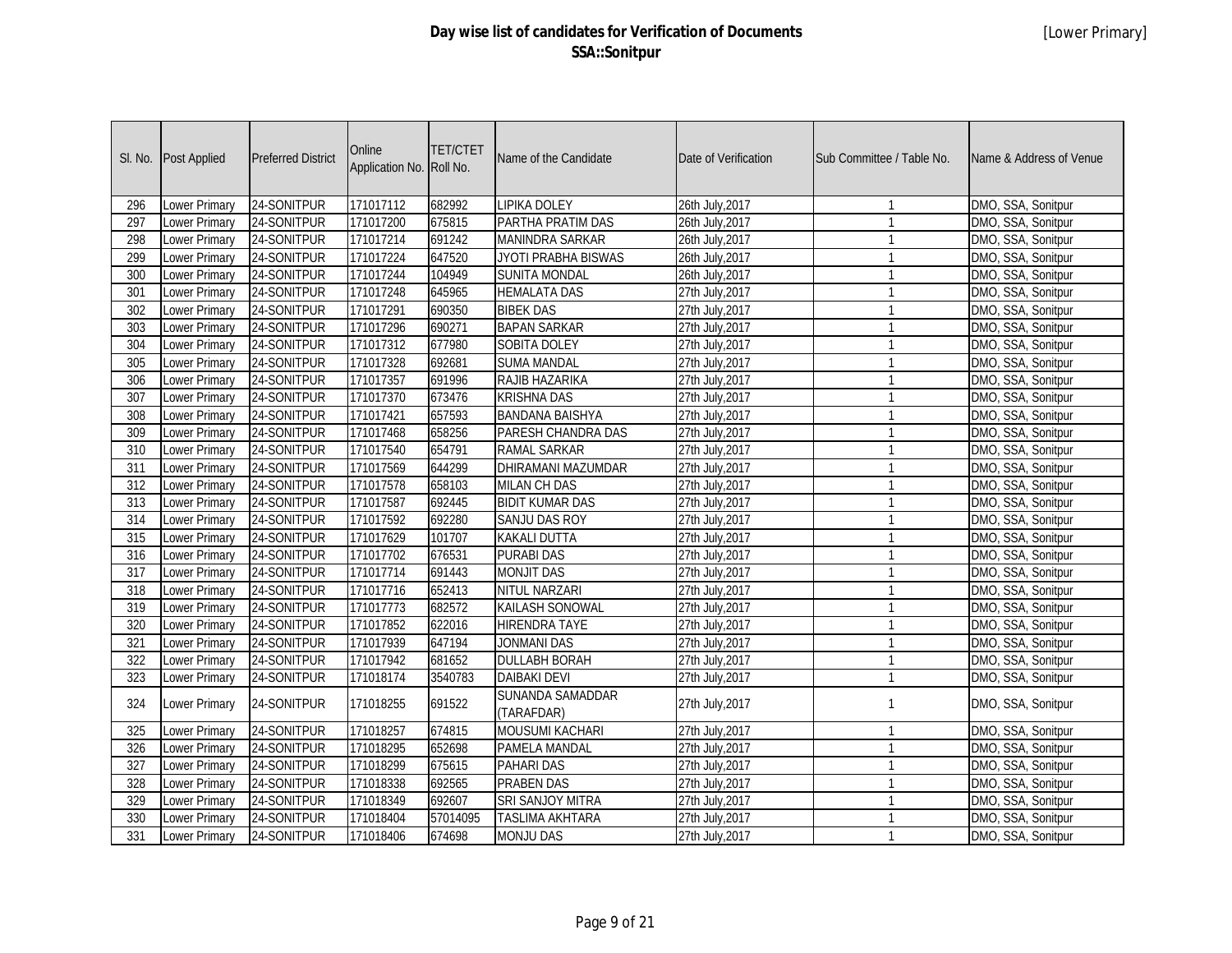|     | SI. No. Post Applied | <b>Preferred District</b> | Online<br>Application No. Roll No. | <b>TET/CTET</b> | Name of the Candidate      | Date of Verification | Sub Committee / Table No. | Name & Address of Venue |
|-----|----------------------|---------------------------|------------------------------------|-----------------|----------------------------|----------------------|---------------------------|-------------------------|
| 332 | Lower Primary        | 24-SONITPUR               | 171018449                          | 692268          | SANJIT BISWASHARMA         | 27th July, 2017      | $\mathbf{1}$              | DMO, SSA, Sonitpur      |
| 333 | Lower Primary        | 24-SONITPUR               | 171018487                          | 677989          | <b>SOMPRITI DAS</b>        | 27th July, 2017      | $\overline{1}$            | DMO, SSA, Sonitpur      |
| 334 | Lower Primary        | 24-SONITPUR               | 171018564                          | 691670          | <b>NISHA KUTUM</b>         | 27th July, 2017      | $\overline{1}$            | DMO, SSA, Sonitpur      |
| 335 | Lower Primary        | 24-SONITPUR               | 171018607                          | 57005122        | <b>JAKIA RAHMAN BHUYAN</b> | 27th July, 2017      | $\overline{1}$            | DMO, SSA, Sonitpur      |
| 336 | Lower Primary        | 24-SONITPUR               | 171018625                          | 692210          | <b>RUSMITA DOLEY</b>       | 27th July, 2017      | $\overline{1}$            | DMO, SSA, Sonitpur      |
| 337 | <b>Lower Primary</b> | 24-SONITPUR               | 171018696                          | 675844          | PHANINDRA PANGING          | 27th July, 2017      | $\overline{1}$            | DMO, SSA, Sonitpur      |
| 338 | <b>Lower Primary</b> | 24-SONITPUR               | 171018742                          | 690063          | <b>AKHIL MALO DAS</b>      | 27th July, 2017      | $\overline{1}$            | DMO, SSA, Sonitpur      |
| 339 | <b>Lower Primary</b> | 24-SONITPUR               | 171018755                          | 671268          | <b>BISWANATH DAS</b>       | 27th July, 2017      | $\overline{1}$            | DMO, SSA, Sonitpur      |
| 340 | <b>Lower Primary</b> | 24-SONITPUR               | 171018789                          | 655601          | <b>RITA HAZONG</b>         | 27th July, 2017      | $\overline{1}$            | DMO, SSA, Sonitpur      |
| 341 | <b>Lower Primary</b> | 24-SONITPUR               | 171018802                          | 652660          | <b>PALLABI DAS</b>         | 27th July, 2017      | $\mathbf{1}$              | DMO, SSA, Sonitpur      |
| 342 | <b>Lower Primary</b> | 24-SONITPUR               | 171018818                          | 672098          | <b>DIPEN CHANDRA DAS</b>   | 27th July, 2017      | $\overline{1}$            | DMO, SSA, Sonitpur      |
| 343 | <b>Lower Primary</b> | 24-SONITPUR               | 171018907                          | 677451          | <b>RUNUMAI DEORI</b>       | 27th July, 2017      | $\overline{1}$            | DMO, SSA, Sonitpur      |
| 344 | Lower Primary        | 24-SONITPUR               | 171019020                          | 54002993        | <b>MINU SAIKIA</b>         | 27th July, 2017      | $\overline{1}$            | DMO, SSA, Sonitpur      |
| 345 | <b>Lower Primary</b> | 24-SONITPUR               | 171019078                          | 645292          | <b>ELARANI DAS</b>         | 27th July, 2017      | $\overline{1}$            | DMO, SSA, Sonitpur      |
| 346 | Lower Primary        | 24-SONITPUR               | 171019080                          | 653182          | PINKU MALAKAR              | 27th July, 2017      | $\overline{1}$            | DMO, SSA, Sonitpur      |
| 347 | Lower Primary        | 24-SONITPUR               | 171019085                          | 657211          | <b>SILPI DAS</b>           | 27th July, 2017      | $\overline{1}$            | DMO, SSA, Sonitpur      |
| 348 | Lower Primary        | 24-SONITPUR               | 171019172                          | 690925          | <b>JUNEMONI DAS</b>        | 27th July, 2017      | $\overline{1}$            | DMO, SSA, Sonitpur      |
| 349 | <b>Lower Primary</b> | 24-SONITPUR               | 171019218                          | 57011982        | <b>SADDAM KHAN</b>         | 27th July, 2017      | $\overline{1}$            | DMO, SSA, Sonitpur      |
| 350 | Lower Primary        | 24-SONITPUR               | 171019306                          | 690831          | <b>JANAMATI PATGIRI</b>    | 27th July, 2017      | $\overline{1}$            | DMO, SSA, Sonitpur      |
| 351 | Lower Primary        | 24-SONITPUR               | 171019331                          | 648826          | LAKSHYA JYOTI DAS          | 27th July, 2017      | $\mathbf{1}$              | DMO, SSA, Sonitpur      |
| 352 | Lower Primary        | 24-SONITPUR               | 171019424                          | 646147          | <b>HIMANGSHU MEDHI</b>     | 27th July, 2017      | $\overline{1}$            | DMO, SSA, Sonitpur      |
| 353 | Lower Primary        | 24-SONITPUR               | 171019453                          | 675787          | <b>PARIKHIT SAIKIA</b>     | 27th July, 2017      | $\overline{1}$            | DMO, SSA, Sonitpur      |
| 354 | Lower Primary        | 24-SONITPUR               | 171019526                          | 1552118         | DHRITISHREE HAZARIKA       | 27th July, 2017      | $\overline{1}$            | DMO, SSA, Sonitpur      |
| 355 | Lower Primary        | 24-SONITPUR               | 171019585                          | 3550681         | PALLABI DEKA               | 27th July, 2017      | $\overline{1}$            | DMO, SSA, Sonitpur      |
| 356 | Lower Primary        | 24-SONITPUR               | 171019627                          | 683166          | <b>MANDIRA KUTUM</b>       | 27th July, 2017      | $\overline{1}$            | DMO, SSA, Sonitpur      |
| 357 | <b>Lower Primary</b> | 24-SONITPUR               | 171019651                          | 692459          | <b>BORNALI DAS</b>         | 27th July, 2017      | $\overline{1}$            | DMO, SSA, Sonitpur      |
| 358 | Lower Primary        | 24-SONITPUR               | 171019677                          | 658559          | SRI TAPAN KUMAR HIRA       | 27th July, 2017      | $\overline{1}$            | DMO, SSA, Sonitpur      |
| 359 | Lower Primary        | 24-SONITPUR               | 171019703                          | 1205765         | MRIGAKSHI MANJURI SARMAH   | 27th July, 2017      | $\mathbf{1}$              | DMO, SSA, Sonitpur      |
| 360 | <b>Lower Primary</b> | 24-SONITPUR               | 171019732                          | 3540813         | <b>RANJANA DEVI</b>        | 27th July, 2017      | $\mathbf{1}$              | DMO, SSA, Sonitpur      |
| 361 | <b>Lower Primary</b> | 24-SONITPUR               | 171019735                          | 4804083         | <b>SHOUMIN DAS</b>         | 27th July, 2017      | $\overline{1}$            | DMO, SSA, Sonitpur      |
| 362 | <b>Lower Primary</b> | 24-SONITPUR               | 171019829                          | 678795          | <b>SWAPNA DAS RAJAK</b>    | 27th July, 2017      | $\overline{1}$            | DMO, SSA, Sonitpur      |
| 363 | <b>Lower Primary</b> | 24-SONITPUR               | 171019836                          | 653565          | PRANAB MAZUMDAR            | 27th July, 2017      | $\overline{1}$            | DMO, SSA, Sonitpur      |
| 364 | <b>Lower Primary</b> | 24-SONITPUR               | 171019902                          | 641676          | <b>BANDITA BAISHYA</b>     | 27th July, 2017      | $\overline{1}$            | DMO, SSA, Sonitpur      |
| 365 | Lower Primary        | 24-SONITPUR               | 171020139                          | 691633          | <b>NILAMONI DAS</b>        | 27th July, 2017      | $\overline{1}$            | DMO, SSA, Sonitpur      |
| 366 | <b>Lower Primary</b> | 24-SONITPUR               | 171020237                          | 653212          | PINTU KUMAR DAS            | 27th July, 2017      | $\mathbf{1}$              | DMO, SSA, Sonitpur      |
| 367 | <b>Lower Primary</b> | 24-SONITPUR               | 171020248                          | 651333          | MUKUL CHANDRA DAS          | 27th July, 2017      | $\overline{1}$            | DMO, SSA, Sonitpur      |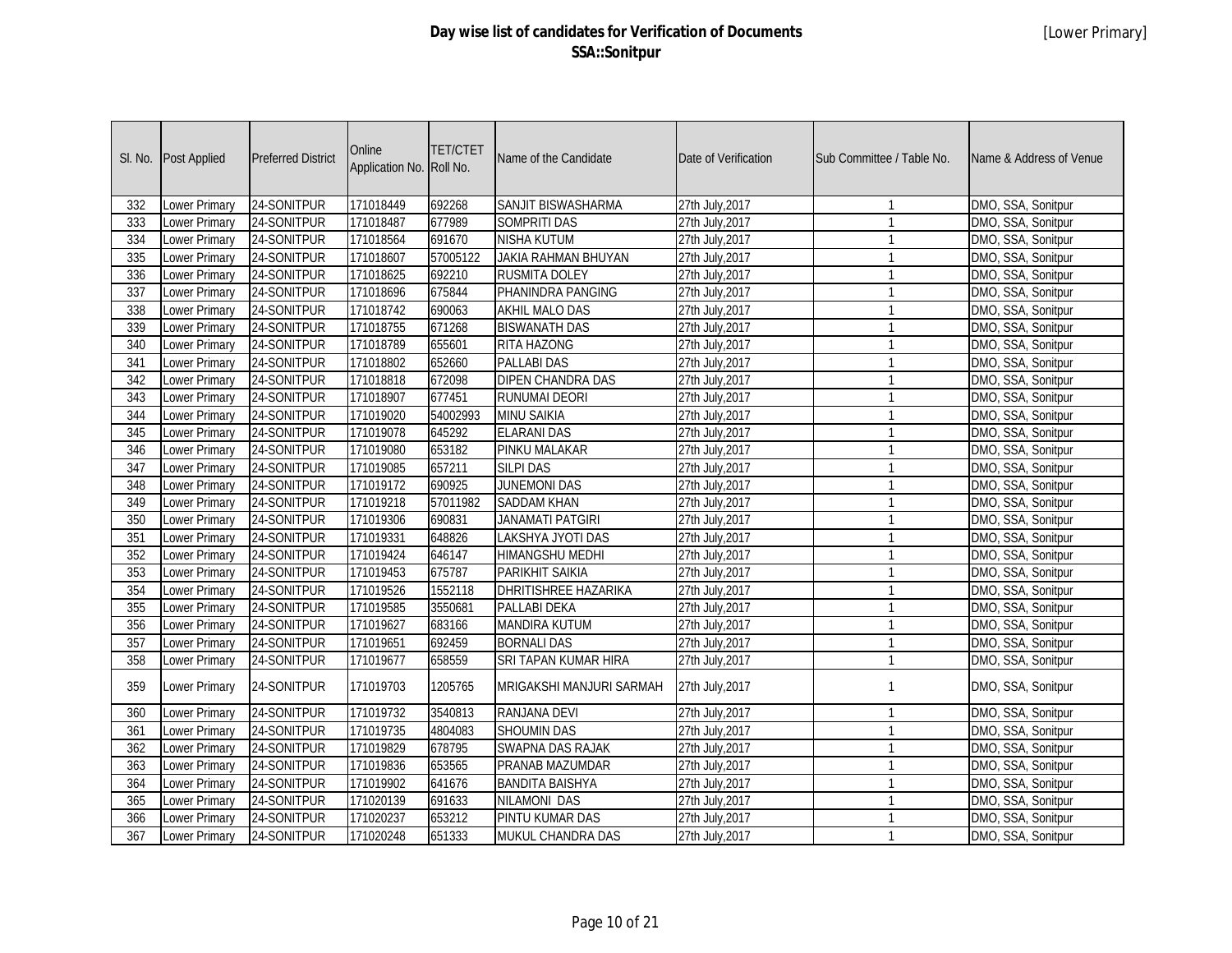| SI. No.          | Post Applied         | <b>Preferred District</b> | Online<br>Application No. | <b>TET/CTET</b><br>Roll No. | Name of the Candidate    | Date of Verification | Sub Committee / Table No. | Name & Address of Venue |
|------------------|----------------------|---------------------------|---------------------------|-----------------------------|--------------------------|----------------------|---------------------------|-------------------------|
| 368              | Lower Primary        | 24-SONITPUR               | 171020274                 | 104208                      | <b>SARMISTHA DAS</b>     | 27th July, 2017      | $\mathbf{1}$              | DMO, SSA, Sonitpur      |
| 369              | Lower Primary        | 24-SONITPUR               | 171020328                 | 691460                      | <b>MOUCHUMI BAISHYA</b>  | 27th July, 2017      | $\mathbf{1}$              | DMO, SSA, Sonitpur      |
| 370              | Lower Primary        | 24-SONITPUR               | 171020440                 | 4800947                     | <b>SABITA DEVI</b>       | 27th July, 2017      | $\mathbf{1}$              | DMO, SSA, Sonitpur      |
| 371              | Lower Primary        | 24-SONITPUR               | 171020449                 | 692078                      | RATUL CHANDRA BISWAS     | 27th July, 2017      | $\mathbf{1}$              | DMO, SSA, Sonitpur      |
| 372              | <b>Lower Primary</b> | 24-SONITPUR               | 171020456                 | 692226                      | <b>SAJAL ADHIKARY</b>    | 27th July, 2017      | $\mathbf{1}$              | DMO, SSA, Sonitpur      |
| 373              | <b>Lower Primary</b> | 24-SONITPUR               | 171020522                 | 690928                      | <b>JUNMONI TARAPDAR</b>  | 27th July, 2017      | $\mathbf{1}$              | DMO, SSA, Sonitpur      |
| $\overline{374}$ | <b>Lower Primary</b> | 24-SONITPUR               | 171020545                 | 690259                      | <b>BANDANA DAS</b>       | 27th July, 2017      | $\mathbf{1}$              | DMO, SSA, Sonitpur      |
| $\overline{375}$ | <b>Lower Primary</b> | 24-SONITPUR               | 171020566                 | 690354                      | <b>BIBHASH MANDAL</b>    | 27th July, 2017      | $\mathbf{1}$              | DMO, SSA, Sonitpur      |
| 376              | <b>Lower Primary</b> | 24-SONITPUR               | 171020614                 | 690973                      | <b>JYOTSNA BORO</b>      | 27th July, 2017      | $\mathbf{1}$              | DMO, SSA, Sonitpur      |
| 377              | <b>Lower Primary</b> | 24-SONITPUR               | 171020620                 | 104742                      | <b>SUDIP BISWAS</b>      | 27th July, 2017      | $\mathbf{1}$              | DMO, SSA, Sonitpur      |
| 378              | <b>Lower Primary</b> | 24-SONITPUR               | 171020655                 | 3540393                     | <b>LUTAN SARKAR</b>      | 27th July, 2017      | $\mathbf{1}$              | DMO, SSA, Sonitpur      |
| $\overline{379}$ | <b>Lower Primary</b> | 24-SONITPUR               | 171020669                 | 3540472                     | <b>MEETA SARKAR</b>      | 27th July, 2017      | $\mathbf{1}$              | DMO, SSA, Sonitpur      |
| 380              | <b>Lower Primary</b> | 24-SONITPUR               | 171020746                 | 105087                      | <b>SUSMITA ROY</b>       | 27th July, 2017      | $\mathbf{1}$              | DMO, SSA, Sonitpur      |
| 381              | <b>Lower Primary</b> | 24-SONITPUR               | 171020803                 | 3017745                     | PRANAMIKA BURAGOHAIN     | 27th July, 2017      | $\mathbf{1}$              | DMO, SSA, Sonitpur      |
| 382              | Lower Primary        | 24-SONITPUR               | 171020970                 | 648007                      | <b>KANAK CH HIRA</b>     | 27th July, 2017      | $\mathbf{1}$              | DMO, SSA, Sonitpur      |
| 383              | Lower Primary        | 24-SONITPUR               | 171020981                 | 641466                      | <b>BABALI DAS</b>        | 27th July, 2017      | $\mathbf{1}$              | DMO, SSA, Sonitpur      |
| 384              | <b>Lower Primary</b> | 24-SONITPUR               | 171021037                 | 690705                      | <b>GANESH MANDAL</b>     | 27th July, 2017      | $\mathbf{1}$              | DMO, SSA, Sonitpur      |
| 385              | <b>Lower Primary</b> | 24-SONITPUR               | 171021106                 | 692786                      | <b>TRAILOKYA DAS</b>     | 27th July, 2017      | $\mathbf{1}$              | DMO, SSA, Sonitpur      |
| 386              | Lower Primary        | 24-SONITPUR               | 171021245                 | 57011479                    | ROJIMA BEGUM             | 27th July, 2017      | $\mathbf{1}$              | DMO, SSA, Sonitpur      |
| 387              | Lower Primary        | 24-SONITPUR               | 171021278                 | 10099                       | ARJUN KUMAR PASWAN       | 27th July, 2017      | $\mathbf{1}$              | DMO, SSA, Sonitpur      |
| 388              | Lower Primary        | 24-SONITPUR               | 171021351                 | 621961                      | <b>HEMESWAR KUTUM</b>    | 27th July, 2017      | $\mathbf{1}$              | DMO, SSA, Sonitpur      |
| 389              | <b>Lower Primary</b> | 24-SONITPUR               | 171021383                 | 640922                      | <b>ANUP DAS</b>          | 27th July, 2017      | $\mathbf{1}$              | DMO, SSA, Sonitpur      |
| 390              | Lower Primary        | 24-SONITPUR               | 171021460                 | 1552043                     | CHITRARANJAN BARO        | 27th July, 2017      | $\mathbf{1}$              | DMO, SSA, Sonitpur      |
| 391              | Lower Primary        | 24-SONITPUR               | 171021489                 | 692547                      | <b>NANI GOPAL BISWAS</b> | 27th July, 2017      | $\mathbf{1}$              | DMO, SSA, Sonitpur      |
| 392              | Lower Primary        | 24-SONITPUR               | 171021552                 | 57000549                    | <b>AFROJA PRABIN</b>     | 27th July, 2017      | $\mathbf{1}$              | DMO, SSA, Sonitpur      |
| 393              | <b>Lower Primary</b> | 24-SONITPUR               | 171021555                 | 673386                      | KASTOV JYOTI KAKOTI      | 27th July, 2017      | $\mathbf{1}$              | DMO, SSA, Sonitpur      |
| 394              | Lower Primary        | 24-SONITPUR               | 171021590                 | 1543104                     | PARISMITA SAIKIA         | 27th July, 2017      | $\mathbf{1}$              | DMO, SSA, Sonitpur      |
| 395              | Lower Primary        | 24-SONITPUR               | 171021592                 | 682545                      | JYOTISH MORANG           | 27th July, 2017      | $\mathbf{1}$              | DMO, SSA, Sonitpur      |
| 396              | Lower Primary        | 24-SONITPUR               | 171021612                 | 691680                      | <b>NONI HIRA DEKA</b>    | 27th July, 2017      | $\mathbf{1}$              | DMO, SSA, Sonitpur      |
| 397              | Lower Primary        | 24-SONITPUR               | 171021671                 | 691246                      | <b>MANJU BORO</b>        | 27th July, 2017      | $\mathbf{1}$              | DMO, SSA, Sonitpur      |
| 398              | Lower Primary        | 24-SONITPUR               | 171021888                 | 674913                      | <b>MRIDUSMITA KAKOTY</b> | 27th July, 2017      | $\mathbf{1}$              | DMO, SSA, Sonitpur      |
| 399              | Lower Primary        | 24-SONITPUR               | 171021937                 | 692435                      | <b>BAPDHAN DAS</b>       | 27th July, 2017      | $\mathbf{1}$              | DMO, SSA, Sonitpur      |
| 400              | Lower Primary        | 24-SONITPUR               | 171022059                 | 691421                      | <b>MONALISHA BORA</b>    | 27th July, 2017      | $\mathbf{1}$              | DMO, SSA, Sonitpur      |
| 401              | Lower Primary        | 24-SONITPUR               | 171022087                 | 655797                      | <b>RUMI DAS</b>          | 27th July, 2017      | $\overline{2}$            | DMO, SSA, Sonitpur      |
| 402              | Lower Primary        | 24-SONITPUR               | 171022089                 | 676828                      | <b>RAKTIM DAS</b>        | 27th July, 2017      | $\overline{2}$            | DMO, SSA, Sonitpur      |
| 403              | Lower Primary        | 24-SONITPUR               | 171022162                 | 690753                      | <b>GOPAL BONIA</b>       | 27th July, 2017      | $\overline{2}$            | DMO, SSA, Sonitpur      |
| 404              | <b>Lower Primary</b> | 24-SONITPUR               | 171022309                 | 655647                      | <b>RITU MANI DAS</b>     | 27th July, 2017      | $\overline{2}$            | DMO, SSA, Sonitpur      |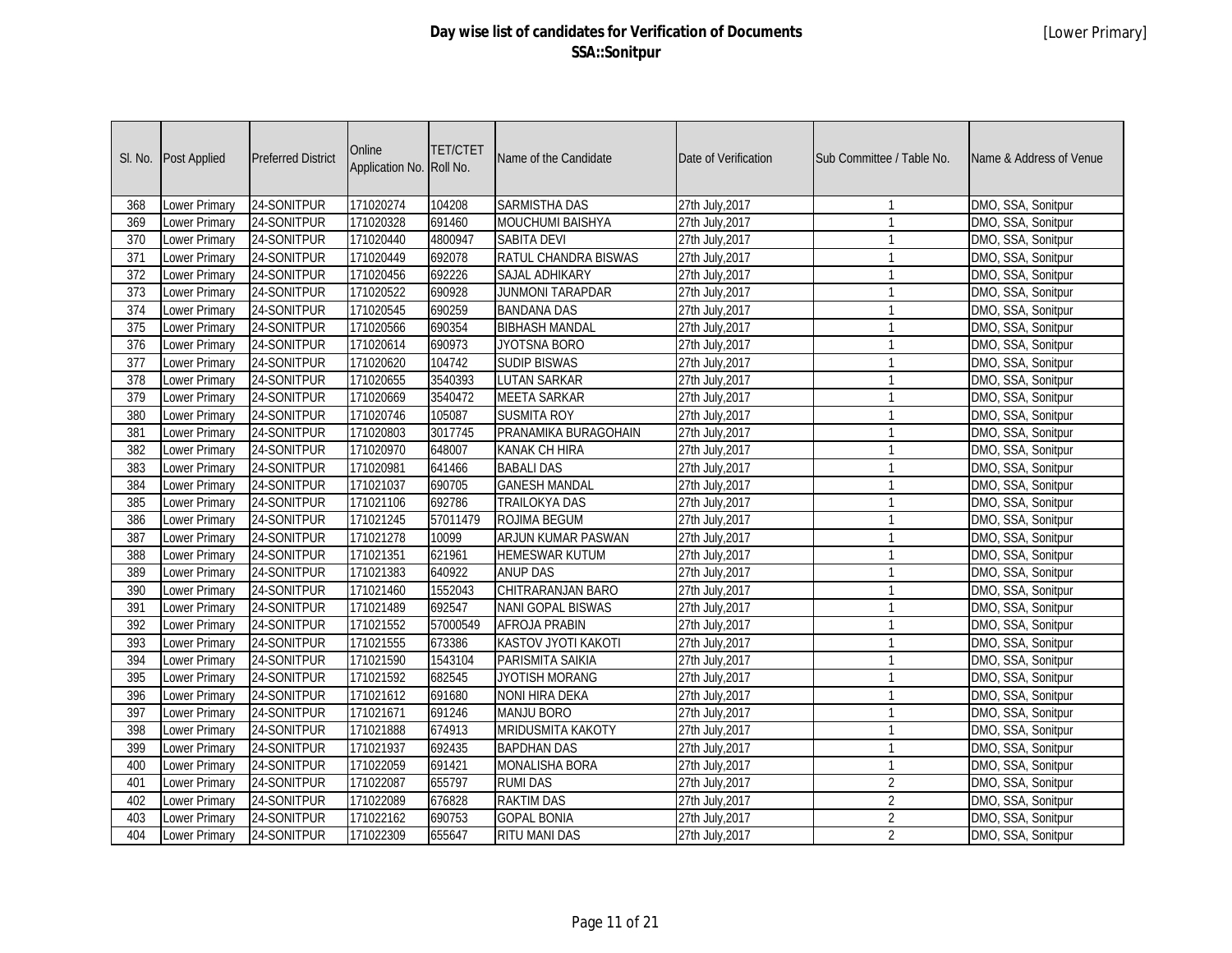| SI. No. | <b>Post Applied</b>  | <b>Preferred District</b> | Online<br>Application No. Roll No. | <b>TET/CTET</b> | Name of the Candidate        | Date of Verification | Sub Committee / Table No. | Name & Address of Venue |
|---------|----------------------|---------------------------|------------------------------------|-----------------|------------------------------|----------------------|---------------------------|-------------------------|
| 405     | Lower Primary        | 24-SONITPUR               | 171022368                          | 690890          | JOGESH DAS                   | 27th July, 2017      | $\overline{2}$            | DMO, SSA, Sonitpur      |
| 406     | Lower Primary        | 24-SONITPUR               | 171022396                          | 620051          | AJOY KUMAR PAMEY             | 27th July, 2017      | $\overline{2}$            | DMO, SSA, Sonitpur      |
| 407     | Lower Primary        | 24-SONITPUR               | 171022447                          | 100698          | <b>BIJU DEY</b>              | 27th July, 2017      | $\overline{2}$            | DMO, SSA, Sonitpur      |
| 408     | Lower Primary        | 24-SONITPUR               | 171022476                          | 621005          | CHANDIRAM CHUNGKRANG         | 27th July, 2017      | $\overline{2}$            | DMO, SSA, Sonitpur      |
| 409     | <b>Lower Primary</b> | 24-SONITPUR               | 171022499                          | 690384          | <b>BIKASH DAS</b>            | 27th July, 2017      | $\overline{2}$            | DMO, SSA, Sonitpur      |
| 410     | <b>Lower Primary</b> | 24-SONITPUR               | 171022609                          | 100545          | <b>BANDANA SUTRADHAR</b>     | 27th July, 2017      | $\overline{2}$            | DMO, SSA, Sonitpur      |
| 411     | Lower Primary        | 24-SONITPUR               | 171022610                          | 671155          | <b>BIPUL NGATEY</b>          | 27th July, 2017      | $\overline{2}$            | DMO, SSA, Sonitpur      |
| 412     | <b>Lower Primary</b> | 24-SONITPUR               | 171022615                          | 690508          | CHIRANJITA DEORI             | 27th July, 2017      | $\overline{2}$            | DMO, SSA, Sonitpur      |
| 413     | <b>Lower Primary</b> | 24-SONITPUR               | 171022625                          | 691817          | PRANAB KUMAR BOL             | 27th July, 2017      | $\overline{2}$            | DMO, SSA, Sonitpur      |
| 414     | <b>Lower Primary</b> | 24-SONITPUR               | 171022629                          | 690492          | <b>CHANDRA KUMAR SATNAMI</b> | 27th July, 2017      | $\overline{2}$            | DMO, SSA, Sonitpur      |
| 415     | Lower Primary        | 24-SONITPUR               | 171022639                          | 676774          | RAJOSHREE BORA               | 27th July, 2017      | $\overline{2}$            | DMO, SSA, Sonitpur      |
| 416     | <b>Lower Primary</b> | 24-SONITPUR               | 171022671                          | 647450          | <b>JURI MONI DAS</b>         | 27th July, 2017      | $\overline{2}$            | DMO, SSA, Sonitpur      |
| 417     | Lower Primary        | 24-SONITPUR               | 171022683                          | 672645          | <b>JADAB DAS</b>             | 27th July, 2017      | $\overline{2}$            | DMO, SSA, Sonitpur      |
| 418     | Lower Primary        | 24-SONITPUR               | 171022684                          | 656177          | <b>SAGAR SARKAR</b>          | 27th July, 2017      | $\sqrt{2}$                | DMO, SSA, Sonitpur      |
| 419     | Lower Primary        | 24-SONITPUR               | 171022730                          | 657278          | SISIR KUMAR BAISHYA          | 27th July, 2017      | $\overline{2}$            | DMO, SSA, Sonitpur      |
| 420     | Lower Primary        | 24-SONITPUR               | 171022737                          | 674952          | <b>DIPALI KACHARI</b>        | 27th July, 2017      | $\overline{2}$            | DMO, SSA, Sonitpur      |
| 421     | Lower Primary        | 24-SONITPUR               | 171022784                          | 671913          | <b>DIGANTA KUMAR DAS</b>     | 27th July, 2017      | $\overline{2}$            | DMO, SSA, Sonitpur      |
| 422     | Lower Primary        | 24-SONITPUR               | 171022803                          | 690181          | ANURADHA SUTRADHAR           | 27th July, 2017      | $\overline{2}$            | DMO, SSA, Sonitpur      |
| 423     | Lower Primary        | 24-SONITPUR               | 171022804                          | 685322          | RAMCHANDRA SARKAR            | 27th July, 2017      | $\overline{2}$            | DMO, SSA, Sonitpur      |
| 424     | Lower Primary        | 24-SONITPUR               | 171022806                          | 691174          | <b>MAHENDRA DAS</b>          | 27th July, 2017      | $\overline{2}$            | DMO, SSA, Sonitpur      |
| 425     | Lower Primary        | 24-SONITPUR               | 171022876                          | 675558          | <b>NORESH DAS</b>            | 27th July, 2017      | $\overline{2}$            | DMO, SSA, Sonitpur      |
| 426     | Lower Primary        | 24-SONITPUR               | 171022924                          | 683727          | <b>MONDISH PEGU</b>          | 27th July, 2017      | $\overline{2}$            | DMO, SSA, Sonitpur      |
| 427     | Lower Primary        | 24-SONITPUR               | 171022966                          | 57014394        | <b>ZAKIA BEGUM</b>           | 27th July, 2017      | $\overline{2}$            | DMO, SSA, Sonitpur      |
| 428     | Lower Primary        | 24-SONITPUR               | 171022990                          | 641289          | <b>ASCHARJYA DAS</b>         | 27th July, 2017      | $\overline{2}$            | DMO, SSA, Sonitpur      |
| 429     | Lower Primary        | 24-SONITPUR               | 171022997                          | 690940          | <b>JURIMONI SAIKIA</b>       | 27th July, 2017      | $\overline{2}$            | DMO, SSA, Sonitpur      |
| 430     | Lower Primary        | 24-SONITPUR               | 171023023                          | 57011028        | <b>REHANA PARVEEN</b>        | 27th July, 2017      | $\overline{2}$            | DMO, SSA, Sonitpur      |
| 431     | Lower Primary        | 24-SONITPUR               | 171023049                          | 57002774        | <b>CHABINA BEGUM</b>         | 27th July, 2017      | $\overline{2}$            | DMO, SSA, Sonitpur      |
| 432     | Lower Primary        | 24-SONITPUR               | 171023053                          | 631800          | NILAKSHI HAZARIKA            | 27th July, 2017      | $\overline{2}$            | DMO, SSA, Sonitpur      |
| 433     | Lower Primary        | 24-SONITPUR               | 171023072                          | 690666          | <b>DIPIKA SAIKIA</b>         | 27th July, 2017      | $\overline{2}$            | DMO, SSA, Sonitpur      |
| 434     | Lower Primary        | 24-SONITPUR               | 171023113                          | 657094          | SHRI MARAMI BAISHYA          | 27th July, 2017      | $\overline{2}$            | DMO, SSA, Sonitpur      |
| 435     | Lower Primary        | 24-SONITPUR               | 171023157                          | 651201          | <b>MRS.HIMADRI DAS</b>       | 27th July, 2017      | $\overline{2}$            | DMO, SSA, Sonitpur      |
| 436     | Lower Primary        | 24-SONITPUR               | 171023165                          | 691657          | NIRANJAN NARAH               | 27th July, 2017      | $\overline{2}$            | DMO, SSA, Sonitpur      |
| 437     | Lower Primary        | 24-SONITPUR               | 171023276                          | 678024          | SONMOINA DAS                 | 27th July, 2017      | $\overline{2}$            | DMO, SSA, Sonitpur      |
| 438     | Lower Primary        | 24-SONITPUR               | 171023349                          | 680897          | <b>BISHMOY KAMAN</b>         | 27th July, 2017      | $\overline{2}$            | DMO, SSA, Sonitpur      |
| 439     | Lower Primary        | 24-SONITPUR               | 171023366                          | 684723          | PRADIP KR KUTUM              | 27th July, 2017      | $\overline{2}$            | DMO, SSA, Sonitpur      |
| 440     | <b>Lower Primary</b> | 24-SONITPUR               | 171023368                          | 626608          | <b>UTTAM DAS</b>             | 27th July, 2017      | $\overline{2}$            | DMO, SSA, Sonitpur      |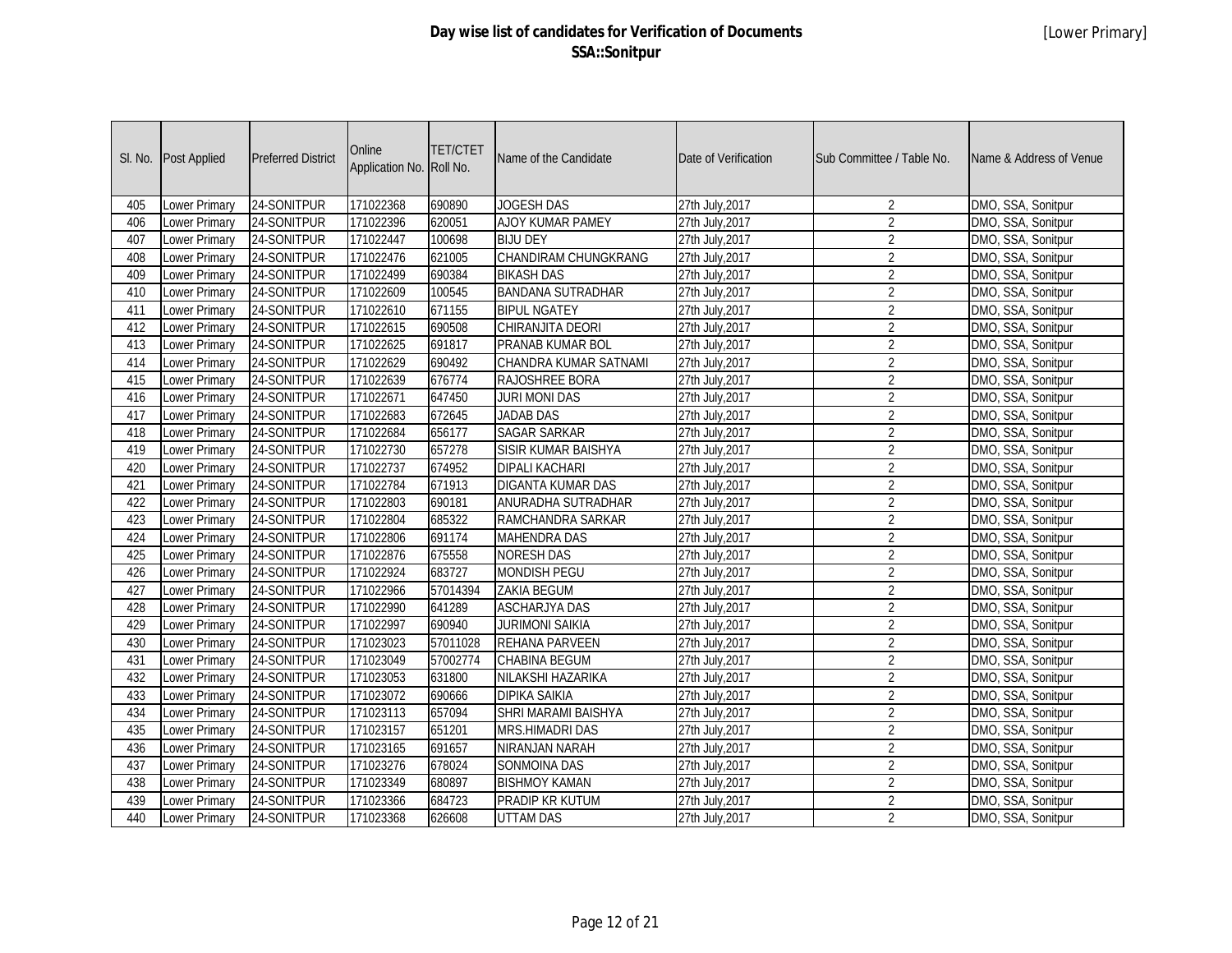| SI. No. | Post Applied         | <b>Preferred District</b> | Online<br>Application No. | <b>TET/CTET</b><br>Roll No. | Name of the Candidate   | Date of Verification | Sub Committee / Table No. | Name & Address of Venue |
|---------|----------------------|---------------------------|---------------------------|-----------------------------|-------------------------|----------------------|---------------------------|-------------------------|
| 441     | Lower Primary        | 24-SONITPUR               | 171023423                 | 683168                      | MANGAL SING CHUNGKRANG  | 27th July, 2017      | 2                         | DMO, SSA, Sonitpur      |
| 442     | Lower Primary        | 24-SONITPUR               | 171023441                 | 691462                      | MOUCHUMI PAYENG         | 27th July, 2017      | $\overline{2}$            | DMO, SSA, Sonitpur      |
| 443     | Lower Primary        | 24-SONITPUR               | 171023451                 | 631556                      | MONSOOM SONOWAL         | 27th July, 2017      | $\overline{2}$            | DMO, SSA, Sonitpur      |
| 444     | Lower Primary        | 24-SONITPUR               | 171023548                 | 680587                      | <b>BHISHMA MORANG</b>   | 27th July, 2017      | $\overline{2}$            | DMO, SSA, Sonitpur      |
| 445     | <b>Lower Primary</b> | 24-SONITPUR               | 171023552                 | 631821                      | <b>NIRANJAN SONOWAL</b> | 27th July, 2017      | $\overline{2}$            | DMO, SSA, Sonitpur      |
| 446     | Lower Primary        | 24-SONITPUR               | 171023559                 | 626608                      | <b>UTTAM DAS</b>        | 27th July, 2017      | $\overline{2}$            | DMO, SSA, Sonitpur      |
| 447     | Lower Primary        | 24-SONITPUR               | 171023673                 | 679080                      | <b>UTPAL LOYING</b>     | 27th July, 2017      | $\overline{2}$            | DMO, SSA, Sonitpur      |
| 448     | Lower Primary        | 24-SONITPUR               | 171023837                 | 691171                      | <b>MADHUSMITA PEGU</b>  | 27th July, 2017      | $\overline{2}$            | DMO, SSA, Sonitpur      |
| 449     | Lower Primary        | 24-SONITPUR               | 171024036                 | 647715                      | <b>KABERI ROY</b>       | 27th July, 2017      | $\overline{2}$            | DMO, SSA, Sonitpur      |
| 450     | Lower Primary        | 24-SONITPUR               | 171024099                 | 00502670                    | <b>MAMATA BORUAH</b>    | 27th July, 2017      | $\overline{2}$            | DMO, SSA, Sonitpur      |
| 451     | <b>Lower Primary</b> | 24-SONITPUR               | 171024134                 | 1012080                     | <b>DIGANTA RABHA</b>    | 27th July, 2017      | $\overline{2}$            | DMO, SSA, Sonitpur      |
| 452     | Lower Primary        | 24-SONITPUR               | 171024142                 | 656760                      | <b>SARBESH BISWAS</b>   | 27th July, 2017      | $\overline{2}$            | DMO, SSA, Sonitpur      |
| 453     | <b>Lower Primary</b> | 24-SONITPUR               | 171024239                 | 1544661                     | <b>MERITA ISWARY</b>    | 27th July, 2017      | $\overline{2}$            | DMO, SSA, Sonitpur      |
| 454     | Lower Primary        | 24-SONITPUR               | 171024355                 | 1544764                     | SUSHILA BASUMATARY      | 27th July, 2017      | $\overline{2}$            | DMO, SSA, Sonitpur      |
| 455     | Lower Primary        | 24-SONITPUR               | 171024418                 | 692297                      | <b>SANU MANDAL</b>      | 27th July, 2017      | $\overline{2}$            | DMO, SSA, Sonitpur      |
| 456     | <b>Lower Primary</b> | 24-SONITPUR               | 171024467                 | 646524                      | <b>JAGAT BISWAS</b>     | 27th July, 2017      | $\overline{2}$            | DMO, SSA, Sonitpur      |
| 457     | <b>Lower Primary</b> | 24-SONITPUR               | 171024528                 | 3540801                     | <b>MADHAB SARMAH</b>    | 27th July, 2017      | $\overline{2}$            | DMO, SSA, Sonitpur      |
| 458     | Lower Primary        | 24-SONITPUR               | 171024532                 | 677504                      | <b>RUPAM DEURI</b>      | 27th July, 2017      | $\overline{2}$            | DMO, SSA, Sonitpur      |
| 459     | Lower Primary        | 24-SONITPUR               | 171024560                 | 651125                      | MRINAL KUMAR DAS        | 27th July, 2017      | $\overline{2}$            | DMO, SSA, Sonitpur      |
| 460     | Lower Primary        | 24-SONITPUR               | 171024701                 | 691747                      | <b>PARIMAL DAS</b>      | 27th July, 2017      | $\overline{2}$            | DMO, SSA, Sonitpur      |
| 461     | <b>Lower Primary</b> | 24-SONITPUR               | 171024705                 | 690856                      | <b>JAYANTA PEGU</b>     | 27th July, 2017      | $\overline{2}$            | DMO, SSA, Sonitpur      |
| 462     | Lower Primary        | 24-SONITPUR               | 171024787                 | 681443                      | <b>DILIP HARIZAN</b>    | 27th July, 2017      | $\sqrt{2}$                | DMO, SSA, Sonitpur      |
| 463     | Lower Primary        | 24-SONITPUR               | 171024863                 | 648474                      | <b>KONGKON PANGING</b>  | 27th July, 2017      | $\overline{2}$            | DMO, SSA, Sonitpur      |
| 464     | Lower Primary        | 24-SONITPUR               | 171024898                 | 3550111                     | <b>BEAUTI DEVI</b>      | 27th July, 2017      | $\overline{2}$            | DMO, SSA, Sonitpur      |
| 465     | <b>Lower Primary</b> | 24-SONITPUR               | 171024906                 | 3540077                     | <b>BARNALI DEVI</b>     | 27th July, 2017      | $\overline{2}$            | DMO, SSA, Sonitpur      |
| 466     | Lower Primary        | 24-SONITPUR               | 171024928                 | 691115                      | <b>LABA SARKAR</b>      | 27th July, 2017      | $\overline{2}$            | DMO, SSA, Sonitpur      |
| 467     | Lower Primary        | 24-SONITPUR               | 171024967                 | 1543008                     | NAMITA BHARDWAZ         | 27th July, 2017      | $\sqrt{2}$                | DMO, SSA, Sonitpur      |
| 468     | Lower Primary        | 24-SONITPUR               | 171025075                 | 624038                      | NAYAN JYOTI PATIR       | 27th July, 2017      | $\overline{2}$            | DMO, SSA, Sonitpur      |
| 469     | <b>Lower Primary</b> | 24-SONITPUR               | 171025088                 | 1542414                     | <b>DIPAMONI DEKA</b>    | 27th July, 2017      | $\overline{2}$            | DMO, SSA, Sonitpur      |
| 470     | <b>Lower Primary</b> | 24-SONITPUR               | 171025092                 | 654476                      | <b>RAHUL SARKAR</b>     | 27th July, 2017      | $\overline{2}$            | DMO, SSA, Sonitpur      |
| 471     | <b>Lower Primary</b> | 24-SONITPUR               | 171025221                 | 692789                      | <b>TRIDIP KUMAR DAS</b> | 27th July, 2017      | $\overline{2}$            | DMO, SSA, Sonitpur      |
| 472     | <b>Lower Primary</b> | 24-SONITPUR               | 171025266                 | 650029                      | <b>MINAKSHI DEKA</b>    | 27th July, 2017      | $\overline{2}$            | DMO, SSA, Sonitpur      |
| 473     | Lower Primary        | 24-SONITPUR               | 171025313                 | 57010626                    | <b>RAJAB ALI</b>        | 27th July, 2017      | $\overline{2}$            | DMO, SSA, Sonitpur      |
| 474     | Lower Primary        | 24-SONITPUR               | 171025316                 | 676963                      | <b>RASHMI GATAK</b>     | 27th July, 2017      | $\overline{2}$            | DMO, SSA, Sonitpur      |
| 475     | Lower Primary        | 24-SONITPUR               | 171025379                 | 692611                      | <b>SATYAJIT ROY</b>     | 27th July, 2017      | $\overline{2}$            | DMO, SSA, Sonitpur      |
| 476     | <b>Lower Primary</b> | 24-SONITPUR               | 171025431                 | 623426                      | MISS JHARNA CHALIHA     | 27th July, 2017      | $\overline{2}$            | DMO, SSA, Sonitpur      |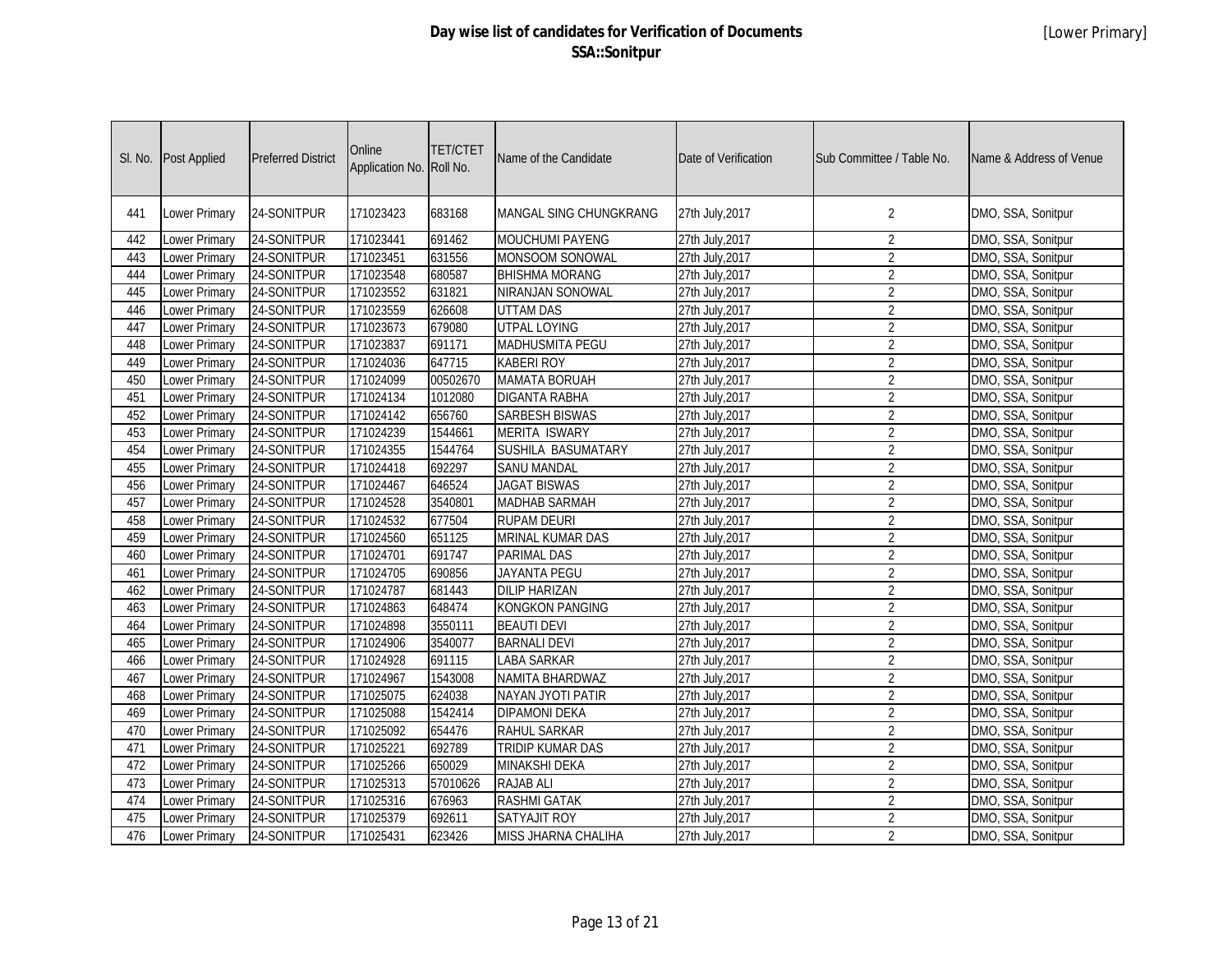| SI. No.          | <b>Post Applied</b>  | <b>Preferred District</b> | Online<br>Application No. Roll No. | <b>TET/CTET</b> | Name of the Candidate                    | Date of Verification | Sub Committee / Table No. | Name & Address of Venue |
|------------------|----------------------|---------------------------|------------------------------------|-----------------|------------------------------------------|----------------------|---------------------------|-------------------------|
| 477              | Lower Primary        | 24-SONITPUR               | 171025443                          | 692302          | SARASWATI NAMDAS (BISWAS)                | 27th July, 2017      | $\overline{2}$            | DMO, SSA, Sonitpur      |
| 478              | Lower Primary        | 24-SONITPUR               | 171025456                          | 690431          | <b>BIREN BANIA</b>                       | 27th July, 2017      | $\overline{2}$            | DMO, SSA, Sonitpur      |
| 479              | Lower Primary        | 24-SONITPUR               | 171025604                          | 692724          | <b>SURAJIT DAS</b>                       | 27th July, 2017      | $\overline{2}$            | DMO, SSA, Sonitpur      |
| 480              | Lower Primary        | 24-SONITPUR               | 171025614                          | 678403          | SRI POBITRA DAS                          | 27th July, 2017      | $\overline{2}$            | DMO, SSA, Sonitpur      |
| 481              | Lower Primary        | 24-SONITPUR               | 171025976                          | 690346          | <b>BHUPEN BORA</b>                       | 27th July, 2017      | $\overline{2}$            | DMO, SSA, Sonitpur      |
| 482              | Lower Primary        | 24-SONITPUR               | 171026119                          | 1542807         | <b>MANJU RABHA</b>                       | 27th July, 2017      | $\overline{2}$            | DMO, SSA, Sonitpur      |
| 483              | Lower Primary        | 24-SONITPUR               | 171026145                          | 691047          | <b>KAUSHIK KASHYAP</b>                   | 27th July, 2017      | $\overline{2}$            | DMO, SSA, Sonitpur      |
| 484              | <b>Lower Primary</b> | 24-SONITPUR               | 171026225                          | 102618          | <b>NIPAN SARKAR</b>                      | 27th July, 2017      | $\overline{2}$            | DMO, SSA, Sonitpur      |
| 485              | Lower Primary        | 24-SONITPUR               | 171026269                          | 1542958         | <b>MRIDUSMITA DEKA</b>                   | 27th July, 2017      | $\overline{2}$            | DMO, SSA, Sonitpur      |
| 486              | <b>Lower Primary</b> | 24-SONITPUR               | 171026284                          | 692235          | <b>SANGEETA DAS</b>                      | 27th July, 2017      | $\overline{2}$            | DMO, SSA, Sonitpur      |
| 487              | Lower Primary        | 24-SONITPUR               | 171026289                          | 624531          | PRANJAL DOLEY                            | 27th July, 2017      | $\overline{2}$            | DMO, SSA, Sonitpur      |
| 488              | <b>Lower Primary</b> | 24-SONITPUR               | 171026339                          | 642596          | <b>BIKASH DAS</b>                        | 27th July, 2017      | $\overline{2}$            | DMO, SSA, Sonitpur      |
| 489              | Lower Primary        | 24-SONITPUR               | 171026349                          | 656391          | <b>SANGITA HIRA</b>                      | 27th July, 2017      | $\overline{2}$            | DMO, SSA, Sonitpur      |
| 490              | Lower Primary        | 24-SONITPUR               | 171026373                          | 691288          | <b>MENAKA DAS</b>                        | 27th July, 2017      | $\overline{2}$            | DMO, SSA, Sonitpur      |
| 491              | Lower Primary        | 24-SONITPUR               | 171026414                          | 641428          | <b>BABITA DAS</b>                        | 27th July, 2017      | $\overline{2}$            | DMO, SSA, Sonitpur      |
| 492              | Lower Primary        | 24-SONITPUR               | 171026423                          | 631612          | <b>SAILEN SAIKIA</b>                     | 27th July, 2017      | $\overline{2}$            | DMO, SSA, Sonitpur      |
| 493              | Lower Primary        | 24-SONITPUR               | 171026430                          | 681983          | <b>HIMASHRI NARZARY</b>                  | 27th July, 2017      | $\overline{2}$            | DMO, SSA, Sonitpur      |
| 494              | Lower Primary        | 24-SONITPUR               | 171026528                          | 653947          | <b>PRISHNI DAS</b>                       | 27th July, 2017      | $\overline{2}$            | DMO, SSA, Sonitpur      |
| 495              | Lower Primary        | 24-SONITPUR               | 171026544                          | 57003301        | <b>DIMPEE BORAH</b>                      | 27th July, 2017      | $\overline{2}$            | DMO, SSA, Sonitpur      |
| 496              | Lower Primary        | 24-SONITPUR               | 171026547                          | 645344          | GAJENDRA CHANDRA TAPEDAR 27th July, 2017 |                      | $\overline{2}$            | DMO, SSA, Sonitpur      |
| 497              | <b>Lower Primary</b> | 24-SONITPUR               | 171026625                          | 682685          | <b>KESHAB BORI</b>                       | 27th July, 2017      | $\overline{2}$            | DMO, SSA, Sonitpur      |
| 498              | Lower Primary        | 24-SONITPUR               | 171026674                          | 683445          | <b>JYOTSNA SONOWAL</b>                   | 27th July, 2017      | $\overline{2}$            | DMO, SSA, Sonitpur      |
| 499              | <b>Lower Primary</b> | 24-SONITPUR               | 171026676                          | 687000          | <b>UJJAL TAYEGAM</b>                     | 27th July, 2017      | $\overline{2}$            | DMO, SSA, Sonitpur      |
| 500              | <b>Lower Primary</b> | 24-SONITPUR               | 171026707                          | 626435          | <b>TRAILUKYA YEIN</b>                    | 27th July, 2017      | $\overline{2}$            | DMO, SSA, Sonitpur      |
| 501              | <b>Lower Primary</b> | 24-SONITPUR               | 171026708                          | 671744          | <b>DEEPA MONI DAS</b>                    | 28th July, 2017      | $\overline{1}$            | DMO, SSA, Sonitpur      |
| 502              | Lower Primary        | 24-SONITPUR               | 171026825                          | 676358          | PRIYANKI SONOWAL                         | 28th July, 2017      | $\overline{1}$            | DMO, SSA, Sonitpur      |
| 503              | Lower Primary        | 24-SONITPUR               | 171026890                          | 647707          | <b>KABERI DAS</b>                        | 28th July, 2017      | $\overline{1}$            | DMO, SSA, Sonitpur      |
| 504              | Lower Primary        | 24-SONITPUR               | 171026920                          | 644004          | <b>DEEPJYOTI TALUKDAR</b>                | 28th July, 2017      | $\overline{1}$            | DMO, SSA, Sonitpur      |
| 505              | Lower Primary        | 24-SONITPUR               | 171026945                          | 683873          | MOUCHUMI SONOWAL                         | 28th July, 2017      | $\overline{1}$            | DMO, SSA, Sonitpur      |
| 506              | Lower Primary        | 24-SONITPUR               | 171027005                          | 685914          | SANJIB PEGU                              | 28th July, 2017      | $\overline{1}$            | DMO, SSA, Sonitpur      |
| 507              | Lower Primary        | 24-SONITPUR               | 171027021                          | 691946          | PURNIMA HALOI                            | 28th July, 2017      | $\overline{1}$            | DMO, SSA, Sonitpur      |
| 508              | Lower Primary        | 24-SONITPUR               | 171027143                          | 676674          | RAJ KUMAR ROY                            | 28th July, 2017      | $\overline{1}$            | DMO, SSA, Sonitpur      |
| 509              | Lower Primary        | 24-SONITPUR               | 171027231                          | 692083          | <b>REEYA DAS</b>                         | 28th July, 2017      | $\overline{1}$            | DMO, SSA, Sonitpur      |
| 510              | Lower Primary        | 24-SONITPUR               | 171027309                          | 676932          | RANJUMONI SAIKIA                         | 28th July, 2017      | $\overline{1}$            | DMO, SSA, Sonitpur      |
| 511              | Lower Primary        | 24-SONITPUR               | 171027357                          | 647392          | <b>JUNU DAS</b>                          | 28th July, 2017      | $\overline{1}$            | DMO, SSA, Sonitpur      |
| $\overline{512}$ | Lower Primary        | 24-SONITPUR               | 171027370                          | 644606          | <b>DIMBESWAR DEKA</b>                    | 28th July, 2017      | $\overline{1}$            | DMO, SSA, Sonitpur      |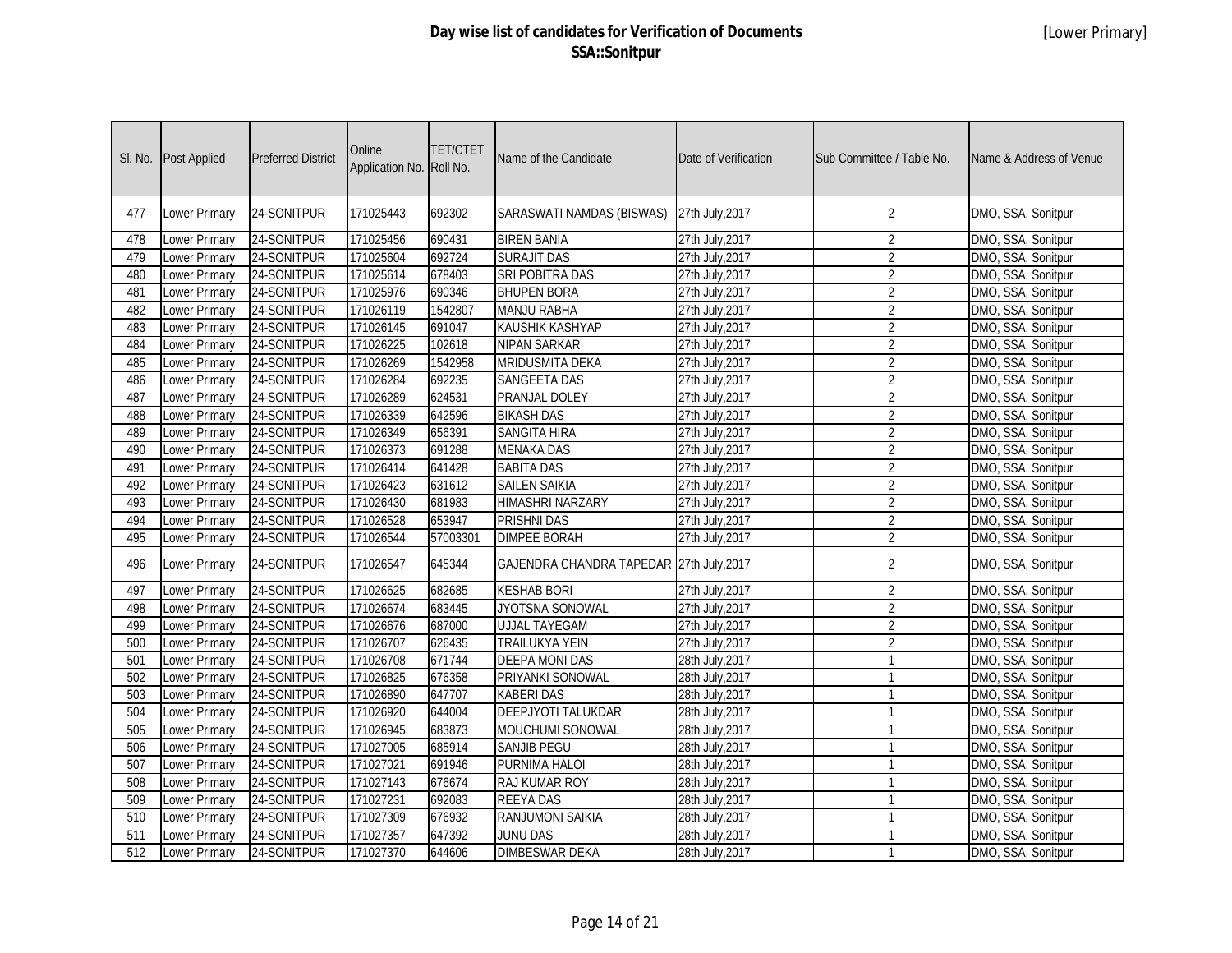| SI. No.          | Post Applied         | <b>Preferred District</b> | Online<br>Application No. Roll No. | <b>TET/CTET</b> | Name of the Candidate    | Date of Verification | Sub Committee / Table No. | Name & Address of Venue |
|------------------|----------------------|---------------------------|------------------------------------|-----------------|--------------------------|----------------------|---------------------------|-------------------------|
| 513              | Lower Primary        | 24-SONITPUR               | 171027512                          | 692346          | <b>SHARMILA DAS</b>      | 28th July, 2017      | $\mathbf 1$               | DMO, SSA, Sonitpur      |
| 514              | Lower Primary        | 24-SONITPUR               | 171027569                          | 674738          | <b>MONUJ BORA</b>        | 28th July, 2017      | $\mathbf{1}$              | DMO, SSA, Sonitpur      |
| 515              | Lower Primary        | 24-SONITPUR               | 171027641                          | 631634          | <b>MRIDUL SONOWAL</b>    | 28th July, 2017      | $\mathbf{1}$              | DMO, SSA, Sonitpur      |
| 516              | Lower Primary        | 24-SONITPUR               | 171027652                          | 640414          | <b>AMARJIT ROBIDAS</b>   | 28th July, 2017      | $\mathbf{1}$              | DMO, SSA, Sonitpur      |
| $\overline{517}$ | Lower Primary        | 24-SONITPUR               | 171027714                          | 690367          | <b>BIJESH MALI</b>       | 28th July, 2017      | $\mathbf{1}$              | DMO, SSA, Sonitpur      |
| 518              | <b>Lower Primary</b> | 24-SONITPUR               | 171027716                          | 0100356         | <b>NEELAM CHAUHAN</b>    | 28th July, 2017      | $\mathbf{1}$              | DMO, SSA, Sonitpur      |
| 519              | <b>Lower Primary</b> | 24-SONITPUR               | 171027748                          | 4506239         | PUSHPANJALIHALDER        | 28th July, 2017      | $\mathbf{1}$              | DMO, SSA, Sonitpur      |
| 520              | <b>Lower Primary</b> | 24-SONITPUR               | 171027844                          | 624641          | PROBURAM CHUNGKRANG      | 28th July, 2017      | $\mathbf{1}$              | DMO, SSA, Sonitpur      |
| 521              | Lower Primary        | 24-SONITPUR               | 171027894                          | 621537          | <b>DIPIKA DOLEY</b>      | 28th July, 2017      | $\mathbf{1}$              | DMO, SSA, Sonitpur      |
| 522              | <b>Lower Primary</b> | 24-SONITPUR               | 171027905                          | 692853          | <b>VIOLINA DAS</b>       | 28th July, 2017      | $\mathbf{1}$              | DMO, SSA, Sonitpur      |
| 523              | <b>Lower Primary</b> | 24-SONITPUR               | 171027913                          | 674498          | <b>MITALI PATGIRI</b>    | 28th July, 2017      | $\mathbf{1}$              | DMO, SSA, Sonitpur      |
| 524              | <b>Lower Primary</b> | 24-SONITPUR               | 171027983                          | 622892          | <b>LABA KUMAR PEGU</b>   | 28th July, 2017      | $\mathbf{1}$              | DMO, SSA, Sonitpur      |
| 525              | Lower Primary        | 24-SONITPUR               | 171028034                          | 684427          | NOMITA AAZARIKA          | 28th July, 2017      | $\mathbf{1}$              | DMO, SSA, Sonitpur      |
| 526              | Lower Primary        | 24-SONITPUR               | 171028046                          | 681331          | DHARMENDRA PEGU          | 28th July, 2017      | $\mathbf{1}$              | DMO, SSA, Sonitpur      |
| 527              | Lower Primary        | 24-SONITPUR               | 171028103                          | 57002016        | <b>AZMINARA BEGUM</b>    | 28th July, 2017      | $\mathbf{1}$              | DMO, SSA, Sonitpur      |
| 528              | Lower Primary        | 24-SONITPUR               | 171028105                          | 676154          | <b>PRANJAL DAS</b>       | 28th July, 2017      | $\mathbf{1}$              | DMO, SSA, Sonitpur      |
| 529              | Lower Primary        | 24-SONITPUR               | 171028111                          | 623090          | <b>LUSON PEGU</b>        | 28th July, 2017      | $\mathbf{1}$              | DMO, SSA, Sonitpur      |
| 530              | Lower Primary        | 24-SONITPUR               | 171028185                          | 645252          | <b>DURLOB PEGU</b>       | 28th July, 2017      | $\overline{1}$            | DMO, SSA, Sonitpur      |
| 531              | Lower Primary        | 24-SONITPUR               | 171028219                          | 620708          | <b>BIKASH PATIR</b>      | 28th July, 2017      | $\mathbf{1}$              | DMO, SSA, Sonitpur      |
| 532              | Lower Primary        | 24-SONITPUR               | 171028268                          | 644682          | <b>DIPA BANIA</b>        | 28th July, 2017      | $\mathbf{1}$              | DMO, SSA, Sonitpur      |
| 533              | <b>Lower Primary</b> | 24-SONITPUR               | 171028312                          | 57011598        | <b>RUHUL AMIN</b>        | 28th July, 2017      | $\mathbf{1}$              | DMO, SSA, Sonitpur      |
| 534              | Lower Primary        | 24-SONITPUR               | 171028324                          | 01312991        | <b>PADAMA</b>            | 28th July, 2017      | $\mathbf{1}$              | DMO, SSA, Sonitpur      |
| 535              | Lower Primary        | 24-SONITPUR               | 171028358                          | 692550          | NIGAMANANDA ROY          | 28th July, 2017      | $\mathbf{1}$              | DMO, SSA, Sonitpur      |
| 536              | Lower Primary        | 24-SONITPUR               | 171028361                          | 4802117         | <b>DEBAJIT NATH</b>      | 28th July, 2017      | $\mathbf{1}$              | DMO, SSA, Sonitpur      |
| 537              | Lower Primary        | 24-SONITPUR               | 171028402                          | 4801656         | <b>AMAR GURUNG</b>       | 28th July, 2017      | $\mathbf{1}$              | DMO, SSA, Sonitpur      |
| 538              | Lower Primary        | 24-SONITPUR               | 171028429                          | 57006269        | KENNINGBASUMATARY        | 28th July, 2017      | $\mathbf{1}$              | DMO, SSA, Sonitpur      |
| 539              | <b>Lower Primary</b> | 24-SONITPUR               | 171028617                          | 103581          | <b>REEBOK DAS</b>        | 28th July, 2017      | $\mathbf{1}$              | DMO, SSA, Sonitpur      |
| 540              | Lower Primary        | 24-SONITPUR               | 171028634                          | 691297          | <b>MINAKSHI DAS</b>      | 28th July, 2017      | $\mathbf{1}$              | DMO, SSA, Sonitpur      |
| 541              | Lower Primary        | 24-SONITPUR               | 171028750                          | 690519          | <b>DAREN INGTI</b>       | 28th July, 2017      | $\mathbf{1}$              | DMO, SSA, Sonitpur      |
| 542              | <b>Lower Primary</b> | 24-SONITPUR               | 171028766                          | 692395          | SMRITIREKHA MAJUMDAR     | 28th July, 2017      | $\overline{1}$            | DMO, SSA, Sonitpur      |
| 543              | Lower Primary        | 24-SONITPUR               | 171028846                          | 656869          | <b>SAURAV SARKAR</b>     | 28th July, 2017      | $\mathbf{1}$              | DMO, SSA, Sonitpur      |
| 544              | Lower Primary        | 24-SONITPUR               | 171028875                          | 3550791         | <b>RINKU DAS PATHAK</b>  | 28th July, 2017      | $\mathbf{1}$              | DMO, SSA, Sonitpur      |
| 545              | Lower Primary        | 24-SONITPUR               | 171028885                          | 1543637         | KRISHNA PRASAD UPADHYAYA | 28th July, 2017      | $\mathbf{1}$              | DMO, SSA, Sonitpur      |
| 546              | <b>Lower Primary</b> | 24-SONITPUR               | 171028931                          | 672300          | <b>GAYATRI DAS</b>       | 28th July, 2017      | $\mathbf{1}$              | DMO, SSA, Sonitpur      |
| 547              | <b>Lower Primary</b> | 24-SONITPUR               | 171028973                          | 1012617         | <b>MARKANDA DAS</b>      | 28th July, 2017      | $\mathbf{1}$              | DMO, SSA, Sonitpur      |
| 548              | Lower Primary        | 24-SONITPUR               | 171029052                          | 673293          | <b>KALYANI DAS</b>       | 28th July, 2017      | $\mathbf{1}$              | DMO, SSA, Sonitpur      |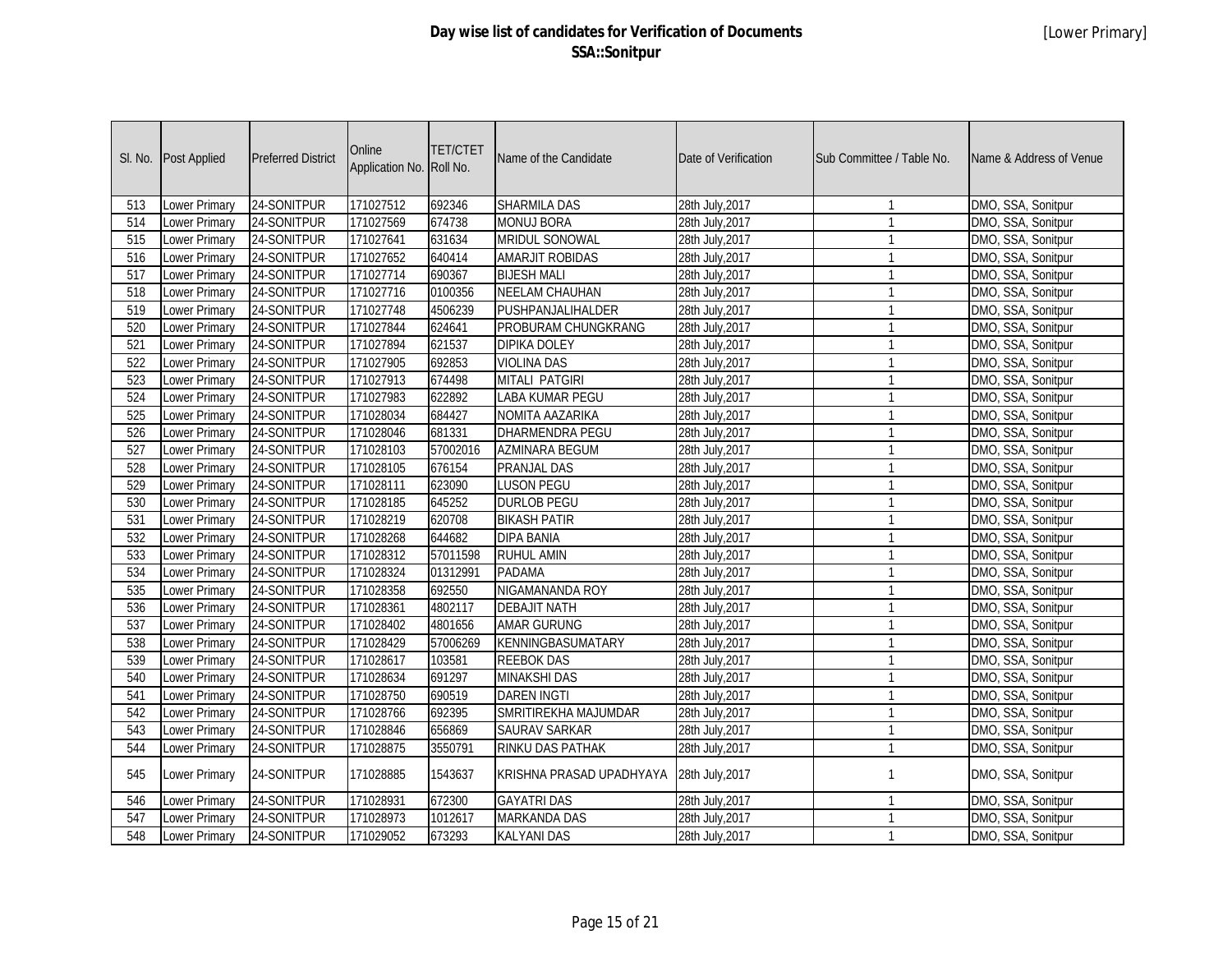| SI. No. | Post Applied         | <b>Preferred District</b> | Online<br>Application No. | <b>TET/CTET</b><br>Roll No. | Name of the Candidate   | Date of Verification | Sub Committee / Table No. | Name & Address of Venue |
|---------|----------------------|---------------------------|---------------------------|-----------------------------|-------------------------|----------------------|---------------------------|-------------------------|
| 549     | Lower Primary        | 24-SONITPUR               | 171029099                 | 672529                      | <b>HIMA DAS</b>         | 28th July, 2017      | $\mathbf{1}$              | DMO, SSA, Sonitpur      |
| 550     | Lower Primary        | 24-SONITPUR               | 171029181                 | 692279                      | <b>SANJU DAS</b>        | 28th July, 2017      | $\mathbf{1}$              | DMO, SSA, Sonitpur      |
| 551     | Lower Primary        | 24-SONITPUR               | 171029182                 | 692067                      | <b>RATAN DAS</b>        | 28th July, 2017      | $\mathbf{1}$              | DMO, SSA, Sonitpur      |
| 552     | Lower Primary        | 24-SONITPUR               | 171029186                 | 643761                      | DARPANA DAS BORO        | 28th July, 2017      | $\mathbf{1}$              | DMO, SSA, Sonitpur      |
| 553     | <b>Lower Primary</b> | 24-SONITPUR               | 171029225                 | 631158                      | <b>LALITA BOKALIAL</b>  | 28th July, 2017      | $\mathbf{1}$              | DMO, SSA, Sonitpur      |
| 554     | <b>Lower Primary</b> | 24-SONITPUR               | 171029283                 | 682834                      | KUCHRAM HAZARIKA        | 28th July, 2017      | $\mathbf{1}$              | DMO, SSA, Sonitpur      |
| 555     | <b>Lower Primary</b> | 24-SONITPUR               | 171029350                 | 690789                      | <b>HIDAYA DAS</b>       | 28th July, 2017      | $\mathbf{1}$              | DMO, SSA, Sonitpur      |
| 556     | <b>Lower Primary</b> | 24-SONITPUR               | 171029370                 | 691820                      | <b>PRANAB KR DAS</b>    | 28th July, 2017      | $\mathbf{1}$              | DMO, SSA, Sonitpur      |
| 557     | Lower Primary        | 24-SONITPUR               | 171029388                 | 652653                      | PALLABI CHOUDHURY       | 28th July, 2017      | $\mathbf{1}$              | DMO, SSA, Sonitpur      |
| 558     | <b>Lower Primary</b> | 24-SONITPUR               | 171029462                 | 676144                      | <b>PRANJAL DAS</b>      | 28th July, 2017      | $\mathbf{1}$              | DMO, SSA, Sonitpur      |
| 559     | <b>Lower Primary</b> | 24-SONITPUR               | 171029464                 | 1543301                     | <b>RIJUMANI DEVI</b>    | 28th July, 2017      | $\mathbf{1}$              | DMO, SSA, Sonitpur      |
| 560     | <b>Lower Primary</b> | 24-SONITPUR               | 171029483                 | 691771                      | PINKU KUMAR DAS         | 28th July, 2017      | $\mathbf{1}$              | DMO, SSA, Sonitpur      |
| 561     | Lower Primary        | 24-SONITPUR               | 171029492                 | 691553                      | <b>MUNMI DAS</b>        | 28th July, 2017      | $\mathbf{1}$              | DMO, SSA, Sonitpur      |
| 562     | <b>Lower Primary</b> | 24-SONITPUR               | 171029499                 | 623540                      | TANUJA DOLEY            | 28th July, 2017      | $\mathbf{1}$              | DMO, SSA, Sonitpur      |
| 563     | Lower Primary        | 24-SONITPUR               | 171029540                 | 692578                      | PRATAP KUMAR MANDAL     | 28th July, 2017      | $\mathbf{1}$              | DMO, SSA, Sonitpur      |
| 564     | Lower Primary        | 24-SONITPUR               | 171029558                 | 671877                      | DHRUBOJYOTI DAS         | 28th July, 2017      | $\mathbf{1}$              | DMO, SSA, Sonitpur      |
| 565     | <b>Lower Primary</b> | 24-SONITPUR               | 171029722                 | 677855                      | PARTHA PROTIM DAS       | 28th July, 2017      | $\mathbf{1}$              | DMO, SSA, Sonitpur      |
| 566     | <b>Lower Primary</b> | 24-SONITPUR               | 171029729                 | 691434                      | <b>MONI RAJBONGSHI</b>  | 28th July, 2017      | $\mathbf{1}$              | DMO, SSA, Sonitpur      |
| 567     | Lower Primary        | 24-SONITPUR               | 171029732                 | 645240                      | DURISHA.SAIKIA.         | 28th July, 2017      | $\mathbf{1}$              | DMO, SSA, Sonitpur      |
| 568     | Lower Primary        | 24-SONITPUR               | 171029791                 | 692395                      | SMRITIREKHA MAJUMDAR    | 28th July, 2017      | $\mathbf{1}$              | DMO, SSA, Sonitpur      |
| 569     | Lower Primary        | 24-SONITPUR               | 171029944                 | 626048                      | <b>SARBESWAR PAIT</b>   | 28th July, 2017      | $\mathbf{1}$              | DMO, SSA, Sonitpur      |
| 570     | <b>Lower Primary</b> | 24-SONITPUR               | 171029960                 | 00502534                    | <b>AISHA PARVEEN</b>    | 28th July, 2017      | $\mathbf{1}$              | DMO, SSA, Sonitpur      |
| 571     | Lower Primary        | 24-SONITPUR               | 171030033                 | 690255                      | <b>BALAI MANDAL</b>     | 28th July, 2017      | $\mathbf{1}$              | DMO, SSA, Sonitpur      |
| 572     | Lower Primary        | 24-SONITPUR               | 171030046                 | 675123                      | MUNINDRA NATH DAS       | 28th July, 2017      | $\mathbf{1}$              | DMO, SSA, Sonitpur      |
| 573     | Lower Primary        | 24-SONITPUR               | 171030069                 | 106262                      | JAY PRAKASH PRASAD      | 28th July, 2017      | $\mathbf{1}$              | DMO, SSA, Sonitpur      |
| 574     | <b>Lower Primary</b> | 24-SONITPUR               | 171030137                 | 690468                      | <b>BORNALI DAS</b>      | 28th July, 2017      | $\mathbf{1}$              | DMO, SSA, Sonitpur      |
| 575     | Lower Primary        | 24-SONITPUR               | 171030222                 | 691275                      | <b>MATU DAS</b>         | 28th July, 2017      | $\mathbf{1}$              | DMO, SSA, Sonitpur      |
| 576     | Lower Primary        | 24-SONITPUR               | 171030256                 | 57010405                    | <b>RABBULHUSSAIN</b>    | 28th July, 2017      | $\mathbf{1}$              | DMO, SSA, Sonitpur      |
| 577     | Lower Primary        | 24-SONITPUR               | 171030267                 | 652168                      | <b>NIPAN DAS</b>        | 28th July, 2017      | $\mathbf{1}$              | DMO, SSA, Sonitpur      |
| 578     | Lower Primary        | 24-SONITPUR               | 171030330                 | 686235                      | SRI BIKASH BISWAS       | 28th July, 2017      | $\mathbf{1}$              | DMO, SSA, Sonitpur      |
| 579     | Lower Primary        | 24-SONITPUR               | 171030406                 | 4100226                     | <b>BASANTA HAZARIKA</b> | 28th July, 2017      | $\mathbf{1}$              | DMO, SSA, Sonitpur      |
| 580     | Lower Primary        | 24-SONITPUR               | 171030787                 | 685471                      | <b>RATUL DAS</b>        | 28th July, 2017      | $\mathbf{1}$              | DMO, SSA, Sonitpur      |
| 581     | Lower Primary        | 24-SONITPUR               | 171030883                 | 653828                      | PRASENJIT DAS           | 28th July, 2017      | $\mathbf{1}$              | DMO, SSA, Sonitpur      |
| 582     | Lower Primary        | 24-SONITPUR               | 171030906                 | 681559                      | <b>DIPANKAR MILI</b>    | 28th July, 2017      | $\mathbf{1}$              | DMO, SSA, Sonitpur      |
| 583     | Lower Primary        | 24-SONITPUR               | 171030913                 | 672668                      | JAGAT JIBAN SARKAR      | 28th July, 2017      | $\mathbf{1}$              | DMO, SSA, Sonitpur      |
| 584     | Lower Primary        | 24-SONITPUR               | 171031014                 | 680887                      | <b>BIRESH DOLEY</b>     | 28th July, 2017      | $\mathbf{1}$              | DMO, SSA, Sonitpur      |
| 585     | <b>Lower Primary</b> | 24-SONITPUR               | 171031042                 | 691834                      | PRANESH PAGAG           | 28th July, 2017      | $\mathbf{1}$              | DMO, SSA, Sonitpur      |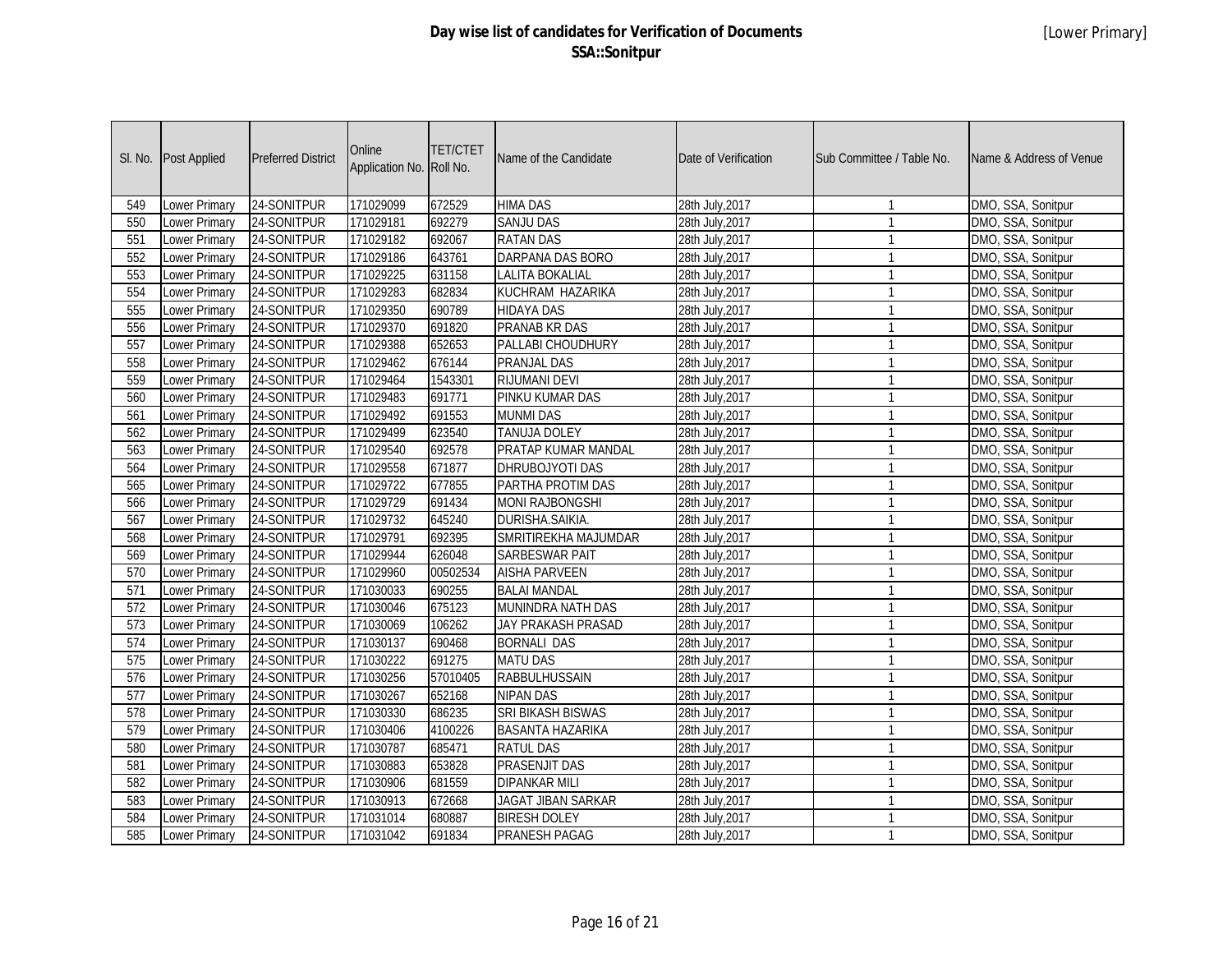|     | SI. No. Post Applied | <b>Preferred District</b> | Online<br>Application No. Roll No. | <b>TET/CTET</b> | Name of the Candidate                    | Date of Verification | Sub Committee / Table No. | Name & Address of Venue |
|-----|----------------------|---------------------------|------------------------------------|-----------------|------------------------------------------|----------------------|---------------------------|-------------------------|
| 586 | Lower Primary        | 24-SONITPUR               | 171031285                          | 621515          | <b>DIPANKAR KULI</b>                     | 28th July, 2017      | $\mathbf{1}$              | DMO, SSA, Sonitpur      |
| 587 | Lower Primary        | 24-SONITPUR               | 171031374                          | 680642          | <b>BICHITRA DAS</b>                      | 28th July, 2017      | $\mathbf{1}$              | DMO, SSA, Sonitpur      |
| 588 | Lower Primary        | 24-SONITPUR               | 171031601                          | 655804          | <b>RUMI DAS</b>                          | 28th July, 2017      | $\mathbf{1}$              | DMO, SSA, Sonitpur      |
| 589 | Lower Primary        | 24-SONITPUR               | 171031647                          | 00501592        | SEEMA LATA CHAUDHURY                     | 28th July, 2017      | $\mathbf{1}$              | DMO, SSA, Sonitpur      |
| 590 | Lower Primary        | 24-SONITPUR               | 171031810                          | 674780          | <b>MOON MOON DOLEY</b>                   | 28th July, 2017      | $\mathbf{1}$              | DMO, SSA, Sonitpur      |
| 591 | <b>Lower Primary</b> | 24-SONITPUR               | 171031822                          | 3050397         | <b>RAMESH BARO</b>                       | 28th July, 2017      | $\mathbf{1}$              | DMO, SSA, Sonitpur      |
| 592 | <b>Lower Primary</b> | 24-SONITPUR               | 171031936                          | 674512          | <b>MITHUN DOLEY</b>                      | 28th July, 2017      | $\mathbf{1}$              | DMO, SSA, Sonitpur      |
| 593 | <b>Lower Primary</b> | 24-SONITPUR               | 171031941                          | 658895          | <b>SUMITA DAS</b>                        | 28th July, 2017      | $\mathbf{1}$              | DMO, SSA, Sonitpur      |
| 594 | <b>Lower Primary</b> | 24-SONITPUR               | 171031958                          | 621143          | <b>DEBA KANTA PANGING</b>                | 28th July, 2017      | $\mathbf{1}$              | DMO, SSA, Sonitpur      |
| 595 | Lower Primary        | 24-SONITPUR               | 171031962                          | 683945          | <b>MRINAL KUMAR BHARALI</b>              | 28th July, 2017      | $\mathbf{1}$              | DMO, SSA, Sonitpur      |
| 596 | <b>Lower Primary</b> | 24-SONITPUR               | 171032074                          | 4801544         | <b>MONALISA BORAH</b>                    | 28th July, 2017      | $\mathbf{1}$              | DMO, SSA, Sonitpur      |
| 597 | <b>Lower Primary</b> | 24-SONITPUR               | 171032078                          | 690725          | <b>GAYATRI.DAS.</b>                      | 28th July, 2017      | $\mathbf{1}$              | DMO, SSA, Sonitpur      |
| 598 | Lower Primary        | 24-SONITPUR               | 171032117                          | 692388          | <b>SIRANTANA DAS</b>                     | 28th July, 2017      | $\mathbf{1}$              | DMO, SSA, Sonitpur      |
| 599 | Lower Primary        | 24-SONITPUR               | 171032314                          | 684010          | MRS MORAMA BORA HAZARIKA                 | 28th July, 2017      | $\mathbf{1}$              | DMO, SSA, Sonitpur      |
| 600 | Lower Primary        | 24-SONITPUR               | 171032344                          | 622678          | <b>KARNAJIT DOLEY</b>                    | 28th July, 2017      | $\mathbf{1}$              | DMO, SSA, Sonitpur      |
| 601 | Lower Primary        | 24-SONITPUR               | 171032370                          | 625535          | <b>SANGEETA TAYENG</b>                   | 28th July, 2017      | $\overline{2}$            | DMO, SSA, Sonitpur      |
| 602 | <b>Lower Primary</b> | 24-SONITPUR               | 171032397                          | 677842          | SHILPI PEGU                              | 28th July, 2017      | $\overline{2}$            | DMO, SSA, Sonitpur      |
| 603 | Lower Primary        | 24-SONITPUR               | 171032483                          | 2800746         | <b>ANTARA BORAH</b>                      | 28th July, 2017      | $\overline{2}$            | DMO, SSA, Sonitpur      |
| 604 | Lower Primary        | 24-SONITPUR               | 171032509                          | 685693          | <b>ROMEN DAS</b>                         | 28th July, 2017      | $\overline{2}$            | DMO, SSA, Sonitpur      |
| 605 | <b>Lower Primary</b> | 24-SONITPUR               | 171032515                          | 642191          | <b>BHASKAR DAS</b>                       | 28th July, 2017      | $\overline{2}$            | DMO, SSA, Sonitpur      |
| 606 | Lower Primary        | 24-SONITPUR               | 171032563                          | 624127          | <b>NIRMAL DOLEY</b>                      | 28th July, 2017      | $\overline{2}$            | DMO, SSA, Sonitpur      |
| 607 | Lower Primary        | 24-SONITPUR               | 171032734                          | 623847          | MRITUNJAY MAZUMDER                       | 28th July, 2017      | $\overline{2}$            | DMO, SSA, Sonitpur      |
| 608 | Lower Primary        | 24-SONITPUR               | 171032867                          | 690115          | ANANTA KUMAR DAS                         | 28th July, 2017      | $\overline{2}$            | DMO, SSA, Sonitpur      |
| 609 | Lower Primary        | 24-SONITPUR               | 171033025                          | 57007707        | MD SAFIQUL ISLAM                         | 28th July, 2017      | $\overline{2}$            | DMO, SSA, Sonitpur      |
| 610 | Lower Primary        | 24-SONITPUR               | 171033030                          | 622109          | <b>JAGDISH PEGU</b>                      | 28th July, 2017      | $\overline{2}$            | DMO, SSA, Sonitpur      |
| 611 | <b>Lower Primary</b> | 24-SONITPUR               | 171033041                          | 674478          | <b>TRISHNA PATIR</b>                     | 28th July, 2017      | $\overline{2}$            | DMO, SSA, Sonitpur      |
| 612 | Lower Primary        | 24-SONITPUR               | 171033051                          | 622479          | JYOTI PRASAD DEORI                       | 28th July, 2017      | $\overline{2}$            | DMO, SSA, Sonitpur      |
| 613 | Lower Primary        | 24-SONITPUR               | 171033062                          | 682733          | <b>KHITISH DOLEY</b>                     | 28th July, 2017      | $\overline{2}$            | DMO, SSA, Sonitpur      |
| 614 | <b>Lower Primary</b> | 24-SONITPUR               | 171033065                          | 691108          | <b>KUSHAL BAISHYA</b>                    | 28th July, 2017      | $\overline{2}$            | DMO, SSA, Sonitpur      |
| 615 | <b>Lower Primary</b> | 24-SONITPUR               | 171033131                          | 57011912        | <b>SABNAM WAKIFA AHMED</b>               | 28th July, 2017      | $\overline{2}$            | DMO, SSA, Sonitpur      |
| 616 | <b>Lower Primary</b> | 24-SONITPUR               | 171033140                          | 3540531         | <b>NIBEDITA DUTTA</b>                    | 28th July, 2017      | $\overline{2}$            | DMO, SSA, Sonitpur      |
| 617 | Lower Primary        | 24-SONITPUR               | 171033181                          | 3541102         | SARAT CHANDRA BASUMATARY 28th July, 2017 |                      | $\overline{2}$            | DMO, SSA, Sonitpur      |
| 618 | <b>Lower Primary</b> | 24-SONITPUR               | 171033311                          | 26029860        | <b>VIJAY KUMAR</b>                       | 28th July, 2017      | $\overline{2}$            | DMO, SSA, Sonitpur      |
| 619 | Lower Primary        | 24-SONITPUR               | 171033329                          | 692388          | <b>SIRANTANA DAS</b>                     | 28th July, 2017      | $\overline{2}$            | DMO, SSA, Sonitpur      |
| 620 | Lower Primary        | 24-SONITPUR               | 171033346                          | 685937          | SANTA NARAYAN DAS                        | 28th July, 2017      | $\overline{2}$            | DMO, SSA, Sonitpur      |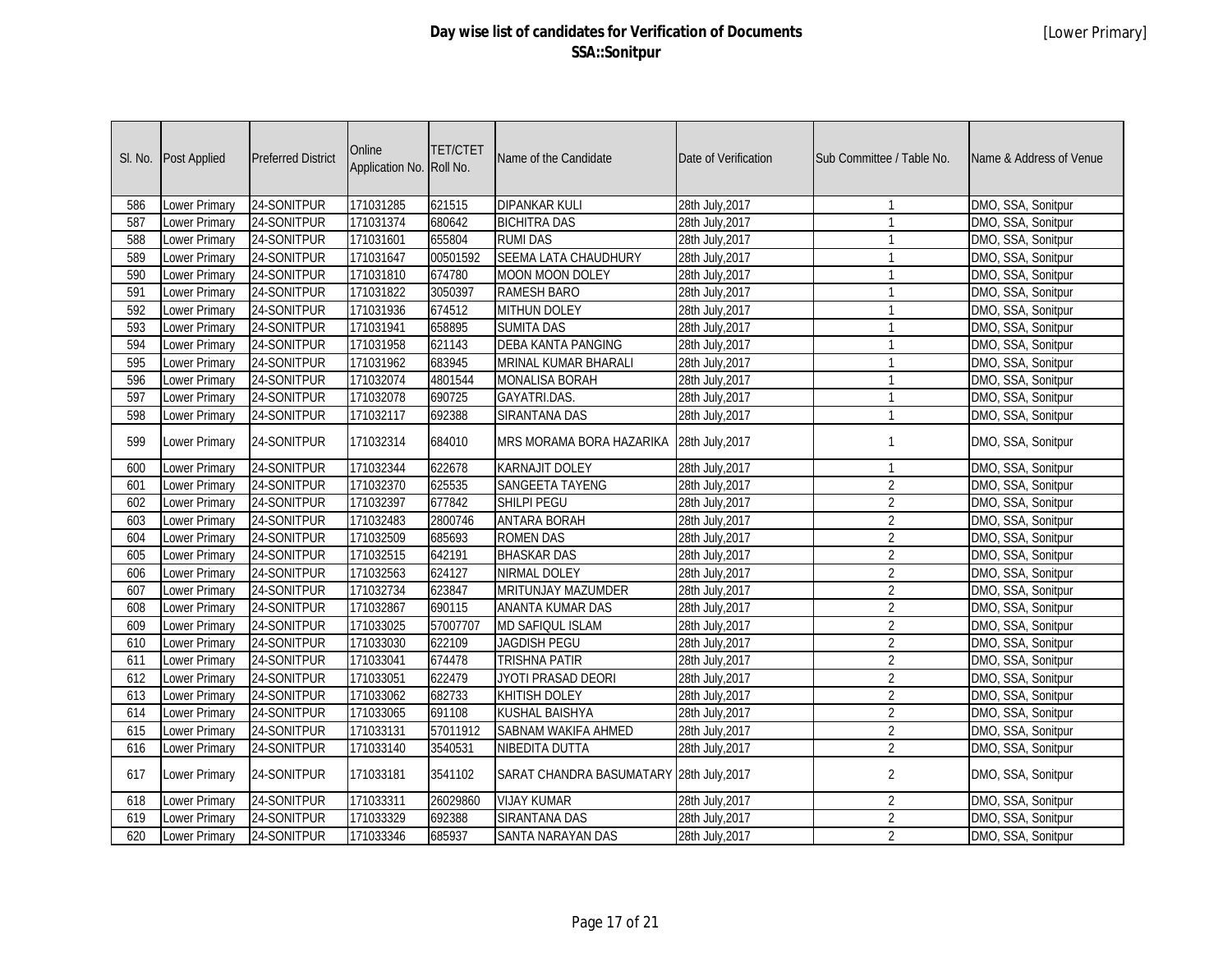|     | SI. No. Post Applied | <b>Preferred District</b> | Online<br>Application No. Roll No. | <b>TET/CTET</b> | Name of the Candidate      | Date of Verification | Sub Committee / Table No. | Name & Address of Venue |
|-----|----------------------|---------------------------|------------------------------------|-----------------|----------------------------|----------------------|---------------------------|-------------------------|
| 621 | <b>Lower Primary</b> | 24-SONITPUR               | 171033382                          | 680179          | <b>ANIL PEGU</b>           | 28th July, 2017      | $\overline{2}$            | DMO, SSA, Sonitpur      |
| 622 | Lower Primary        | 24-SONITPUR               | 171033384                          | 00603861        | <b>ANINDITA NATH</b>       | 28th July, 2017      | $\overline{2}$            | DMO, SSA, Sonitpur      |
| 623 | Lower Primary        | 24-SONITPUR               | 171033460                          | 686336          | <b>HEMANTA DOLEY</b>       | 28th July, 2017      | $\overline{2}$            | DMO, SSA, Sonitpur      |
| 624 | Lower Primary        | 24-SONITPUR               | 171033504                          | 652802          | PANKAJ KUMAR DAS           | 28th July, 2017      | $\overline{2}$            | DMO, SSA, Sonitpur      |
| 625 | <b>Lower Primary</b> | 24-SONITPUR               | 171033589                          | 1542453         | <b>GEETA DEVI</b>          | 28th July, 2017      | $\overline{2}$            | DMO, SSA, Sonitpur      |
| 626 | Lower Primary        | 24-SONITPUR               | 171033618                          | 677607          | <b>SAMIKSHYA NEOG</b>      | 28th July, 2017      | $\overline{2}$            | DMO, SSA, Sonitpur      |
| 627 | <b>Lower Primary</b> | 24-SONITPUR               | 171033626                          | 691392          | <b>TRISHNA DAS</b>         | 28th July, 2017      | $\overline{2}$            | DMO, SSA, Sonitpur      |
| 628 | <b>Lower Primary</b> | 24-SONITPUR               | 171033662                          | 690266          | <b>BANJIT DAS</b>          | 28th July, 2017      | $\overline{2}$            | DMO, SSA, Sonitpur      |
| 629 | Lower Primary        | 24-SONITPUR               | 171033684                          | 658143          | <b>MRITUNJAY DAS</b>       | 28th July, 2017      | $\overline{2}$            | DMO, SSA, Sonitpur      |
| 630 | Lower Primary        | 24-SONITPUR               | 171033785                          | 640416          | AMARJYOTI BAISHYA          | 28th July, 2017      | $\overline{2}$            | DMO, SSA, Sonitpur      |
| 631 | <b>Lower Primary</b> | 24-SONITPUR               | 171033795                          | 3540013         | <b>ALAKA SAIKIA</b>        | 28th July, 2017      | $\overline{2}$            | DMO, SSA, Sonitpur      |
| 632 | <b>Lower Primary</b> | 24-SONITPUR               | 171033835                          | 622810          | <b>KRISHNA KANTA BORAH</b> | 28th July, 2017      | $\overline{2}$            | DMO, SSA, Sonitpur      |
| 633 | Lower Primary        | 24-SONITPUR               | 171033874                          | 690382          | <b>BIJULI BORO</b>         | 28th July, 2017      | $\overline{2}$            | DMO, SSA, Sonitpur      |
| 634 | Lower Primary        | 24-SONITPUR               | 171033930                          | 57001640        | <b>ASGAR ALI</b>           | 28th July, 2017      | $\overline{2}$            | DMO, SSA, Sonitpur      |
| 635 | Lower Primary        | 24-SONITPUR               | 171033954                          | 3540806         | PADMA DHAR SARMA           | 28th July, 2017      | $\overline{2}$            | DMO, SSA, Sonitpur      |
| 636 | <b>Lower Primary</b> | 24-SONITPUR               | 171033972                          | 3540195         | <b>DULU MONI KALITA</b>    | 28th July, 2017      | $\overline{2}$            | DMO, SSA, Sonitpur      |
| 637 | Lower Primary        | 24-SONITPUR               | 171033993                          | 675711          | PANKAJ PROTIM DAS          | 28th July, 2017      | $\overline{2}$            | DMO, SSA, Sonitpur      |
| 638 | Lower Primary        | 24-SONITPUR               | 171033999                          | 3010336         | <b>JULIMA DEKA</b>         | 28th July, 2017      | $\overline{2}$            | DMO, SSA, Sonitpur      |
| 639 | Lower Primary        | 24-SONITPUR               | 171034020                          | 680118          | AMAL KUMAR SONOWAL         | 28th July, 2017      | $\overline{2}$            | DMO, SSA, Sonitpur      |
| 640 | Lower Primary        | 24-SONITPUR               | 171034067                          | 690677          | <b>DIPTI RAVA</b>          | 28th July, 2017      | $\overline{2}$            | DMO, SSA, Sonitpur      |
| 641 | Lower Primary        | 24-SONITPUR               | 171034105                          | 1543346         | <b>RUPALI KALITA</b>       | 28th July, 2017      | $\overline{2}$            | DMO, SSA, Sonitpur      |
| 642 | Lower Primary        | 24-SONITPUR               | 171034277                          | 1543212         | RADHIKA MAHATOO            | 28th July, 2017      | $\overline{2}$            | DMO, SSA, Sonitpur      |
| 643 | Lower Primary        | 24-SONITPUR               | 171034285                          | 691598          | <b>NARENDRA DAS</b>        | 28th July, 2017      | $\overline{2}$            | DMO, SSA, Sonitpur      |
| 644 | Lower Primary        | 24-SONITPUR               | 171034286                          | 620408          | <b>BASANTA KR PAGAG</b>    | 28th July, 2017      | $\overline{2}$            | DMO, SSA, Sonitpur      |
| 645 | Lower Primary        | 24-SONITPUR               | 171034320                          | 642339          | <b>BHUSITA TLUKDAR</b>     | 28th July, 2017      | $\overline{2}$            | DMO, SSA, Sonitpur      |
| 646 | Lower Primary        | 24-SONITPUR               | 171034321                          | 691544          | <b>MUKUT DAS</b>           | 28th July, 2017      | $\overline{2}$            | DMO, SSA, Sonitpur      |
| 647 | Lower Primary        | 24-SONITPUR               | 171034334                          | 692603          | <b>SAMIR BISWAS</b>        | 28th July, 2017      | $\overline{2}$            | DMO, SSA, Sonitpur      |
| 648 | Lower Primary        | 24-SONITPUR               | 171034356                          | 690455          | <b>BISWAJIT DAS</b>        | 28th July, 2017      | $\overline{2}$            | DMO, SSA, Sonitpur      |
| 649 | Lower Primary        | 24-SONITPUR               | 171034457                          | 1553613         | <b>NAMITA DEVI</b>         | 28th July, 2017      | $\overline{2}$            | DMO, SSA, Sonitpur      |
| 650 | Lower Primary        | 24-SONITPUR               | 171034460                          | 1542682         | KANTA KUMARI DEKA          | 28th July, 2017      | $\overline{2}$            | DMO, SSA, Sonitpur      |
| 651 | Lower Primary        | 24-SONITPUR               | 171034468                          | 641734          | <b>BAPPI SARKAR</b>        | 28th July, 2017      | $\overline{2}$            | DMO, SSA, Sonitpur      |
| 652 | Lower Primary        | 24-SONITPUR               | 171034581                          | 657572          | <b>ASWINI DAS</b>          | 28th July, 2017      | $\overline{2}$            | DMO, SSA, Sonitpur      |
| 653 | Lower Primary        | 24-SONITPUR               | 171034602                          | 1542153         | <b>BAIKUNTHA GOWALA</b>    | 28th July, 2017      | $\overline{2}$            | DMO, SSA, Sonitpur      |
| 654 | Lower Primary        | 24-SONITPUR               | 171034750                          | 690566          | <b>DHIRESH BARMAN</b>      | 28th July, 2017      | $\overline{2}$            | DMO, SSA, Sonitpur      |
| 655 | Lower Primary        | 24-SONITPUR               | 171034875                          | 57001773        | <b>ASMA BEGUM</b>          | 28th July, 2017      | $\overline{2}$            | DMO, SSA, Sonitpur      |
| 656 | Lower Primary        | 24-SONITPUR               | 171034947                          | 690450          | <b>BISWAJIT BORO</b>       | 28th July, 2017      | $\overline{2}$            | DMO, SSA, Sonitpur      |
| 657 | Lower Primary        | 24-SONITPUR               | 171034950                          | 691773          | PINKU RAJ BORO             | 28th July, 2017      | $\overline{2}$            | DMO, SSA, Sonitpur      |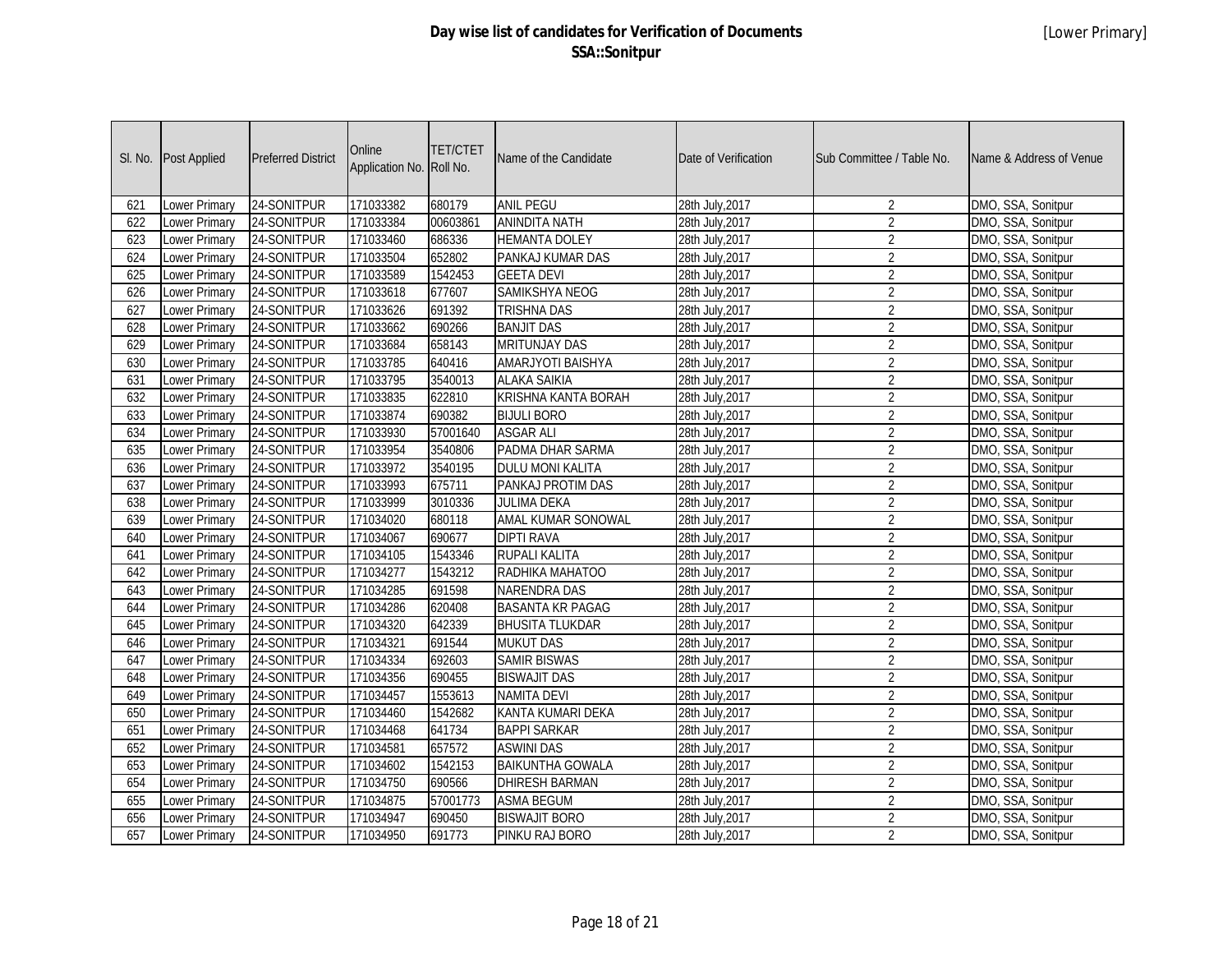| SI. No. | Post Applied         | <b>Preferred District</b> | Online<br>Application No. Roll No. | <b>TET/CTET</b> | Name of the Candidate                    | Date of Verification | Sub Committee / Table No. | Name & Address of Venue |
|---------|----------------------|---------------------------|------------------------------------|-----------------|------------------------------------------|----------------------|---------------------------|-------------------------|
| 658     | Lower Primary        | 24-SONITPUR               | 171035064                          | 691862          | PRASANTA PARDUM                          | 28th July, 2017      | 2                         | DMO, SSA, Sonitpur      |
| 659     | Lower Primary        | 24-SONITPUR               | 171035084                          | 57003295        | DILWAR.HUSSAIN.CHOUDHURY. 28th July,2017 |                      | $\overline{2}$            | DMO, SSA, Sonitpur      |
| 660     | <b>Lower Primary</b> | 24-SONITPUR               | 171035094                          | 3540780         | <b>BUPEN SARMAH</b>                      | 28th July, 2017      | $\overline{2}$            | DMO, SSA, Sonitpur      |
| 661     | Lower Primary        | 24-SONITPUR               | 171035122                          | 00502535        | SNEHAKSHI SARKAR                         | 28th July, 2017      | $\sqrt{2}$                | DMO, SSA, Sonitpur      |
| 662     | Lower Primary        | 24-SONITPUR               | 171035308                          | 1543137         | PRADIP SHARMA                            | 28th July, 2017      | $\overline{2}$            | DMO, SSA, Sonitpur      |
| 663     | <b>Lower Primary</b> | 24-SONITPUR               | 171035402                          | 57005389        | <b>JENI BORDOLOI</b>                     | 28th July, 2017      | $\overline{2}$            | DMO, SSA, Sonitpur      |
| 664     | Lower Primary        | 24-SONITPUR               | 171035444                          | 3011022         | MOUSUMI CHAKRAVARTY                      | 28th July, 2017      | $\overline{2}$            | DMO, SSA, Sonitpur      |
| 665     | Lower Primary        | 24-SONITPUR               | 171035465                          | 671234          | <b>BISWAJIT BORA</b>                     | 28th July, 2017      | $\overline{2}$            | DMO, SSA, Sonitpur      |
| 666     | Lower Primary        | 24-SONITPUR               | 171035529                          | 690274          | <b>BAPI SARKAR</b>                       | 28th July, 2017      | $\overline{2}$            | DMO, SSA, Sonitpur      |
| 667     | <b>Lower Primary</b> | 24-SONITPUR               | 171035566                          | 690410          | <b>BINOD KUMAR BORO</b>                  | 28th July, 2017      | $\overline{2}$            | DMO, SSA, Sonitpur      |
| 668     | <b>Lower Primary</b> | 24-SONITPUR               | 171035601                          | 630682          | <b>GAUTOM DAS</b>                        | 28th July, 2017      | $\overline{2}$            | DMO, SSA, Sonitpur      |
| 669     | Lower Primary        | 24-SONITPUR               | 171035618                          | 57002895        | CHAYANIKA SARMAH                         | 28th July, 2017      | $\overline{2}$            | DMO, SSA, Sonitpur      |
| 670     | <b>Lower Primary</b> | 24-SONITPUR               | 171035648                          | 4800855         | RAJA CHAMUAH                             | 28th July, 2017      | $\overline{2}$            | DMO, SSA, Sonitpur      |
| 671     | Lower Primary        | 24-SONITPUR               | 171035742                          | 621273          | DHANUDHAR DOLEY                          | 28th July, 2017      | $\overline{2}$            | DMO, SSA, Sonitpur      |
| 672     | Lower Primary        | 24-SONITPUR               | 171035757                          | 621172          | <b>DEBASHREE DOLEY</b>                   | 28th July, 2017      | $\overline{2}$            | DMO, SSA, Sonitpur      |
| 673     | <b>Lower Primary</b> | 24-SONITPUR               | 171035915                          | 686626          | <b>SRISTI TAID</b>                       | 28th July, 2017      | $\overline{2}$            | DMO, SSA, Sonitpur      |
| 674     | <b>Lower Primary</b> | 24-SONITPUR               | 171036009                          | 680172          | <b>ANIL KUMAR DOLEY</b>                  | 28th July, 2017      | $\overline{2}$            | DMO, SSA, Sonitpur      |
| 675     | Lower Primary        | 24-SONITPUR               | 171036135                          | 690588          | <b>DIGANTA DAS</b>                       | 28th July, 2017      | $\overline{2}$            | DMO, SSA, Sonitpur      |
| 676     | Lower Primary        | 24-SONITPUR               | 171036146                          | 690341          | <b>BHASKAR JYOTI MECH</b>                | 28th July, 2017      | $\overline{2}$            | DMO, SSA, Sonitpur      |
| 677     | Lower Primary        | 24-SONITPUR               | 171036161                          | 57008591        | MUFLIHA NAZMA                            | 28th July, 2017      | $\overline{2}$            | DMO, SSA, Sonitpur      |
| 678     | Lower Primary        | 24-SONITPUR               | 171036230                          | 57011280        | <b>RIMJIM SAIKIA</b>                     | 28th July, 2017      | $\sqrt{2}$                | DMO, SSA, Sonitpur      |
| 679     | Lower Primary        | 24-SONITPUR               | 171036238                          | 692773          | <b>TARUN DAS</b>                         | 28th July, 2017      | $\overline{2}$            | DMO, SSA, Sonitpur      |
| 680     | Lower Primary        | 24-SONITPUR               | 171036320                          | 102562          | <b>NARAYAN ROY</b>                       | 28th July, 2017      | $\overline{2}$            | DMO, SSA, Sonitpur      |
| 681     | Lower Primary        | 24-SONITPUR               | 171036337                          | 690588          | <b>DIGANTA DAS</b>                       | 28th July, 2017      | $\overline{2}$            | DMO, SSA, Sonitpur      |
| 682     | <b>Lower Primary</b> | 24-SONITPUR               | 171036464                          | 645691          | <b>GOKUL PAWE</b>                        | 28th July, 2017      | $\overline{2}$            | DMO, SSA, Sonitpur      |
| 683     | Lower Primary        | 24-SONITPUR               | 171036594                          | 3540138         | DAKSHINA THULUNG LIMBU                   | 28th July, 2017      | $\overline{2}$            | DMO, SSA, Sonitpur      |
| 684     | <b>Lower Primary</b> | 24-SONITPUR               | 171036711                          | 57007175        | <b>MANZUMA BEGUM</b>                     | 28th July, 2017      | $\overline{2}$            | DMO, SSA, Sonitpur      |
| 685     | <b>Lower Primary</b> | 24-SONITPUR               | 171036761                          | 623809          | DEVORJYOTI DOLEY                         | 28th July, 2017      | $\overline{2}$            | DMO, SSA, Sonitpur      |
| 686     | <b>Lower Primary</b> | 24-SONITPUR               | 171037001                          | 622483          | <b>JYOTI PRASAD PEGU</b>                 | 28th July, 2017      | $\overline{2}$            | DMO, SSA, Sonitpur      |
| 687     | <b>Lower Primary</b> | 24-SONITPUR               | 171037052                          | 2800746         | <b>ANTARA BORAH</b>                      | 28th July, 2017      | $\overline{2}$            | DMO, SSA, Sonitpur      |
| 688     | Lower Primary        | 24-SONITPUR               | 171037057                          | 690799          | HIMANJOLI BARUAH                         | 28th July, 2017      | $\overline{2}$            | DMO, SSA, Sonitpur      |
| 689     | <b>Lower Primary</b> | 24-SONITPUR               | 171037069                          | 631192          | <b>LOHIT SONOWAL</b>                     | 28th July, 2017      | $\overline{2}$            | DMO, SSA, Sonitpur      |
| 690     | <b>Lower Primary</b> | 24-SONITPUR               | 171037145                          | 680458          | <b>BENJAMIN PEGU</b>                     | 28th July, 2017      | $\overline{2}$            | DMO, SSA, Sonitpur      |
| 691     | Lower Primary        | 24-SONITPUR               | 171037169                          | 684943          | <b>PROBIN SONOWAL</b>                    | 28th July, 2017      | $\overline{2}$            | DMO, SSA, Sonitpur      |
| 692     | Lower Primary        | 24-SONITPUR               | 171037243                          | 57006710        | MAHMOODA BEGUM                           | 28th July, 2017      | $\overline{2}$            | DMO, SSA, Sonitpur      |
| 693     | <b>Lower Primary</b> | 24-SONITPUR               | 171037330                          | 00603642        | PALLABI BORAH                            | 28th July, 2017      | $\overline{2}$            | DMO, SSA, Sonitpur      |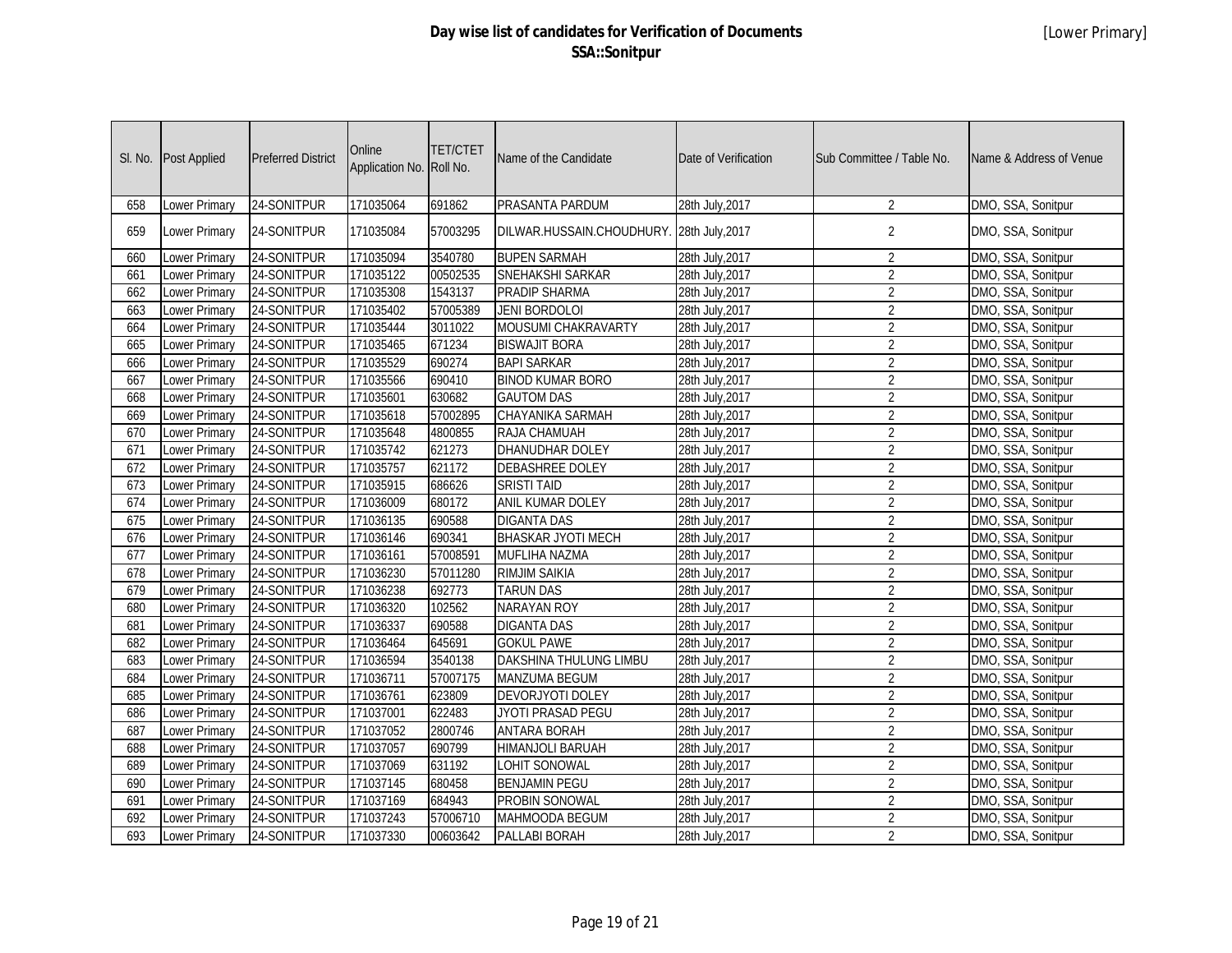| SI. No. | Post Applied         | <b>Preferred District</b> | Online<br>Application No. | <b>TET/CTET</b><br>Roll No. | Name of the Candidate    | Date of Verification | Sub Committee / Table No. | Name & Address of Venue |
|---------|----------------------|---------------------------|---------------------------|-----------------------------|--------------------------|----------------------|---------------------------|-------------------------|
| 694     | <b>Lower Primary</b> | 24-SONITPUR               | 171037353                 | 686309                      | SRI DIPEN TALUKDAR       | 28th July, 2017      | $\overline{2}$            | DMO, SSA, Sonitpur      |
| 695     | Lower Primary        | 24-SONITPUR               | 171037372                 | 690886                      | <b>JITUMONI DAS</b>      | 28th July, 2017      | $\overline{2}$            | DMO, SSA, Sonitpur      |
| 696     | Lower Primary        | 24-SONITPUR               | 171037387                 | 1543626                     | <b>INDIRA CHETRY</b>     | 28th July, 2017      | $\overline{2}$            | DMO, SSA, Sonitpur      |
| 697     | Lower Primary        | 24-SONITPUR               | 171037416                 | 683861                      | <b>MOROMI MILI</b>       | 28th July, 2017      | $\overline{2}$            | DMO, SSA, Sonitpur      |
| 698     | <b>Lower Primary</b> | 24-SONITPUR               | 171037425                 | 678020                      | <b>SONJIT BASUMATARY</b> | 28th July, 2017      | $\overline{2}$            | DMO, SSA, Sonitpur      |
| 699     | <b>Lower Primary</b> | 24-SONITPUR               | 171037435                 | 690977                      | KABIKANTA KAMAN          | 28th July, 2017      | $\overline{2}$            | DMO, SSA, Sonitpur      |
| 700     | <b>Lower Primary</b> | 24-SONITPUR               | 171037502                 | 690740                      | <b>GITANJALI BANIA</b>   | 28th July, 2017      | $\overline{2}$            | DMO, SSA, Sonitpur      |
| 701     | <b>Lower Primary</b> | 24-SONITPUR               | 171037593                 | 675261                      | <b>NAVANITA DOLEY</b>    | 29th July, 2017      | $\mathbf{1}$              | DMO, SSA, Sonitpur      |
| 702     | Lower Primary        | 24-SONITPUR               | 171037631                 | 674596                      | <b>MONALISHA DAS</b>     | 29th July, 2017      | $\mathbf{1}$              | DMO, SSA, Sonitpur      |
| 703     | Lower Primary        | 24-SONITPUR               | 171037695                 | 101306                      | <b>DWARIKA RAJAK</b>     | 29th July, 2017      | $\mathbf{1}$              | DMO, SSA, Sonitpur      |
| 704     | <b>Lower Primary</b> | 24-SONITPUR               | 171037810                 | .678932                     | <b>TRIDIP LOING</b>      | 29th July, 2017      | $\overline{1}$            | DMO, SSA, Sonitpur      |
| 705     | <b>Lower Primary</b> | 24-SONITPUR               | 171037873                 | 630503                      | <b>DEVAJIT BOKALIAL</b>  | 29th July, 2017      | $\mathbf{1}$              | DMO, SSA, Sonitpur      |
| 706     | Lower Primary        | 24-SONITPUR               | 171037918                 | 691592                      | NARAYAN BARMAN           | 29th July, 2017      | $\mathbf{1}$              | DMO, SSA, Sonitpur      |
| 707     | Lower Primary        | 24-SONITPUR               | 171037948                 | 690493                      | <b>CHANDRAMA DAS</b>     | 29th July, 2017      | $\mathbf{1}$              | DMO, SSA, Sonitpur      |
| 708     | Lower Primary        | 24-SONITPUR               | 171038116                 | 4800807                     | PRANITA BARUAH           | 29th July, 2017      | $\mathbf{1}$              | DMO, SSA, Sonitpur      |
| 709     | <b>Lower Primary</b> | 24-SONITPUR               | 171038167                 | 3541239                     | <b>ANUPAM MODAK</b>      | 29th July, 2017      | $\mathbf{1}$              | DMO, SSA, Sonitpur      |
| 710     | Lower Primary        | 24-SONITPUR               | 171038180                 | 37000598                    | MAZHARUL ISLAM KHAN      | 29th July, 2017      | $\mathbf{1}$              | DMO, SSA, Sonitpur      |
| 711     | Lower Primary        | 24-SONITPUR               | 171038241                 | 673108                      | <b>JUNUMONI BISWAS</b>   | 29th July, 2017      | $\mathbf{1}$              | DMO, SSA, Sonitpur      |
| 712     | Lower Primary        | 24-SONITPUR               | 171038245                 | 643519                      | <b>CHANDRAJIT DAS</b>    | 29th July, 2017      | $\mathbf{1}$              | DMO, SSA, Sonitpur      |
| 713     | Lower Primary        | 24-SONITPUR               | 171038293                 | 3550174                     | <b>BISWAJIT MANDAL</b>   | 29th July, 2017      | $\mathbf{1}$              | DMO, SSA, Sonitpur      |
| 714     | Lower Primary        | 24-SONITPUR               | 171038333                 | 57004686                    | <b>IJAJUL ISLAM</b>      | 29th July, 2017      | $\overline{1}$            | DMO, SSA, Sonitpur      |
| 715     | <b>Lower Primary</b> | 24-SONITPUR               | 171038351                 | 690959                      | JYOTI RANJAN BORO        | 29th July, 2017      | $\mathbf{1}$              | DMO, SSA, Sonitpur      |
| 716     | Lower Primary        | 24-SONITPUR               | 171038353                 | 200643                      | <b>SHARMILA ROY</b>      | 29th July, 2017      | $\mathbf{1}$              | DMO, SSA, Sonitpur      |
| 717     | Lower Primary        | 24-SONITPUR               | 171038485                 | 692345                      | <b>SHANKAR DAS</b>       | 29th July, 2017      | $\mathbf{1}$              | DMO, SSA, Sonitpur      |
| 718     | Lower Primary        | 24-SONITPUR               | 171038559                 | 659836                      | <b>UTPAL BHARALI</b>     | 29th July, 2017      | $\mathbf{1}$              | DMO, SSA, Sonitpur      |
| 719     | Lower Primary        | 24-SONITPUR               | 171038560                 | 57012196                    | <b>SAIDUL ISLAM</b>      | 29th July, 2017      | $\mathbf{1}$              | DMO, SSA, Sonitpur      |
| 720     | <b>Lower Primary</b> | 24-SONITPUR               | 171038564                 | 4800191                     | <b>DEBANJALI SAIKIA</b>  | 29th July, 2017      | $\mathbf{1}$              | DMO, SSA, Sonitpur      |
| 721     | Lower Primary        | 24-SONITPUR               | 171038618                 | 630154.                     | <b>BANDITA PATHARI</b>   | 29th July, 2017      | $\mathbf{1}$              | DMO, SSA, Sonitpur      |
| 722     | Lower Primary        | 24-SONITPUR               | 171038644                 | 676541.                     | PURABI PATHORI           | 29th July, 2017      | $\mathbf{1}$              | DMO, SSA, Sonitpur      |
| 723     | Lower Primary        | 24-SONITPUR               | 171038782                 | 4902381                     | <b>RATAN KANU</b>        | 29th July, 2017      | $\mathbf{1}$              | DMO, SSA, Sonitpur      |
| 724     | <b>Lower Primary</b> | 24-SONITPUR               | 171038976                 | 4801400                     | <b>KULEN PATOWARY</b>    | 29th July, 2017      | $\overline{1}$            | DMO, SSA, Sonitpur      |
| 725     | Lower Primary        | 24-SONITPUR               | 171039066                 | 4800687                     | NABAJYOTI PATOWARY       | 29th July, 2017      | $\mathbf{1}$              | DMO, SSA, Sonitpur      |
| 726     | Lower Primary        | 24-SONITPUR               | 171039223                 | 679014                      | <b>UDAYAN BORI</b>       | 29th July, 2017      | $\mathbf{1}$              | DMO, SSA, Sonitpur      |
| 727     | Lower Primary        | 24-SONITPUR               | 171039245                 | 670497                      | APURBA LOING             | 29th July, 2017      | $\mathbf{1}$              | DMO, SSA, Sonitpur      |
| 728     | Lower Primary        | 24-SONITPUR               | 171039556                 | 621263                      | <b>DHANIRAM DOLEY</b>    | 29th July, 2017      | $\mathbf{1}$              | DMO, SSA, Sonitpur      |
| 729     | Lower Primary        | 24-SONITPUR               | 171039928                 | 625937                      | SRI KRISHNA RAM DOLEY    | 29th July, 2017      | $\mathbf{1}$              | DMO, SSA, Sonitpur      |
| 730     | <b>Lower Primary</b> | 24-SONITPUR               | 171040517                 | 653679                      | PRANITA ROY              | 29th July, 2017      | $\mathbf{1}$              | DMO, SSA, Sonitpur      |